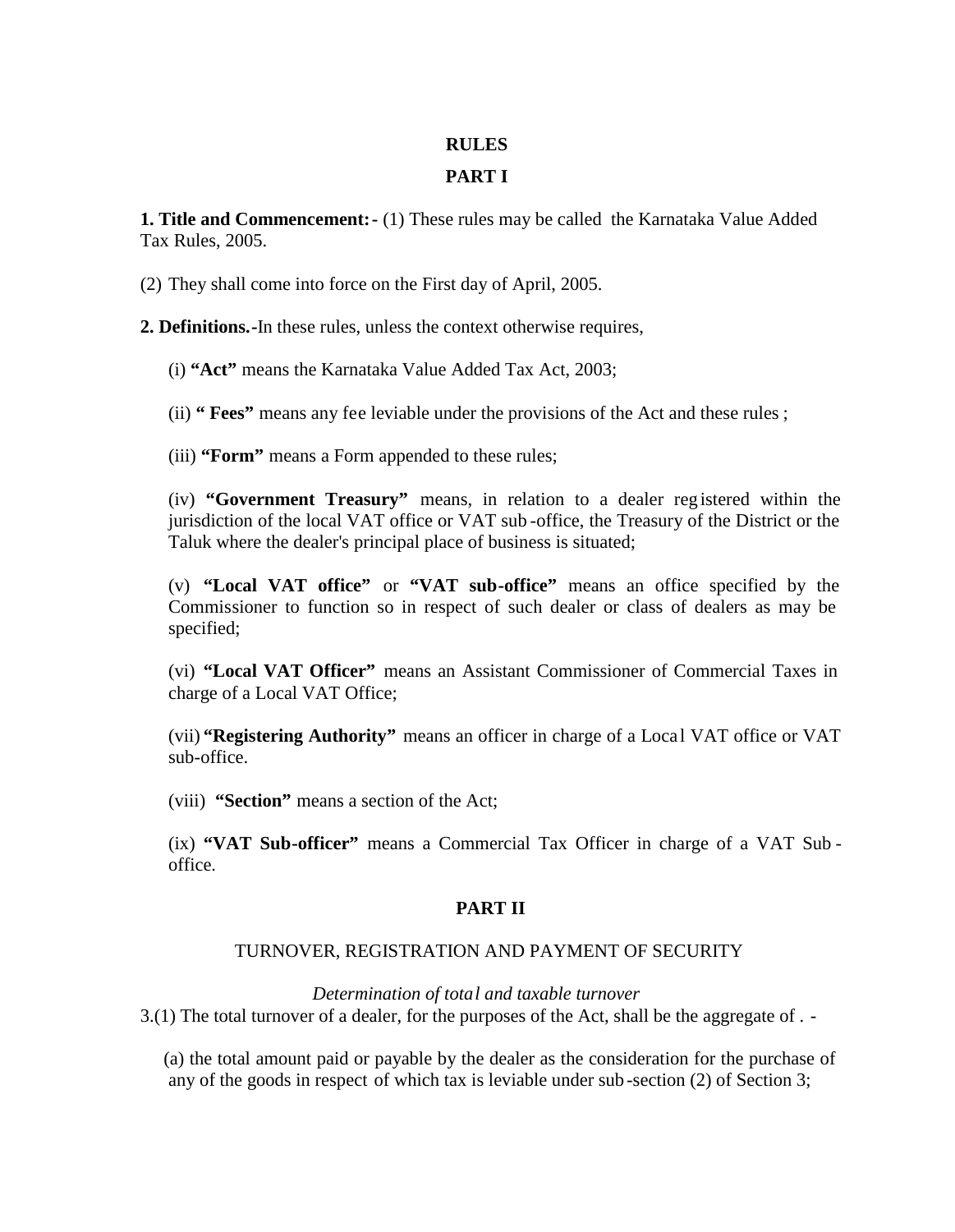(b) the total amount paid or payable to the dealer as the consideration for the sale, supply or distribution of any goods where such sale, supply or distribution has taken place inside the State, whether by the dealer himself or through his agent;

(c) the total amount paid or payable to the dealer as the consideration for transfer of property in goods (whether as goods or in some other form) involved in the execution of works contract including any amount paid as advance to the dealer as a part of such consideration;

(d) the total amount paid or payable to the dealer as the consideration for transfer of the right to use any goods for any purpose (whether or no t for specified period);

(e) the total amount payable to the dealer as the consideration in respect of goods delivered on hire purchase or any system of payment by instalments;

(f) the aggregate of the sale prices received and recei vable by the dealer in respect of sale of any goods in the course of inter-state trade or commerce and export out of the territory of India and sale in the course of import into the territory of India; and

(g) the value of all goods transferred or despatched outside the State otherwise than by way of sale.

(2) The taxable turnover shall be determined by allowing the following deductions from the total turnover.-

(a) The aggregate of the sale prices received and receivable by the de aler in respect of sales of any goods in the course of inter-state trade or commerce and export out of the territory of India and sales in the course of import into the territory of India.

(b) The value of all goods transferred or despatched outside the St ate otherwise than by way of sale.

(c) All amounts allowed as discount:

Provided that such discount is allowed in accordance with the regular practice of the dealer or is in accordance with the terms of any contract or agreement entered into in a particular case; and

Provided further that the accounts show that the purchaser has paid only the sum originally charged less discount.

(d) All amounts allowed to purchasers in respect of goods returned by them to the dealer:

Provided that the goods are returned within a period of six months from the date of delivery of the goods and the accounts show the date on which the goods were returned, the date on which the refund was made and the amount of such refund together with the details of credit notes issued as specified under subsection (1) of the section 30.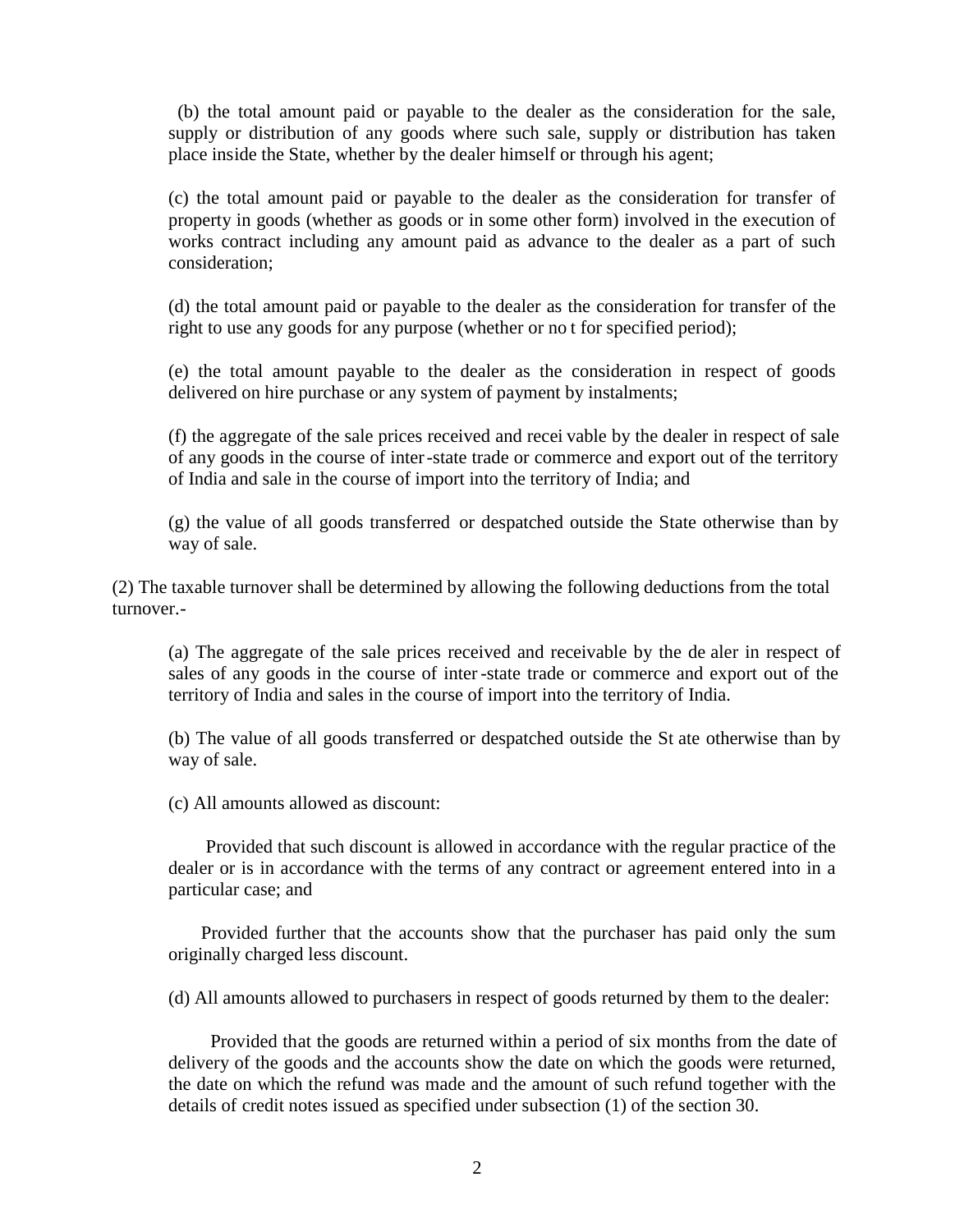(e) All amounts received from the seller in respect of goods returned to them by the dealer, when the goods are taxable under sub -section (2) of section 3:

Provided that the goods are returned within period of six months from the date of delivery of the goods and the accounts show the date on which the goods were returned and the date on which the refund was made and the amount of such refund.

(f) All amounts for which goods exempt under section 5 are sold.

(g) All amounts realized by sale by a dealer of his business as a whole.

(h) All amounts collected by way of tax under the Act;

(i) The turnover in respect of which the dealer's agent has paid tax, and the dealer has furnished a certificate in Form VAT 140.

(j) All amounts separately collected in tax invoices as commission under the provisions of the Agricultural Produce Marketing (Regulations) Act, 1966, by a commission agent:

Provided that the tax is not separate ly charged for and collected in the tax invoices on such commission.

(k) All amounts received or receivable by way of interest on the unpaid amount payable in respect of goods delivered on hire purchase or on any system of payment by instalments, where such interest is specified and charged for by the dealer separately without including such amounts in the price of the goods delivered and does not exceed twenty percent per annum on the amount remaining unpaid.

(l) All amounts actually expended towards labo ur charges and other like charges not involving any transfer of property in goods in connection with the execution of works contract including charges incurred for erection, installation, fixing, fitting out or commissioning of the goods used in the execut ion of a works contract.

(m) Such amounts calculated at the rate specified in column (3) of the Table below towards labour charges and other like charges as incurred in the execution of a works contract when such charges are not ascertainable from the book s of accounts maintained by a dealer.

# TABLE

| $\ $ Sl. No. | Type of contract | Labour and like charges as a percentage<br>of the value of the contract |
|--------------|------------------|-------------------------------------------------------------------------|
|--------------|------------------|-------------------------------------------------------------------------|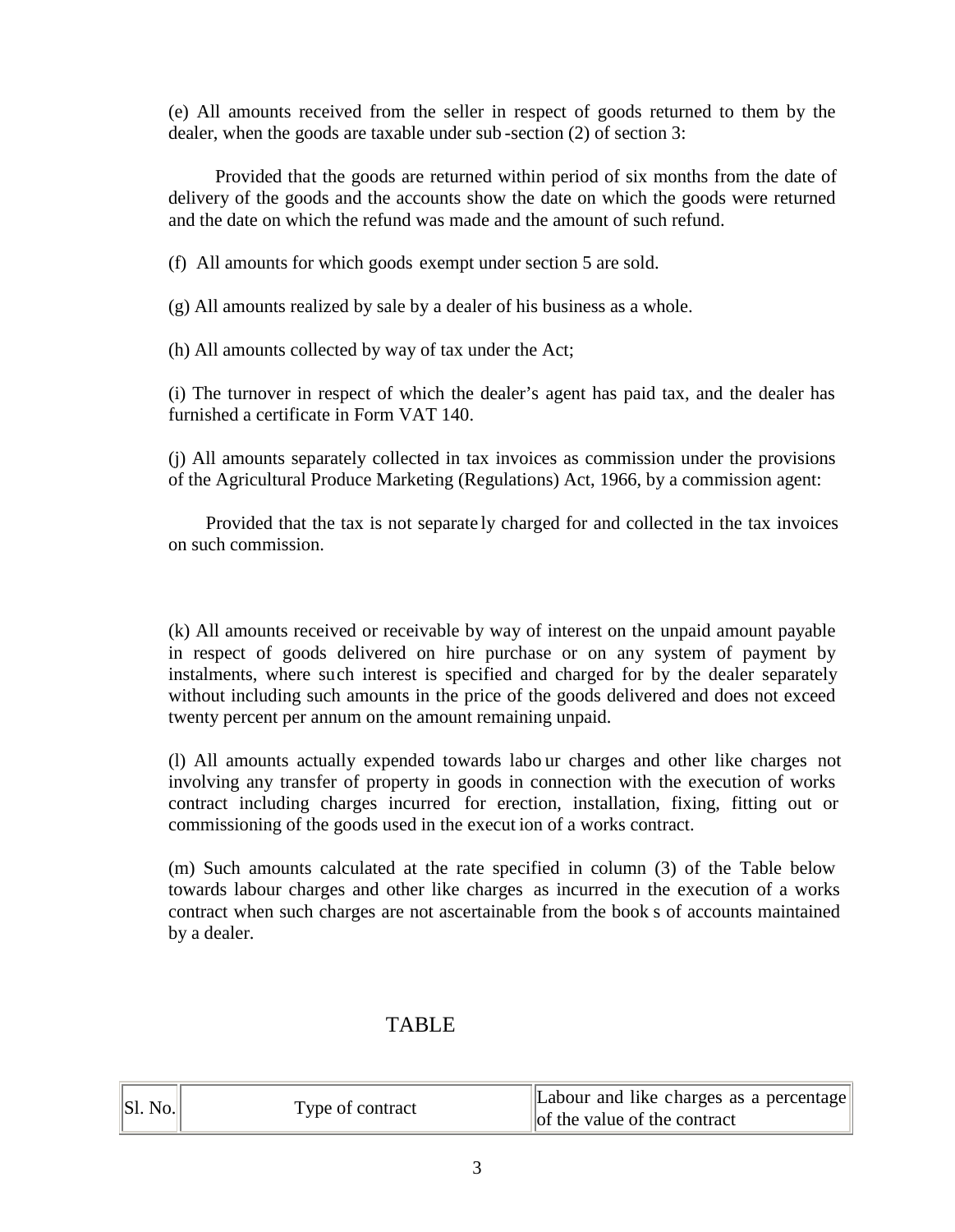| (1) | (2)                                                                                                              | (3)                  |
|-----|------------------------------------------------------------------------------------------------------------------|----------------------|
| 1.  | Installation of plant and machinery                                                                              | Fifteen per cent     |
| 2.  | Installation of air conditioners and air coolers                                                                 | Ten per cent         |
| 3.  | Installation of elevators (lifts) and escalators                                                                 | Fifteen per cent     |
| 4.  | Fixing of marble slabs, polished granite<br>stones and tiles (other than mosaic tiles)                           | Twenty five per cent |
| 5.  | Civil works like construction of buildings,<br>bridges, roads, etc.                                              | Thirty per cent      |
| 6.  | Construction of railway coaches on under Thirty per cent<br>carriages supplied by Railways                       |                      |
| 7.  | Ship and boat building including construction Twenty per cent<br>of barges, ferries, tugs, trawlers and draggers |                      |
| 8.  | Fixing of sanitary fittings for plumbing, Fifteen per cent<br>drainage and the like                              |                      |
| 9.  | Painting and polishing                                                                                           | Twenty per cent      |
| 10. | Construction of bodies of motor vehicles and<br>construction of trucks                                           | Twenty per cent      |
| (1) | (2)                                                                                                              | (3)                  |
| 11. | Laying of pipes                                                                                                  | Twenty per cent      |
| 12. | Tyre re-treading                                                                                                 | Forty per cent       |
| 13. | Dyeing and printing of textiles                                                                                  | Forty per cent       |
| 14. | Any other works contract                                                                                         | Twenty five per cent |

**Explanation – I:** Where the turnover of a dealer claiming deduction under clause (1) in any tax period is not sufficient to cover the deduction, it shall be allowed to the extent of the turnover of the dealer in that period, and the balance shall be carried forward to the following tax period or any subsequent tax period.

**Explanation – II:** For the purpose of clause (1), "labour and other like charges" include charges for obtaining, on hire or otherwise, machinery and tools used in the execution of a works contract, charges for planning, designing and architects' fees, cost of consumables used in the execution of the works contract, cost of establishment to the extent relatable to supply of labour and services and other similar expenses relatable to supply of labour and services.

**Explanation - III:** For the purpose of clause (1), gross profit earned by a dealer shall be apportionable to the value of the goods and labour and other like charges involved in the execution of a works contract in the same ratio as in the total turnover.

#### *Registration*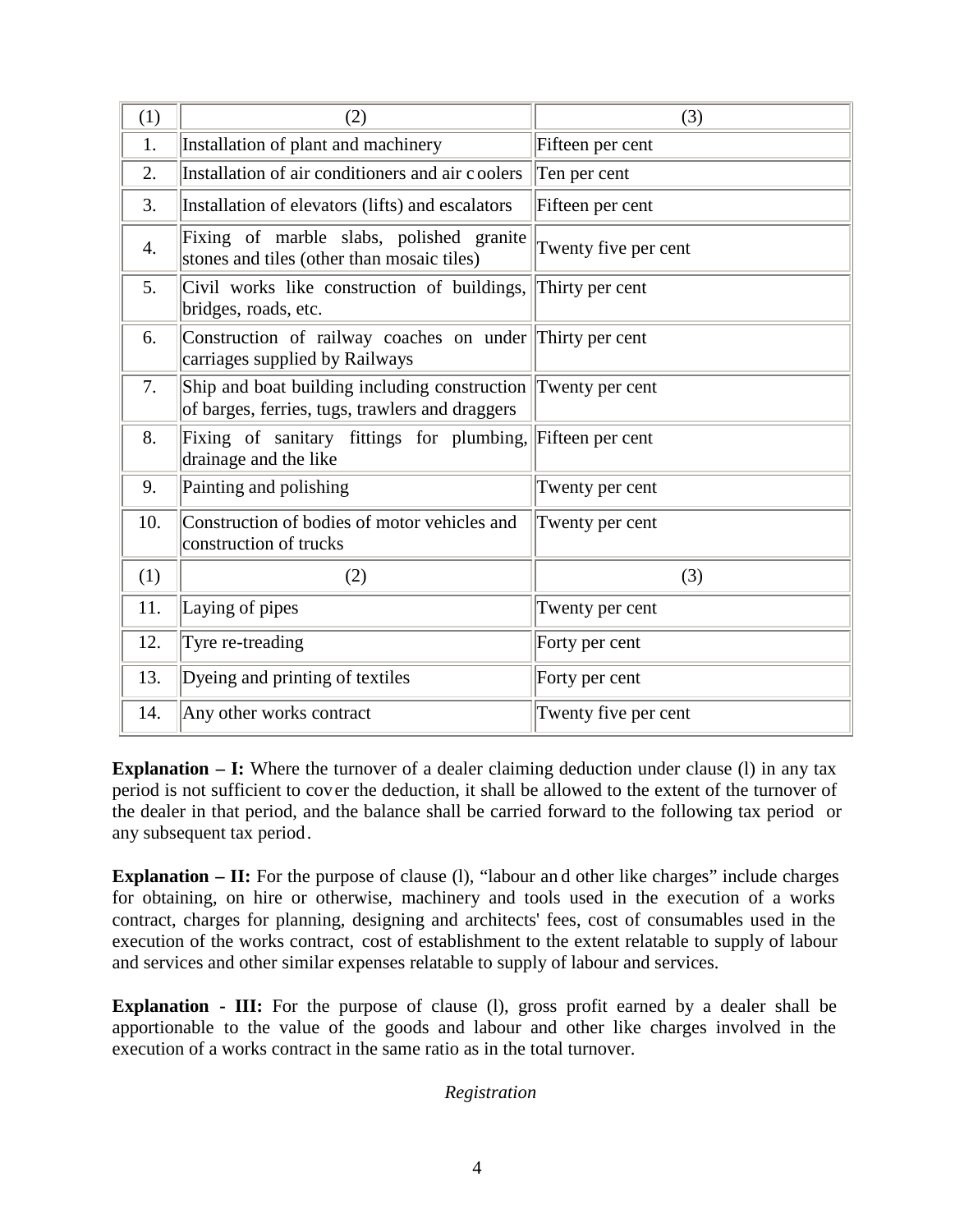4. Every dealer who is liable to be registered under section 22 and any dealer who desires to register voluntarily under section 23 shall.-

- (i) submit an application in Form VAT 1 for registration to the jurisdictional Registering Authority in whose area the principal place of business of the dealer is located, accompanied by a fee of five hundred rupees;
- (ii) make an application for registration, signed and verified as specified in the application and every person signing and verifying such application shall furnish two copies of his recent photograph in passport size along with th e application and shall also furnish such photograph once in every five years;
- (iii) if he is a casual trader or a non -resident dealer, submit the application in Form VAT 1 before commencement of his business; and

(iv) where the details in his Form VAT 1 change at any time, as specified under Section 28, submit an application in Form VAT 3, showing the amendments to such details within thirty days of the date such changes took effect.

5.If the registered dealer has more than one place of business, he shall submit a further application in Form VAT 5a to the jurisdictional Registering Authority, along with Form VAT 1 if the additional place of business exists at the time of submission of application for registration and in other cases within ten days from the opening of additional place of business.

6. If the registered dealer is a partnership firm or an association of persons, it shall submit a further application in Form VAT 5b to the jurisdictional Registering Authority.

7. The Registering Authority shall review each application for registration to ensure that it contains all the information required and acknowledge receipt of the application.

8. (1) Where the Registering Authority is not satisfied that the particulars contained in the application are correct and complete, he shall reject the application for reasons to be recorded in writing, after giving the dealer an opportunity of showing cause in writing against such rejection.

(2) The Registering Authority may demand a se curity as prescribed under rule 23 before issuing a certificate of registration.

9. (1) The Registering Authority shall assign a registration number or Taxpayers Identification Number (TIN) to the dealer and issue a certificate of registration in From VAT NIF to him, and also certified copies of such certificate for any additional place of business.

(2) The Commissioner shall, authorize any Local VAT officer or VAT sub -officer to issue a certificate of registration with an assigned r egistration number to the Central or any State Government, statutory or local authority specified under sub -section (4) of section 25 for the purposes of the collection and payment of tax.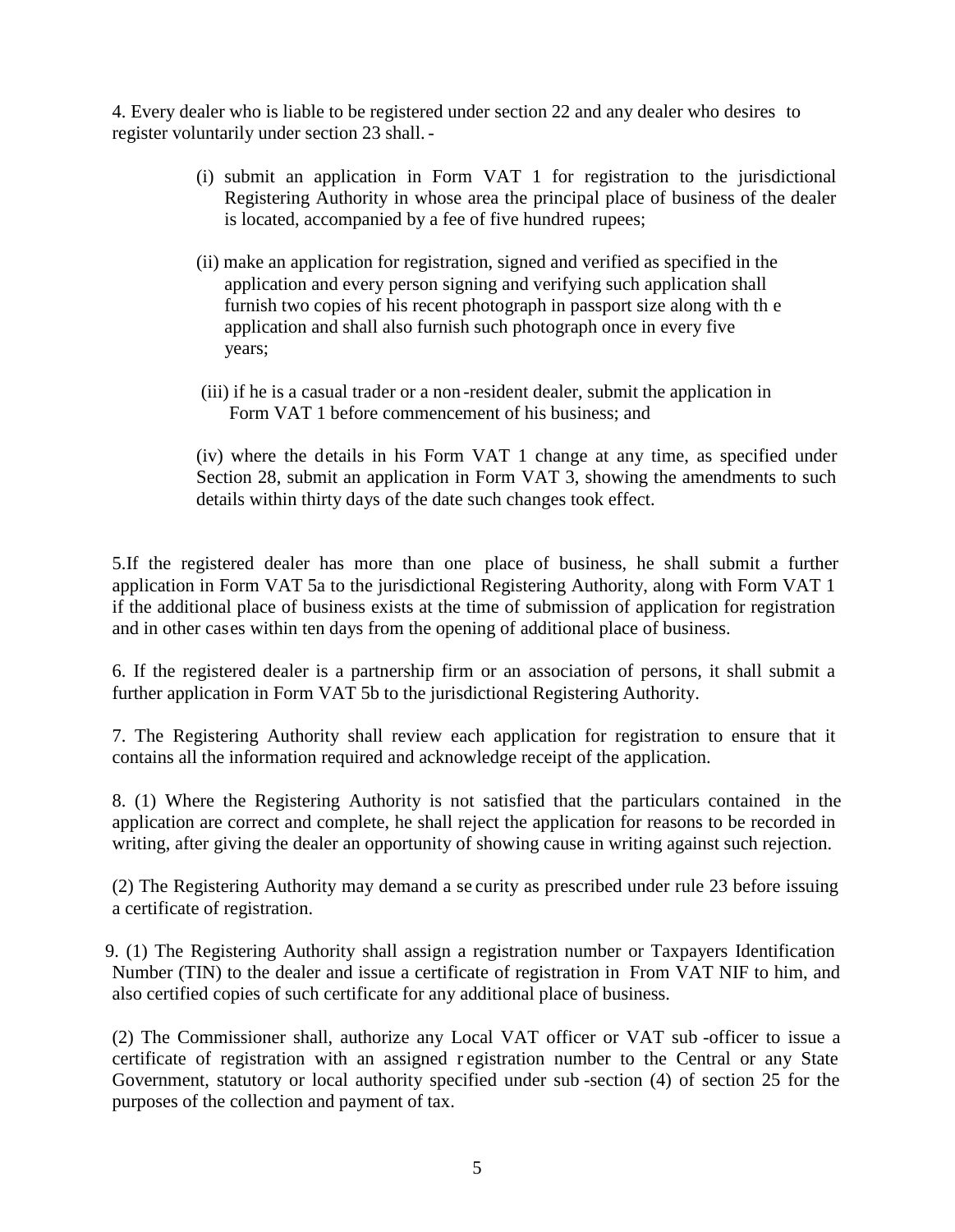10.Where a certificate of registration is lost or destroyed, a cer tified copy of the registration certificate shall be issued by the jurisdictional Registering Authority on a written request by the registered dealer.

11.(1) Every dealer shall display his certificate of registration in a prominent location at his mai n place of business, and certified copies shall be displayed at his any additional place of business.

(2) Every registered dealer who closes any of his additional places of business shall report such closure and surrender the certified copy of the certif icate of registration issued to such additional place of business to the jurisdictional Registering Authority.

12. (1) Where a dealer liable to get registered under section 22, has failed to do so, the Registering Authority of the area shall proceed to re gister such dealer under section 24 after conducting such survey, inspection or inquiry as specified in sub -rules (2), (3) and (4) and after giving the dealer a reasonable opportunity of being heard.

(2) The Registering Authority may inspect the offices, shops, business premises, godown, vessels, receptacles or vehicles belonging to the dealer and may also conduct inquiry as he may consider necessary for the purposes of determining the taxable turnover of the month or year.

(3) The Registering Authority may visit the business premises of the dealer including any place or receptacle or vehicle where the dealer has stored his goods and obtain stock inventory of the goods held in stock and on that basis arrive at the approximate stock value of the goods taki ng into consideration of the prevailing market rates or the purchase invoices if any produced.

(4) The Registering Authority may also record the daily sales particulars as per the books of accounts maintained and produced and if the books of accounts are not produced or if the particulars recorded in the books of accounts, in the opinion of the Registering Authority are not true and correct, he may proceed to estimate the same on the basis of any other material which he considers relevant.

(5) The Registering Authority may proceed to estimate the taxable turnover in a month or year for the purpose of registration either on the basis of daily sales particulars or on the basis of stock value whichever he considers more relevant.

## *Cancellation of registration*

13.(1) Every registered dealer, otherthan a dealer falling under sub -section (7), (8) or (9) of Section 22, may submit a written request, together with a final return in Form VAT 115, to the Registering Authority to cancel his registration where in the p revious twelve consecutive months his total or taxable turnover did not exceed the threshold as specified under Section 22, and such request shall be made within twenty days after the end of such period.

(2) Every registered dealer who either sells or dis continues his business shall submit a written request, together with a final return in Form VAT 115, to the Registering Authority to cancel his registration, and such request shall be made within fifteen days after such event.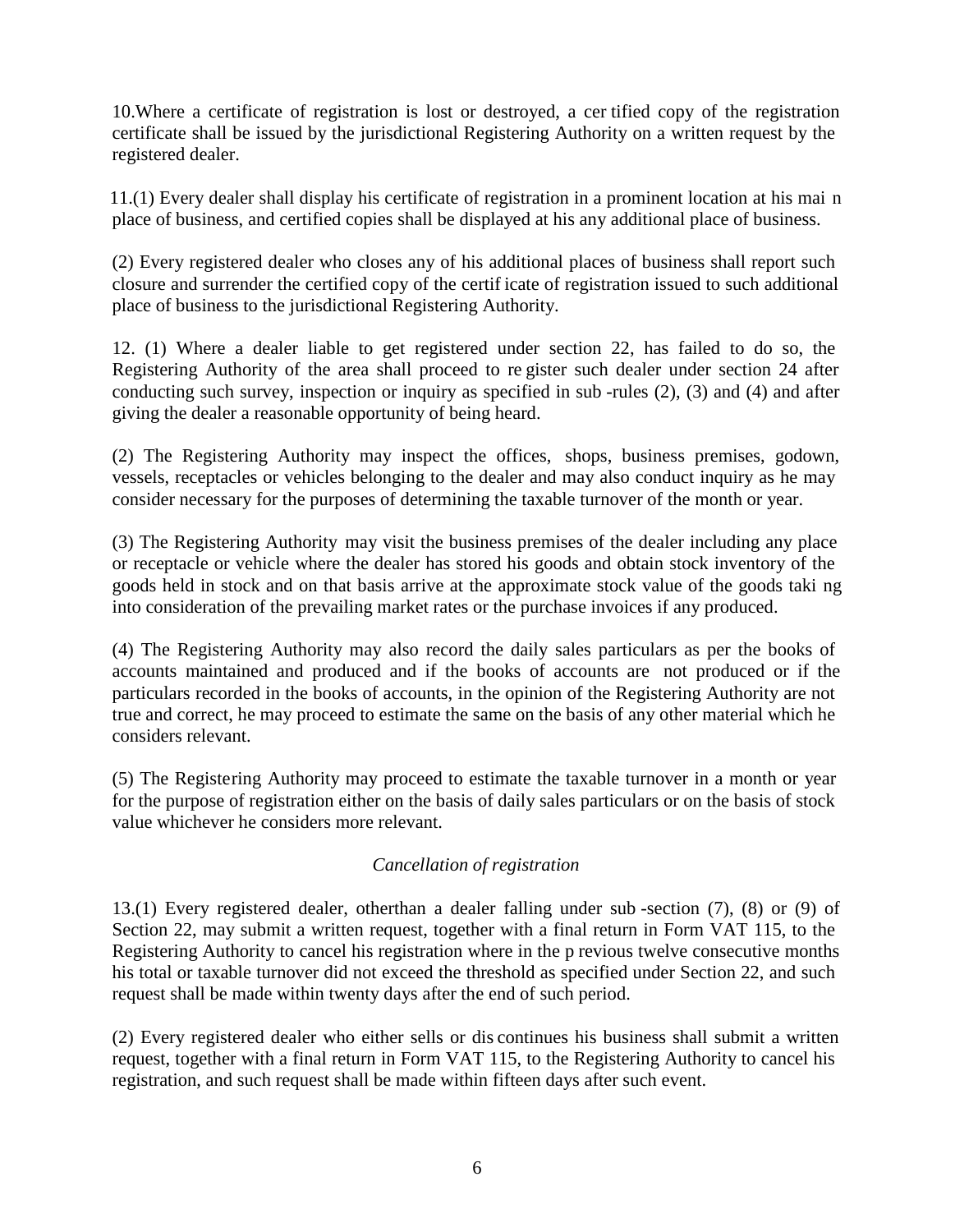14. Any dealer who was volun tarily registered may submit a written request to cancel his registration only after two years have passed from the effective date of the registration, and such request together with a final return in Form VAT 115, shall be made within twenty days after th e end of such period.

15.(1) Where a registered dealer carrying on business as an individual enters into a partnership, he shall report the fact to the Registered Authority, together with a final return in Form VAT 115, within fifteen days of his entering into such partnership, requesting cancellation of his registration, and make an application for a new registration of the partnership under rules 4 and 6.

(2) Where a registered dealer is a partnership, any change including dissolution, shall be repor ted to the Registered Authority, within fifteen days of such change, and in the case of dissolution, a request made for cancellation of the registration together with a final return in Form VAT 115.

(3) The heirs of a deceased registered dealer shall subm it a written request, together with a final return in Form VAT 115, to cancel the registration within thirty days from the date of death.

16.Every dealer or any other person who requests cancellation of any registration issued shall surrender the certificate of registration together with any certified copies issued to the jurisdictional Registering Authority.

17.If the Registering Authority is satisfied that a dealer who submitted a request to cancel his registration is no longer obliged to be registered, or on the death of any registered dealer, he may cancel the dealer's registration, with effect from the day following the last day of the tax period in which he determined that the dealer was no longer obliged to be registered or any subsequent date to be determined by him or the day of death of the registered dealer and inform the dealer in Form VAT 11, together with a notice in Form VAT 210 demanding payment of any tax or interest due.

18.Subject to the provisions of rules 19 and 20, the Registering Auth ority shall cancel the registration of any dealer, after providing an opportunity of being heard. -

(i) whose total turnover does not exceed the threshold specified in section 22, but excluding a dealer liable for registration under sub -sections (7), (8) and (9) of section 22, whether a request for cancellation was made or not, with effect from the day following the last day of the tax period in which the taxable sales were discontinued or any subsequent date to be determined by him; and

(ii) who issues tax invoices without effecting any taxable sales, from the date such dealer discontinued effecting taxable sales, even where his total turnover of exempt goods exceeds the threshold specified in section 22.

19.The Registering Authority shall not cancel the registration of any dealer if he has reasonable grounds to believe that the dealer will engage in taxable sales within a period of twelve months following the date on which the dealer's taxable sales were discontinued and shall inform the dealer if any written request has been made for cancellation of registration.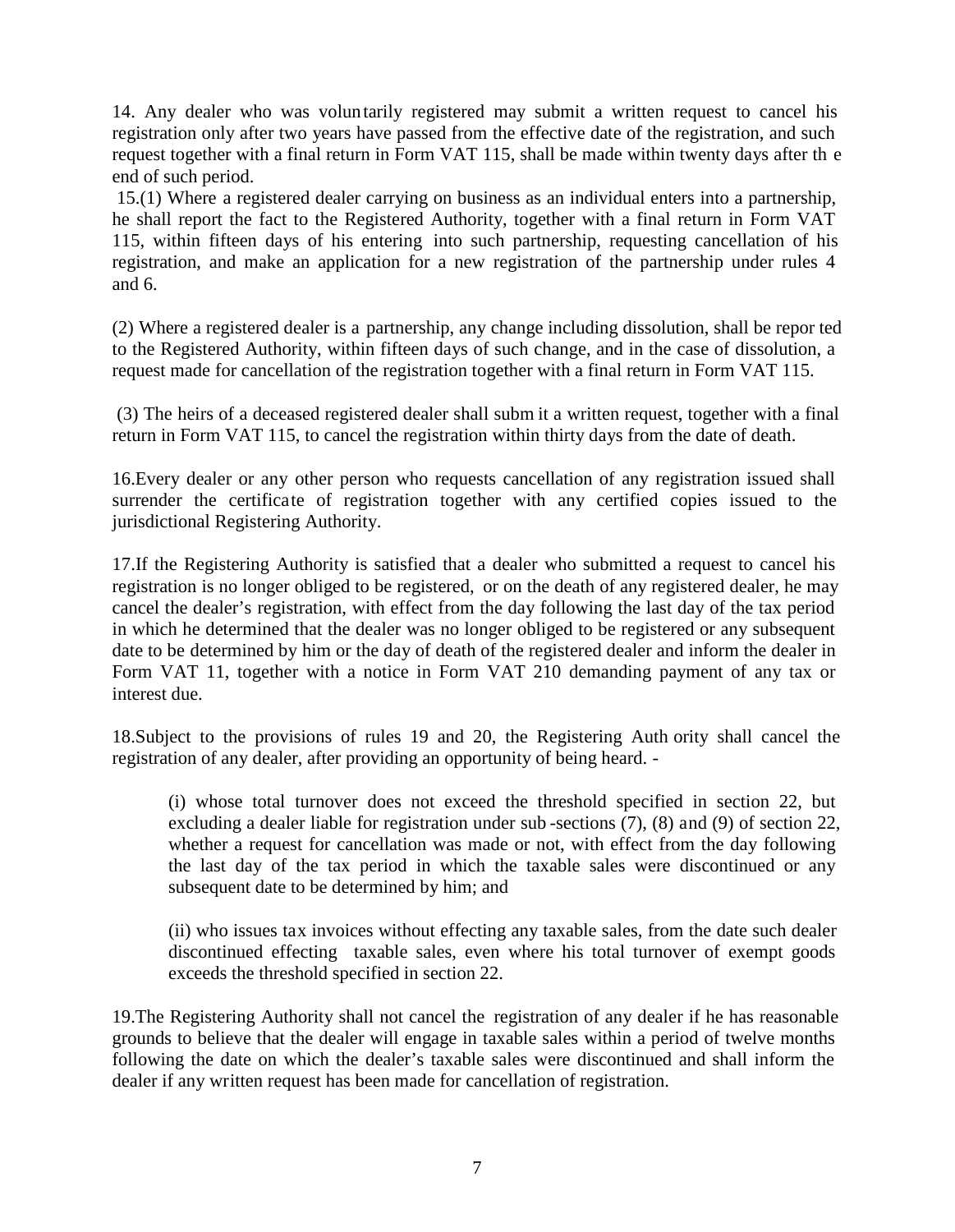20. A dealer, whose registration is cancelled in accordance with the above rules, and where deductions were made for the tax paid on inputs on all the taxable goods in his possession, shall be treated as if he had sold such goods, and the sale of these taxable goods shall be deemed to have been completed on the effective date of the cancellation of the dealer's registration and in exchange for the equivalent of the prevailing market price of the goods on such date.

21. For purposes of rule 20, goods shall be considered to be in the possession of the dealer when they are available for sale or for any other use by the dealer.

22. The duties and obligations imposed by the Act and these rules on an y registered dealer shall not be affected by the cancellation of his registration, to the extent that they are necessary to recover the tax due and obtain any information for which the dealer was responsible during the period of his registration.

## *Payment of security*

23.(1) The Registering Authority may, subject to sub -rule (2), demand from any dealer a security as specified under section 26 in a sum not exceeding the limits specified in rule 24, after giving the dealer the opportunity of showing cause in writing against such demand.

(2) The Government or the Commissioner may, by notification, fix the amount of security in the case of specified categories of dealers.

24.Where a dealer is required to pay a security, the amount payable shall not exceed. -

(1) if he has opted to pay tax by way of composition under section 15, an amount equivalent to the tax anticipated to be payable by him in a two months period, and

(2) in other cases, an amount equivalent to the tax anticipated to be payable by him in a three months period.

25. A security may be furnished by the dealer. -

(1) by depositing with the Registering Authority, Government securities for the amount fixed by the said authority; or

(2) by furnishing to the said authority a guarantee from a Scheduled Ba nk as defined in the Reserve Bank of India Act, 1934, agreeing to pay the Government on demand, the amount of security fixed by the said authority; or

(3) by furnishing any other form of security as may be notified by the Commissioner.

26.The security paid under rule 23 shall be maintained in full until it is dispensed with by the jurisdictional Registering Authority on being satisfied that the reasons for its demand no longer exist, or until the registration certificate is cancelled, whichever is earlier.

#### **PART III**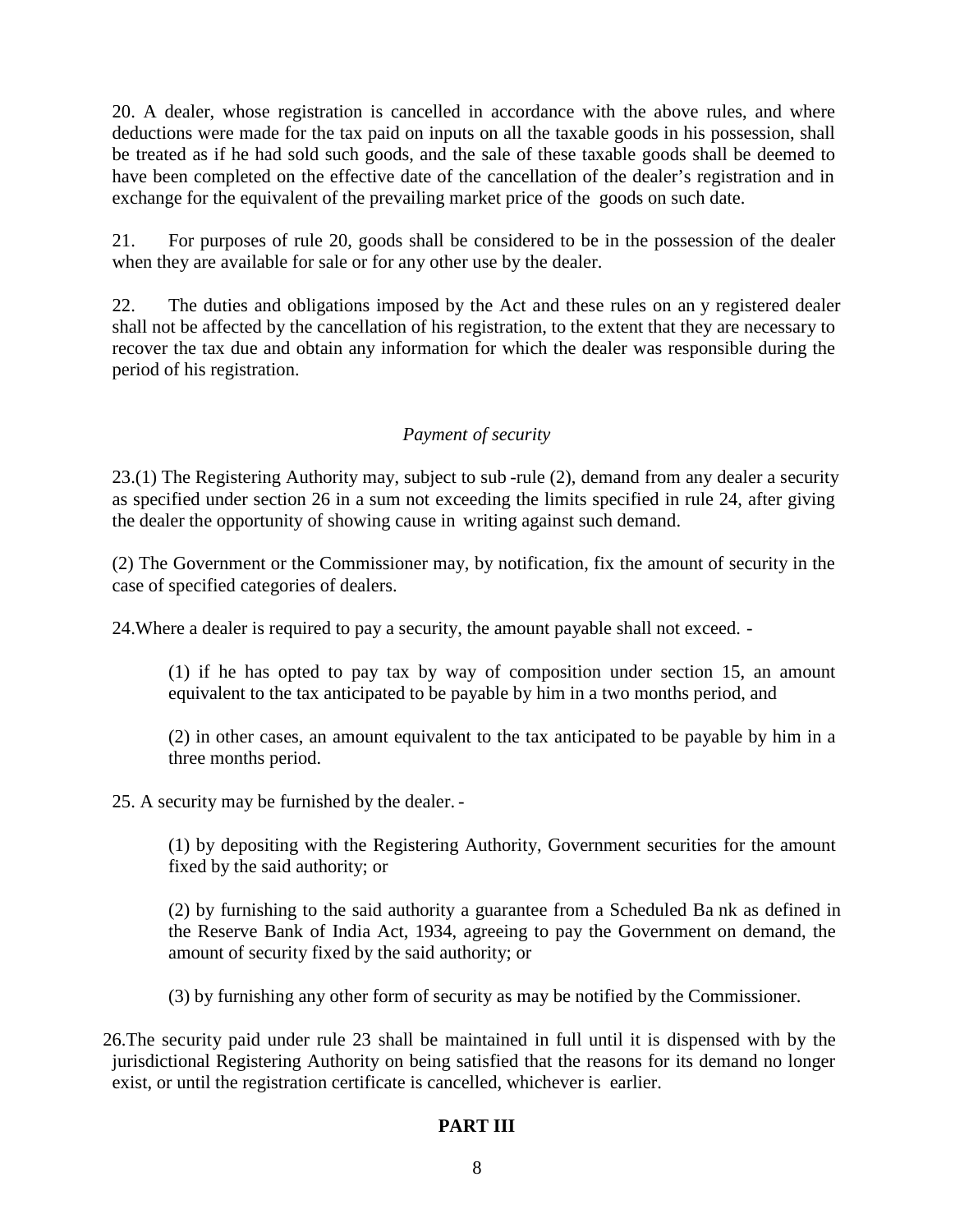## ACCOUNTS AND DOCUMENTS

#### *Obligation to issue a tax invoice*

27. Every registered dealer shall issue a tax invoice when he sells taxable goods or exempt goods along with any taxable goods, as specified in section 29.

28.(1) A tax invoice shall be issued, even where generated by any mechanical device, with the original, marked "original-buyer's copy", delivered to the buyer and the copy, marked "seller's copy", retained by the registered dea ler.

(2) On demand, another copy of the tax invoice, marked "transporter's copy", shall be issued to the buyer.

(3) A registered dealer shall not issue more than one tax invoice in respect of any sale, and may provide a duplicate, where the original of t he tax invoice is lost or destroyed, with the declaration that it is a duplicate of such tax invoice.

29. A tax invoice shall contain the following details, namely: -

- (a) a consecutive serial number;
- (b) the date of its issue;
- (c) the name, address and registration number (TIN) of the selling dealer;
- (d) the name and address of the buyer;
- (e) a full description of the goods;
- (f) the quantity of the goods;
- (g) the value of the goods;
- (h) the rate and amount of tax charged in respect of taxable goods;
- (i) the total value; and
- (j) signature of the selling dealer or his agent.

#### *Bills of sale*

30.(1) A bill of sale as specified in section 29, issued by a registered dealer where the value of the goods sold is in excess of one hundred rupees, or a registered dealer selling non -taxable goods or a registered dealer selling goods in the course of inter-state trade or commerce or in the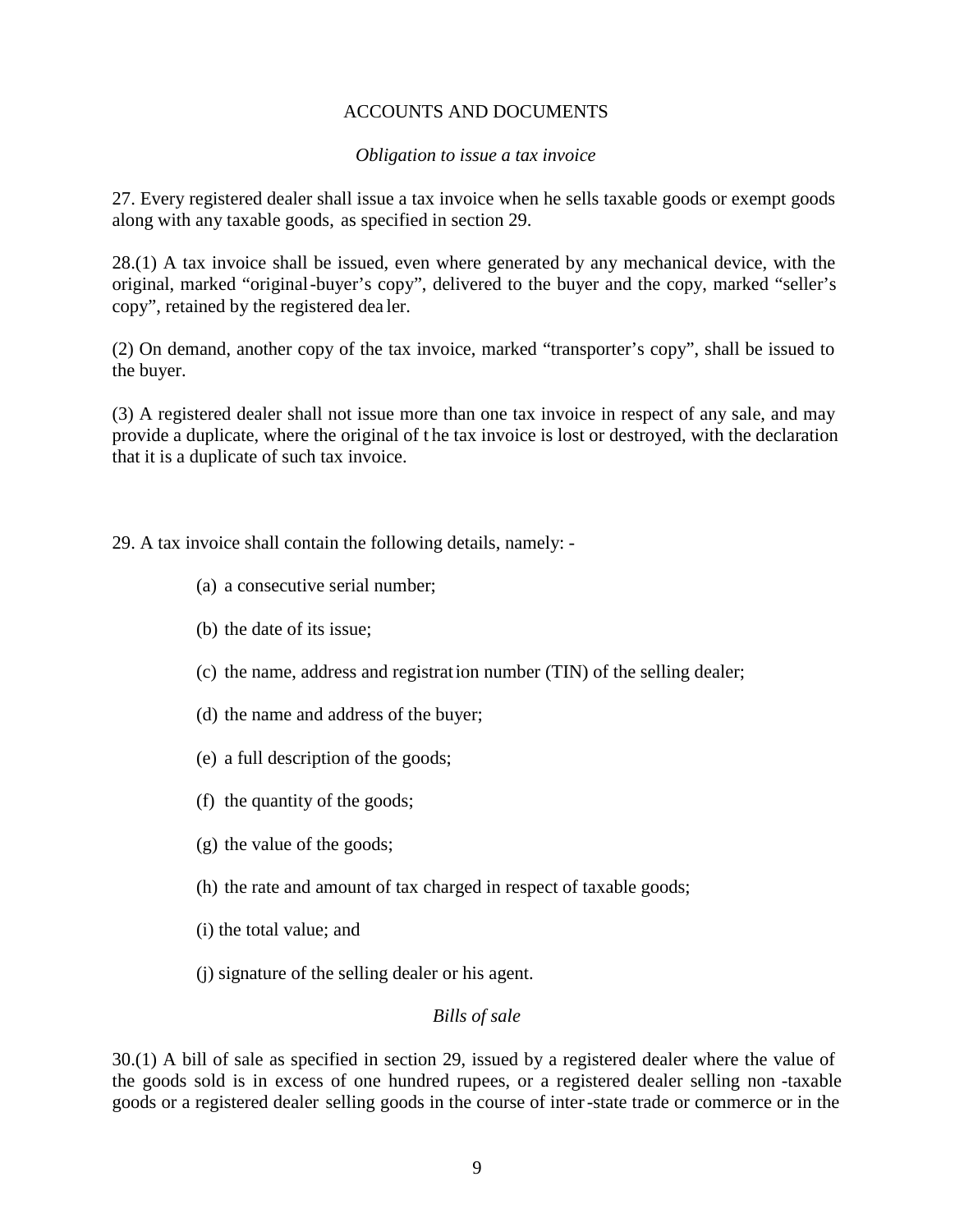course of export out of the territory of India or import into the territory of India, shall contain the following details, namely.-

- (a) a consecutive serial number with date of sale;
- (b) the name, address and registration number of the selling dealer; and
- (c) a description of the goods with its value.

(2) A bill of sale shall, on demand, be issued in duplicate, even where generated by any electronic or mechanical device, with the original, marked "original", delivered to the buyer and the copy retained by the registered dealer.

(3) Every registered dealer who buys goods from a person other than a registered dealer shall raise a bill recording such transaction containing the following details, namely. -

- (a) a consecutive serial number with date of purchase;
- (b) the name and address of the seller; and
- (c) a description of the goods with its value.

#### *Credit and Debit Notes*

31.Where a registered dealer has given a tax invoice in respect of a sale of goods and thereafter the goods or any part thereof are returned to the seller if the sale is cancelled or for any other reason, or the value of the sale is altered, whether due to a discount or otherwise, he shall, subject to the provisions of section 30, give to the buying dealer a credit or debit note containing the following details, namely.-

- (1) the nature of the document issued;
- (2) a consecutive serial number;
- (3) the date of the issue of the document;
- (4) the name, address and registration number of the selling dealer;
- (5) the name and address of the buyer, together with buyer's registration number, if registered;
- (6) the number and date of the relevant tax invoice;
- (7) the value of the goods and the amount of the tax c redited or debited to the buyer; and
- (8) signature of the selling dealer or his agent.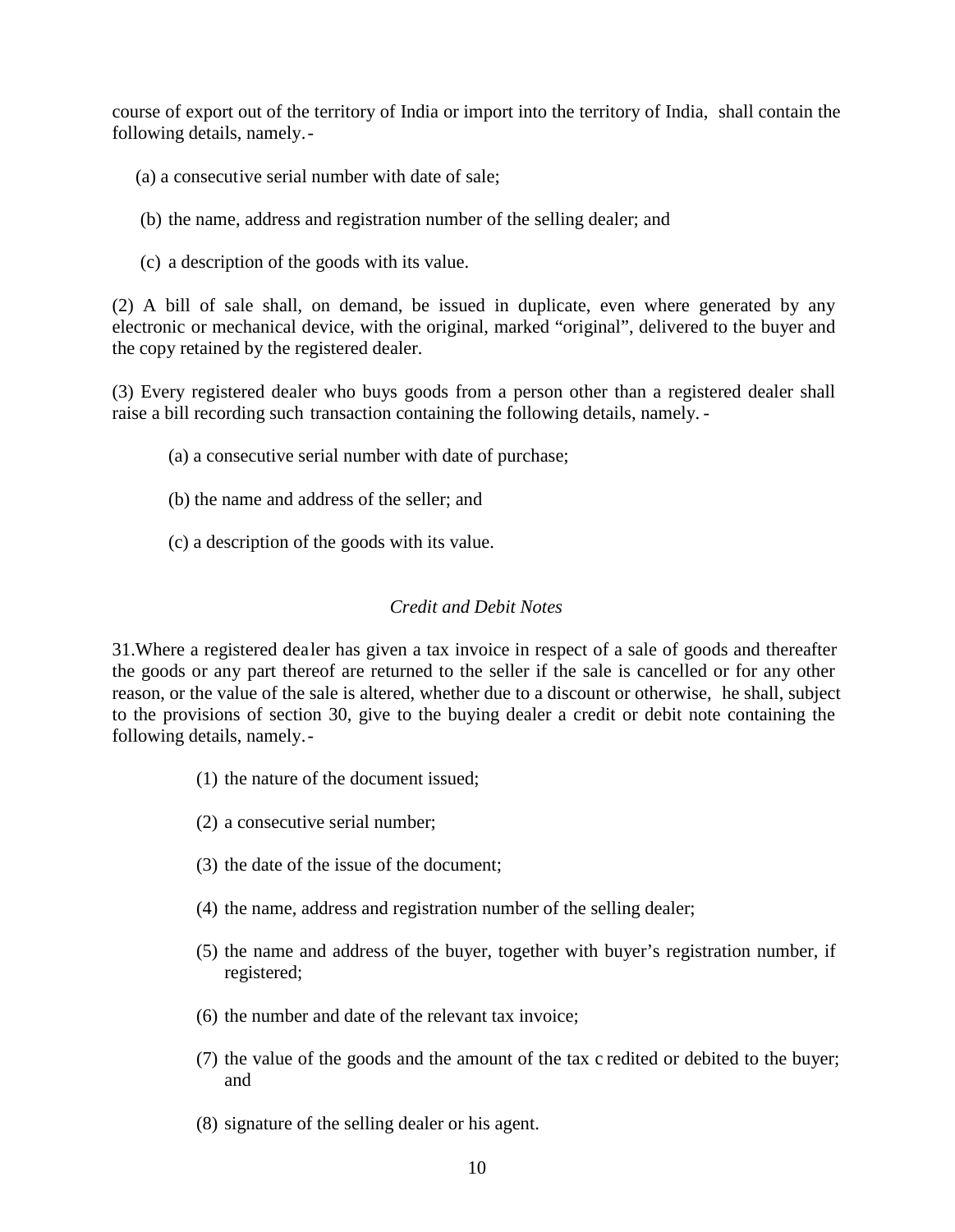- 32.(1) A credit or debit note shall be issued in duplicate, even where it is generated by any mechanical device, with the original, marked "original", delivered to the buyer and the copy retained by the registered dealer.
- (2) A registered dealer shall not give more than one credit note or debit note in respect of the same adjustment, and may provide a duplicate, where the original of the debit note or t he credit note is lost or destroyed, with the declaration that it is a duplicate of such credit or debit note.

#### *Keeping of accounts and records*

33.(1) Every registered dealer and every person liable to be registered under the Act shall keep and maintain a true and correct account of his daily transactions showing the goods produced, manufactured, bought and sold by him and the value thereof separately together with invoices and bills.

(2) Every such dealer or person shall keep separate purchas e, sale and disposal accounts in respect of each commodity, whether taxable or not, dealt with by him.

(3) Every dealer shall maintain a VAT account containing details of input and output tax, together with credit and debit notes issued during any tax peri od.

(4) Every such dealer or person shall keep current books of accounts at the place or places of business entered on his certificate of registration, and every purchase and sale shall be brought to account as soon as the purchase or sale is made.

(5) The registers, accounts and documents maintained shall be sequentially numbered, and where the registers and other documents are maintained by means of a computer or any other similar mechanical device, the dealer shall maintain copies in paper of such regist ers and other documents printed on a monthly basis.

(6) Any entry in such registers, accounts and documents shall not be erased, effaced or overwritten, and all incorrect entries shall be scored out under attestation and correct entry recorded and where the registers, accounts and documents are maintained by means of a computer or any other similar mechanical device, the dealer shall also maintain a record of correction or change of any entry.

(7) For the purpose of sub-rule (4), current books of accounts shall include computer hardware and software used in connection with business activities of the dealer or person.

(8) The accounts maintained by dealers together with all invoices, bills, declarations, way bills and delivery notes relating to stocks, deliv eries, purchases, output and sales shall be preserved by them for the time specified under section 32 or for any further period as may be notified by the Commissioner and shall be kept at the place of business, mentioned in the registration certificate.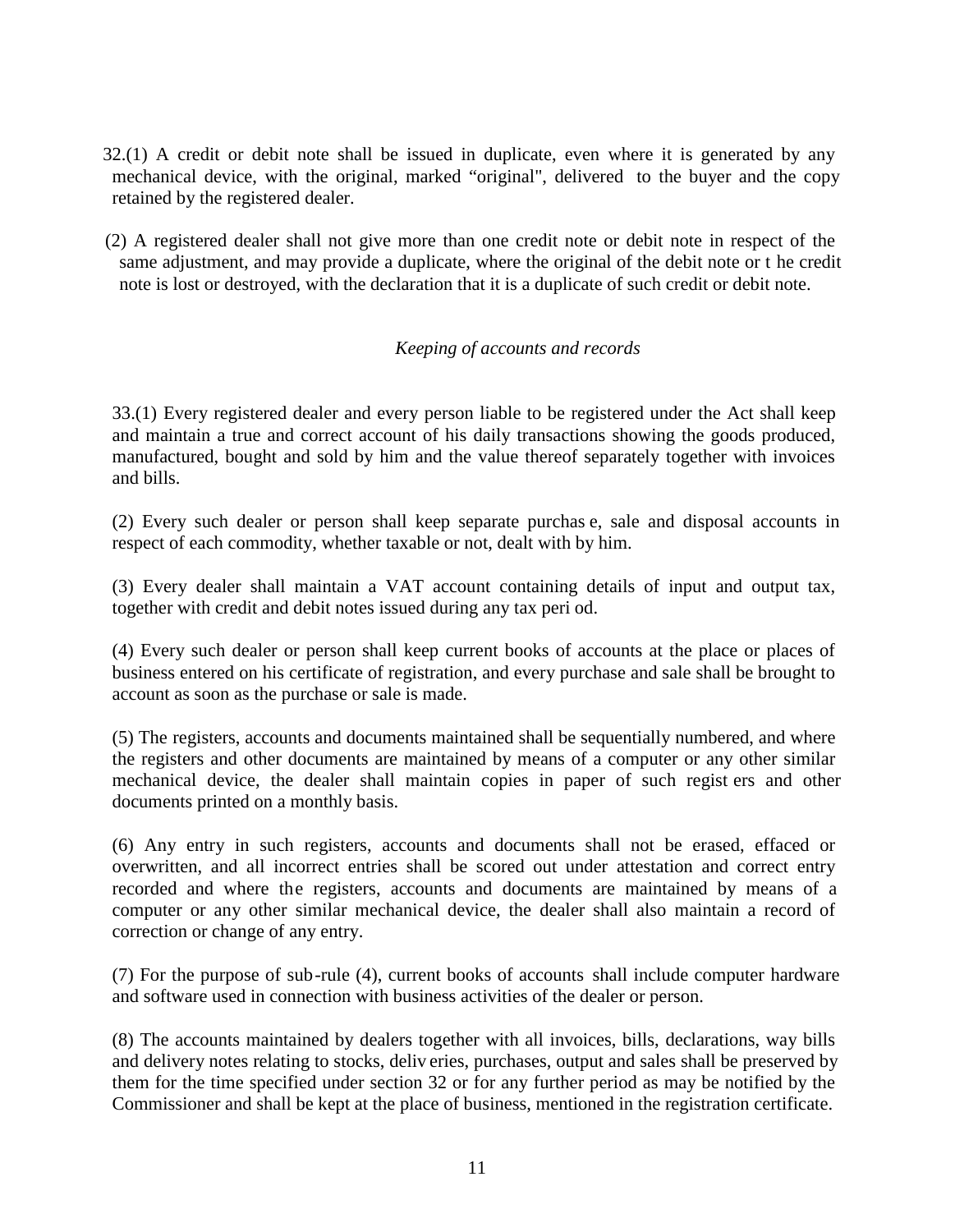(9) Every commission agent, broker, *del credere* agent, auctioneer or any other mercantile agent shall maintain accounts showing.-

(a) particulars of authorization received by him from each principal to purchase or sell goods on behalf of each principal separately;

(b) particulars of goods purchased or goods received for sale on behalf of each principal each day;

(c) particulars of purchases or sales effected on behalf of each principal each day;

(d) details of accounts furnished to each principal ea ch day; and

(e) the tax paid on purchases or on sales effected on behalf of each principal and the challan number and date of remittance of the tax into the Government Treasury.

(10) Every purchasing agent shall keep particulars of the names and addresses of the dealers or persons from whom he purchased the goods, and every selling agent shall keep the particulars of the names and addresses of the dealers or persons to whom he sold the goods.

(11) Every wholesale dealer, importer, exporter and manufacturer shall maintain monthly stock accounts in respect of each commodity dealt with by him, and such stock account shall contain particulars of purchases or receipts, sales, deliveries and balance of stock.

(12) Every manufacturer of goods shall maintain monthl y production of accounts, showing quantitative details of the various raw materials used in the manufacture and the quantitative details of the goods so manufactured.

(13) Every dealer who is required to maintain stock accounts shall maintain subsidiary ac counts for each godown if there is more than one godown for keeping his stocks.

(14) Every dealer or person executing works contract shall keep separate accounts showing. -

(a) the particulars of the names and address of the persons for whom and on whose be half he carried on the execution of works contact in respect of each works contract;

(b) the particulars of goods procured by way of purchase or otherwise for the execution of works contact;

(c) the particulars of goods to be utilized in execution of each works contract; and

(d) the details of payment received in respect of each works contract.

(15) Every dealer or person engaged in the transfer of a right to use any goods shall keep. -

(a) particulars of the names and addresses of the persons to whom he delivered the goods for use;

(b)details of amounts received in respect of each transaction; and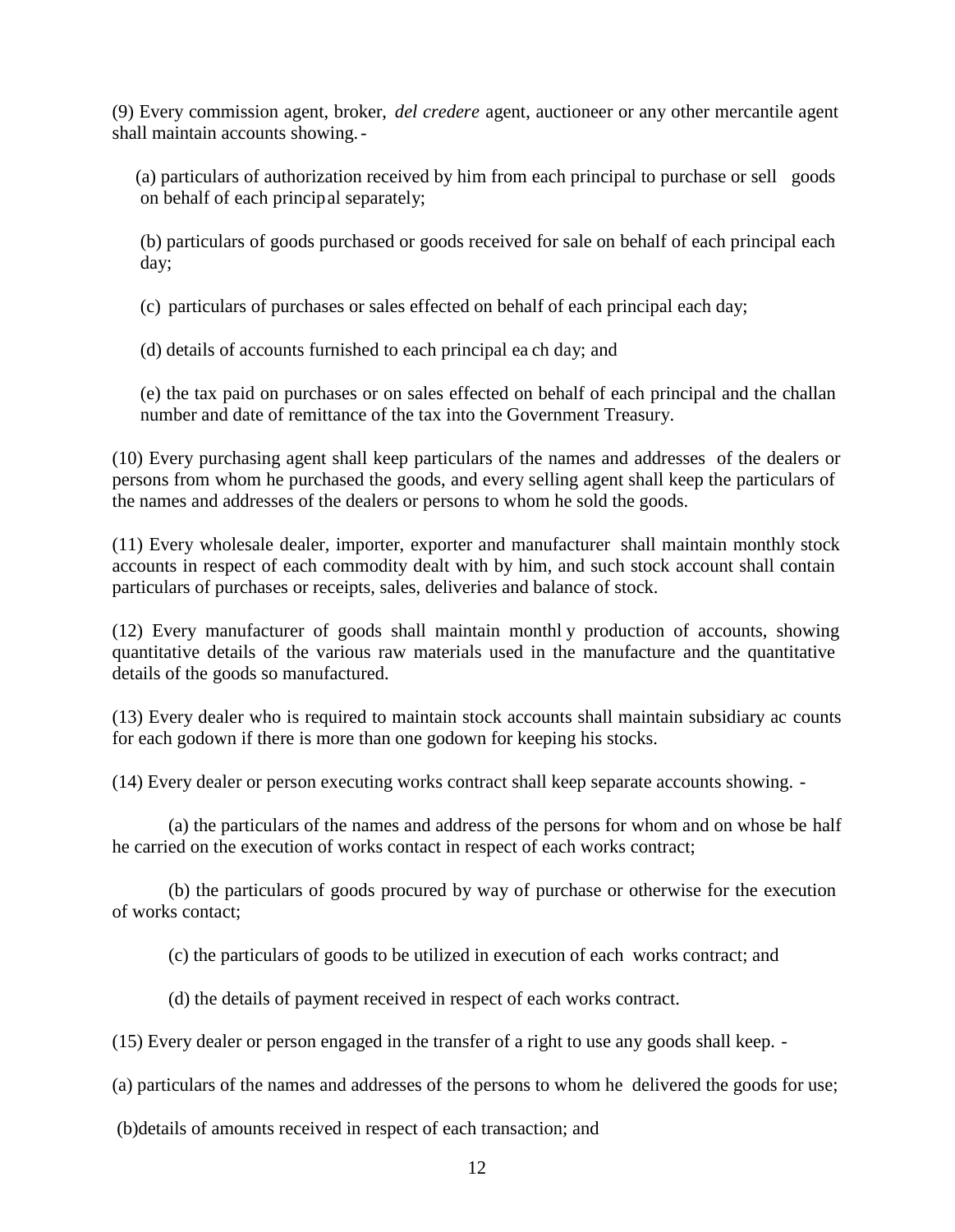(c) monthly stock accounts in respect of each commodity dealt with by him and such stock account shall contain particulars of purchases or receipts, deliverie s and balance of stock.

(16) Every dealer claiming exemption on his turnover under sub -section (2) of section 8 shall retain for every tax period a declaration in Form VAT 140 obtained from the registered dealer who sold the taxable goods relating to such turnover on his behalf and the selling agent shall issue the declaration to his principal within ten days from the end of the month in which such goods were sold.

(17) Every dealer claiming deduction of input tax on goods purchased on his behalf by any oth er registered dealer shall retain for every tax period a declaration in Form VAT 145 obtained from the registered dealer who purchased the taxable goods on his behalf and also the tax invoices in original relating to such purchases, and the purchasing agen t shall issue the declaration and furnish the tax invoices to his principal within ten days from the end of the month in which such goods were purchased.

(18) Any officer authorized by the Commissioner to make an assessment under section 38 or to exercise powers under sub-section (1) of section 52, shall exercise powers under sub -section (2) of section 31.

34.(1) Every registered dealer who is, not a company defined under the Companies Act, 1956 (Central Act 1 of 1956) or a company incorporated outside Indi a and required to have his accounts audited under sub-section (4) of section 31 shall have his accounts audited by a Tax Practitioner enrolled under rule 163 for a period of not less than three years or under section 36 of the Karnataka Sales Tax Act, 1957 (Karnataka Act 25 of 1957) for a period of not less than three years on the date of such audit or by a Chartered Accountant.

(2) Every other registered dealer who is required to have his accounts audited under sub-section (4) of section 31 shall have his accounts audited by a Chartered Accountant.

(3) The audited statement of accounts shall be submitted in Form VAT 240 to the jurisdictional Local VAT officer or VAT sub-officer within six months after the end of the relevant year.

35. Any Officer requiring any dealer to produce before him the accounts and other documents or to furnish any information relating to his business under subsection (1) of section 52 shall serve upon the dealer a notice in Form VAT 275.

## **PART IV**

#### RETURNS, STATEMENTS, ASSESSMENTS, PAYMENT AND RECOVERY

#### *Furnishing returns and statements*

36 .For the purposes of this Part, "net value" shall mean. -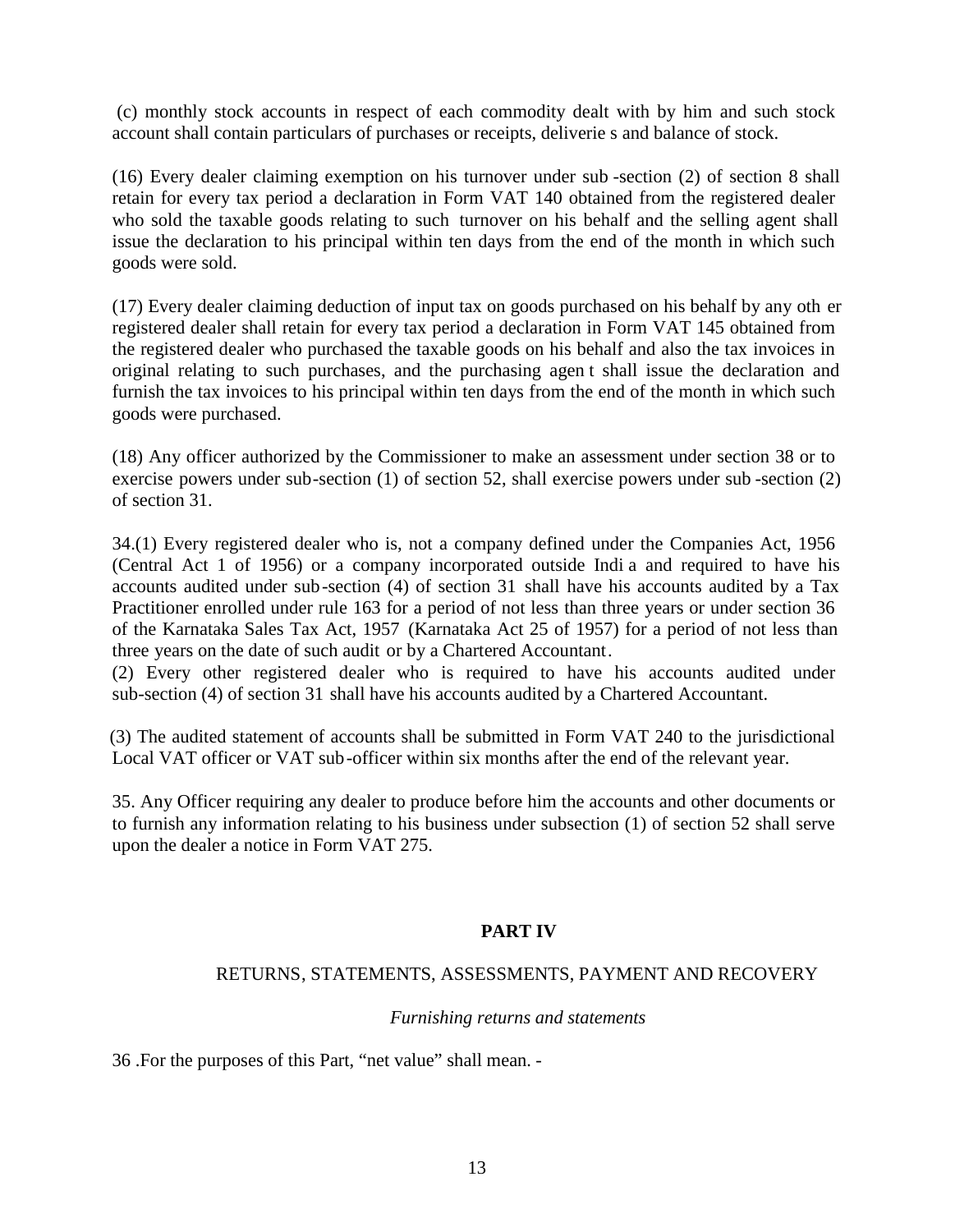(1) with respect to sales within the State, the aggregate of amounts mentioned in clauses (a) to (e) of sub-rule (1) of rule 3, less deductions specified in sub -rule (2) of rule 3, excluding that mentioned in clause (d);

(2) with respect to sales in the course of inter -state trade or commerce, the turnover as determined under the provisions of the Central Sales T ax Act 1956 (Central Act. 74 of  $1956$ ) ;

(3) with respect to goods transferred or despatched outside the State, otherwise than by way of sale, their value less any cost of freight, insurance and similar charges, accounted for by the dealer in the document of transfer;

(4) with respect to sales of goods in the course of export out of the territory of India, or imported into the territory of India, their value less any cost of freight, insurance and similar charges, accounted for by the dealer in the bill of sale; and

(5) with respect to purchases or receipts of goods other than by way of purchase, their value on which tax is charged by the seller or their value less any cost of freight, insurance and similar charges, mentioned on the document of transfer.

37. The tax period for every registered dealer, other than those dealers opting for payment of composition of tax, shall be one calendar month or such period as specified by the Registering Authority under section 35.

38. (1) Every registered dealer shall submit a monthly return, containing particulars of net values of sales, purchases and other transactions, including input and output tax claimed or collected and net tax relating to all of his places of business, and accompanied by proof of fu ll payment of any tax due, to the jurisdictional Local VAT officer or VAT sub -officer in Form VAT 100 within twenty days after the end of the relevant tax period.

(2) Every department of Government, statutory or local authority shall submit a monthly retu rn, as specified in sub-rule (1), to the jurisdictional Local VAT officer or VAT sub -officer or to such Local VAT officer or VAT sub-officer as may be notified by the Commissioner where such body is located in areas falling under more than one Local VAT of ficer or VAT sub-officer.

(3) The tax indicated in the return shall be due on the twenty first day after the end of the relevant tax period.

(4) As long as any dealer remains registered, he shall submit such monthly return, whether or not any tax is due for any tax period.

(5) The Government may notify any Bank or appoint any intermediary in respect of any class of dealers as responsible for receipt of returns along with payment of tax or any other amount due under the Act electronically or otherwise, subject to such conditions as may be specified.

(6) Any registered dealer furnishing a revised return under sub -section (4) of section 35 shall do so in Form VAT 110.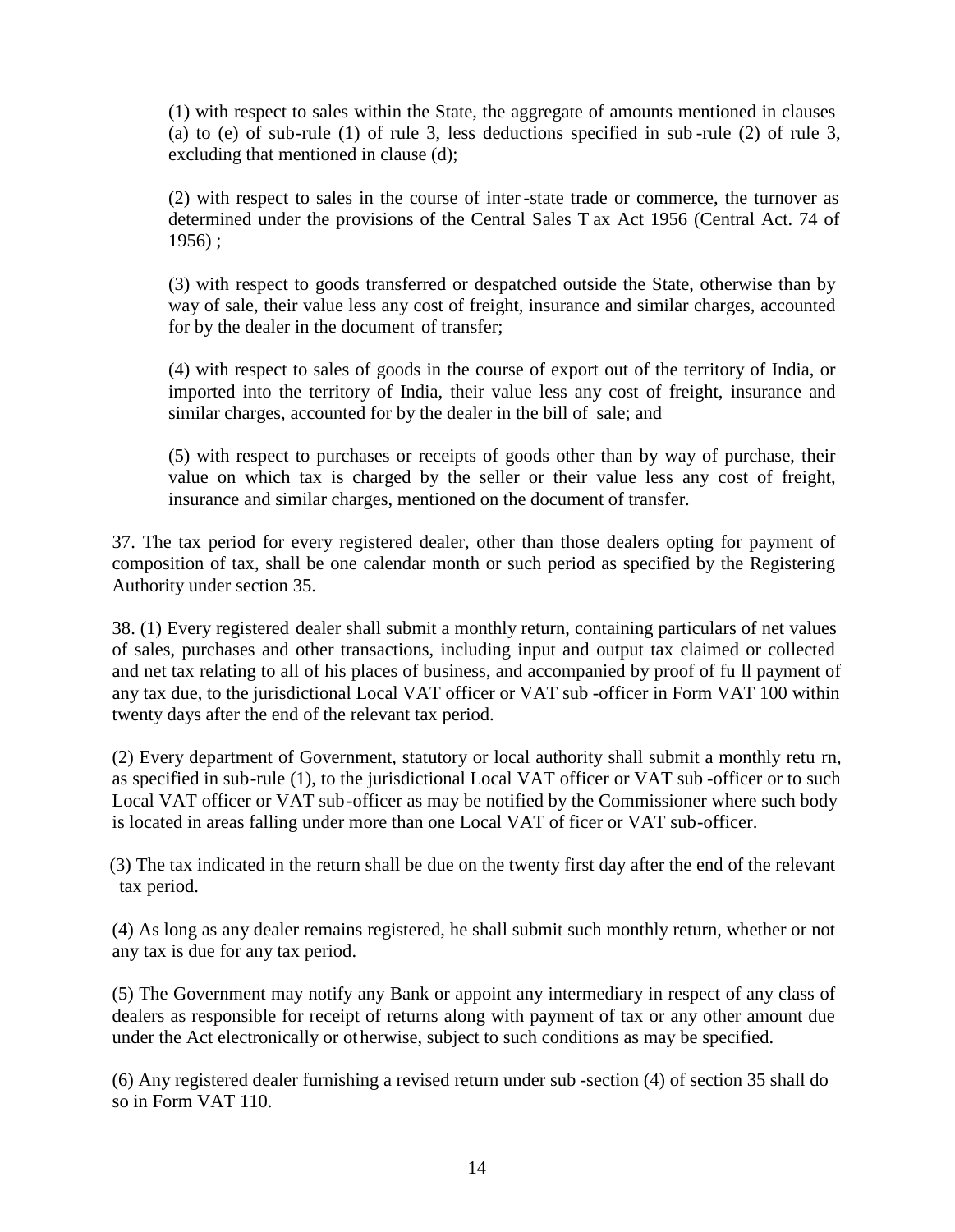(7) A dealer may also submit a return electronically to the jurisdictional Loc al VAT Officer or VAT sub-officer or to a Bank or any intermediary appointed by the Government, subject to such procedure as specified.

39.(1) Where any return submitted is apparently incomplete or incorrect, the jurisdictional Local VAT officer or VAT sub-officer shall issue a notice in Form VAT 150 requiring the dealer to submit a complete or correct return within ten days of issue of the notice.

(2) Any dealer not submitting a complete or correct return within the time specified under sub rule (1), shall be liable to a penalty under section 72 and any interest due.

40. Where any return is not accompanied by proof of full payment of the tax due in accordance with rule 41, the jurisdictional Local VAT officer or VAT Sub -officer may issue a notice in Form VAT 210 informing the dealer to pay the outstanding tax due, together with interest payable under section 36.

41.Where any dealer submits a return after the due date, and also where a dealer submits a revised return in Form VAT 110, such return shall be accompanied by proof of payment of the interest due under section 36.

42.Any dealer required to furnish a final return as specified under sub -section (4) of section 27 shall do so in Form VAT 115**.**

43. (1) Every casual trader shall submit to the jurisdic tional Local Vat Officer or VAT Sub officer, a monthly return in Form VAT 100 along with proof of full payment of tax due, within ten days after the end of any month.

(2) Where a casual trader stops his occasional transactions during the course of a month he shall submit to the jurisdictional Local VAT Officer or VAT Sub -officer, a monthly return in Form VAT 100 along with proof of full payment of tax due, within seven days of the completion of the last transaction.

(3) Where a casual trader conducts occa sional transaction or transactions of a business nature in the area under the jurisdiction of Local VAT Officer or VAT Sub -officer and leaves such jurisdiction, he shall before leaving and immediately following the closure of the said transaction submit to the Local VAT Officer or VAT Sub-officer concerned a final return in Form VAT 115 along with proof of full payment of tax due.

44. (1) (a) Every Department of a Government, statutory body or a local authority, when they collect tax under the provisions of section 9, shall submit a monthly return in Form VAT 100 to the jurisdictional Local VAT officer or VAT Sub -officer, together with proof of full payment of the tax due in accordance with rule 52, within twenty days after the end of the relevant month.

(b) Where any return is not accompanied by proof of full payment of the tax due in accordance with rule 52, the jurisdictional Local VAT officer or VAT Sub-officer may issue a notice in Form VAT 210 informing the concern to pay the outstanding tax due, tog ether with interest payable under section 36.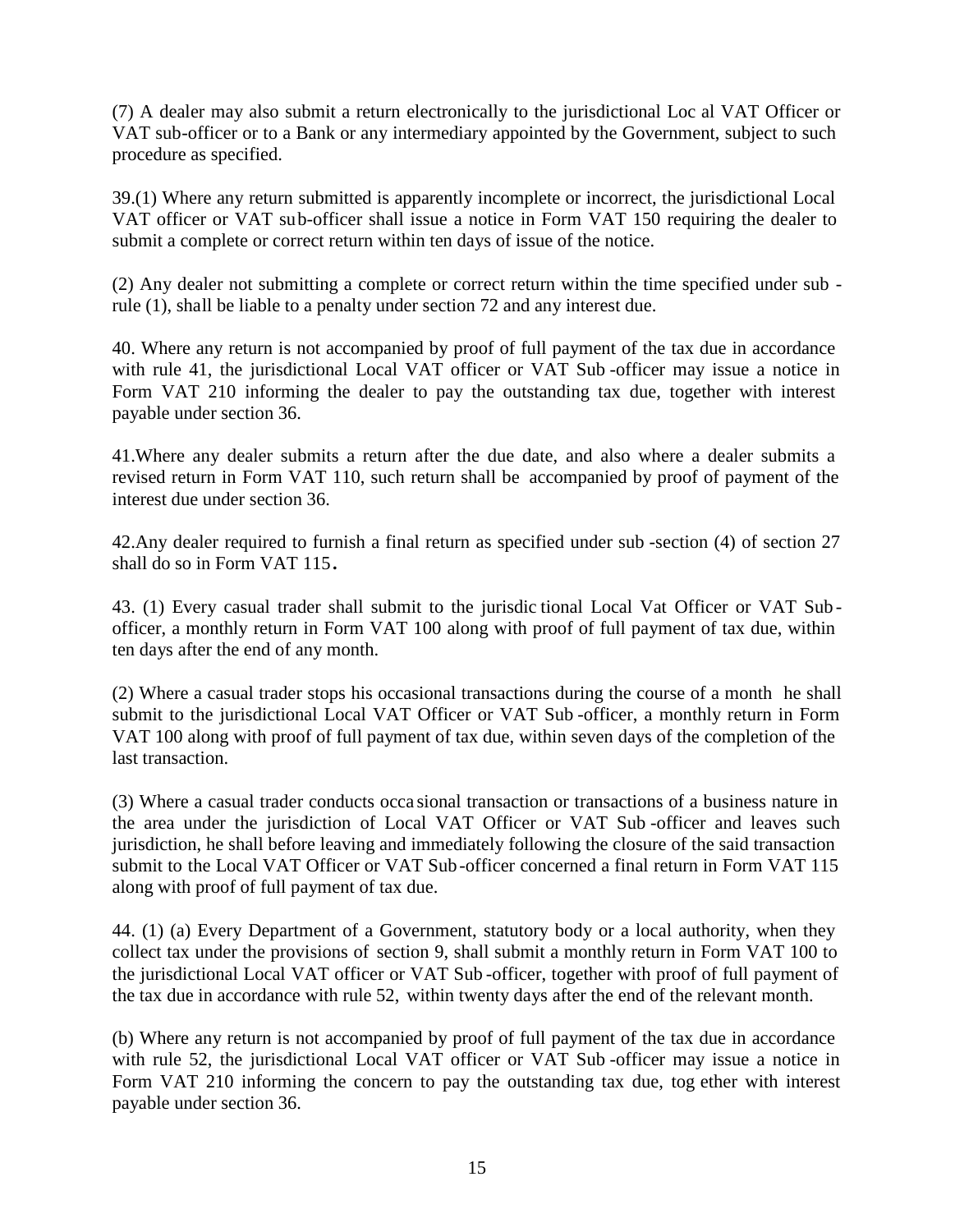(2) (a) Every authority, when they deduct tax under the provisions of Section 9 -A, shall submit a monthly statement in Form VAT 125 to the jurisdictional Local VAT officer or VAT sub -officer, together with the proof of full payment of tax deducted in accordance with rule 52, within twenty days after the end of the relevant month.

(b) Where the amount remitted to the Government Treasury for any month is less than the amount of tax deducted at source for that month or where, default is made in complying with provisions of sub-section (5) of Section 9-A, the amount payable for any month shall be determined by the jurisdictional Local VAT officer or VAT Sub -officer, to the best of judgement of such authority, after providing an opportunity of being heard to the tax deducting authority and it shall serve upon the concerned tax deducting authority a notice in Form VAT 210 which shall pay the sum demanded in the said notice within the time and in the manner specifie d in the notice.

(3) (a) The certificate referred to in Section 9 -A shall be in Form VAT 156 and shall be obtained by the tax deducting authority from the jurisdictional Local VAT officer or VAT Sub -officer, on payment of one hundred rupees per book of f ifty forms or two rupees per form.

(b) The Certificate in Form VAT 156 shall be issued within fifteen days from the end of the month in which deduction was made .

(c) Every such form so obtained by the tax deducting authority shall be kept by it in safe custody and it shall be personally responsible for the loss, destruction or theft of any such form or the loss of revenue to the Government, resulting directly or indirectly from such loss, destruction or theft.

(d) Every tax deducting authority issuing certificates in Form VAT 156 shall maintain for each year separately an account showing the amounts of tax deducted certificates of tax deduction issued, and the particulars of remittances made into the Government Treasury in Form VAT 157.

(e) If any Form VAT 156 is lost, destroyed or stolen, the tax deducting authority shall report the fact to the issuing authority within a week of such loss, destruction or theft and shall make appropriate entries in the register maintained in Form 157 and take such other steps including the furnishing of an indemnity bond and issue of public notice of the loss, destruction or theft as the issuing authority may direct.

(f) Any tax deducting authority which has obtained Form VAT 156 shall not either directly or through any other person transfer the same to another person.

(g) As soon as a report is received from the tax deducting authority regarding loss, destruction or theft of Form VAT 156, the issuing authority shall, within ten days, report to the jurisdictional Joint Commissioner of Commercial Taxes and shall also take action to notify such loss, destruction or theft in the Official Gazette.

(h) The register maintained in Form VAT 157 along with Form VAT 156 shall be open for inspection by the issuing authority or by an Officer of the Commercial Taxes Department authorized by the Commissioner.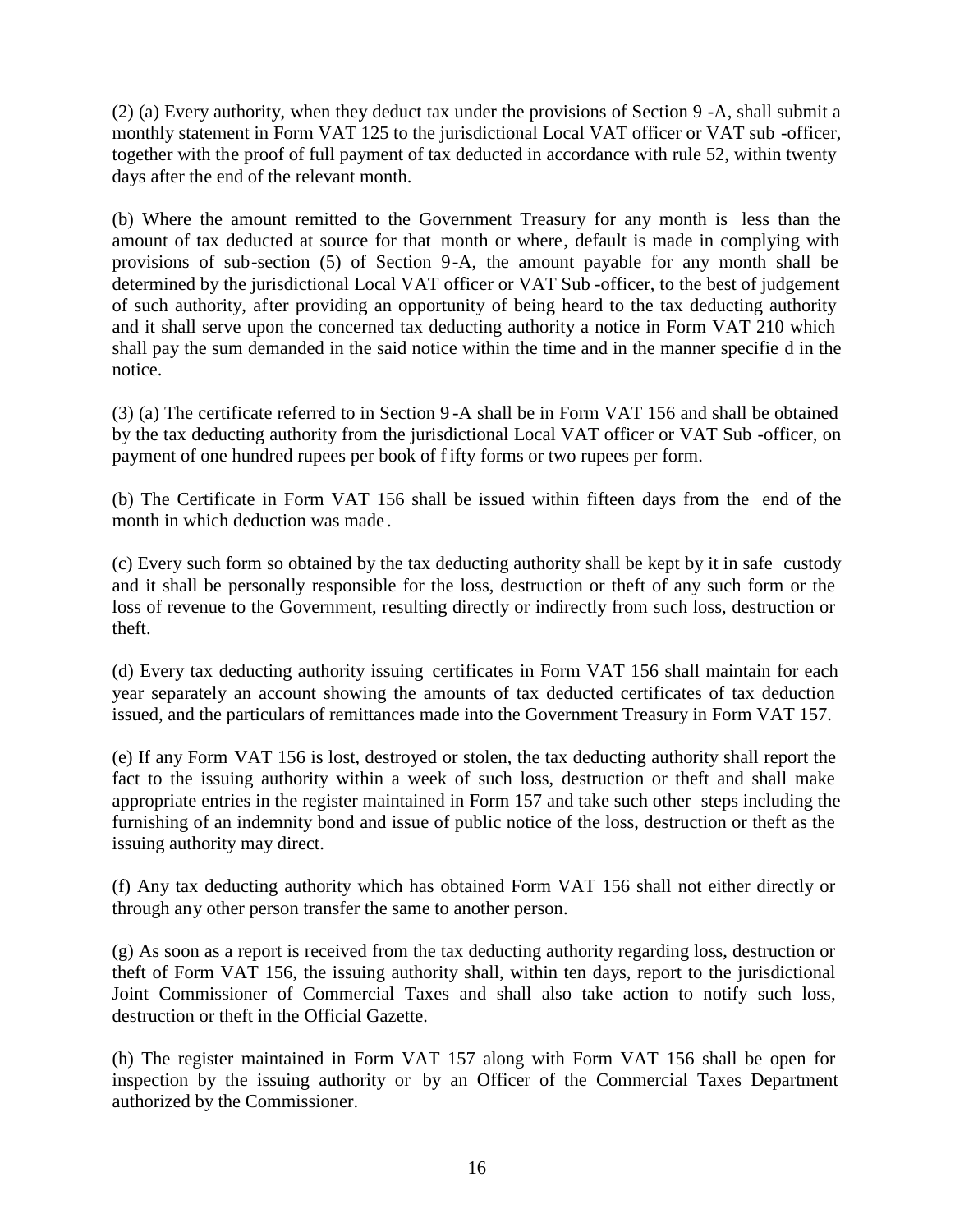#### *Assessments*

45. (a) The Commissioner may authorize any officer to make an assessment under the provisions of sub-sections (1) and (2) of section 38.

(b) The Commissioner may authorize any officer to make a protective assessment under sub section (5) of section 38.

46. The Commissioner may authorize any officer to make a re -assessment under section 39.

47. (1) Where a dealer is a body corporate and has more than one place of business and if it so desires, the Commissioner may on an application from it and on being satisfied that the provisions of sub-rule (1) of Rule 38 are likely to cause hardship by a special order, permit each branch to be assessed separately by the jurisdictional Local VAT officer or VAT sub -officer in which the main place of business of such dealer is situated, as a separate business; and such permission shall be subject to the provisions of the Act and rules relating to registration, filing of returns, assessments, payments and recovery of tax or other amounts due and subject to the conditions that.-

(i) the tax payable under any of the provisions of the Act by each of such branch together with other places of business in the State shall not, be less than the tax that would have been payable by him under any of such provisions of the Act, if such branch was not treated as a separate unit under sub-section (6) of Section 38;

(ii) every branch shall get registered as required under these rules irrespect ive of its total turnovers in any year being less than the turnovers specified in Section 22; and

(iii) every branch shall be assessed to tax under the Act, irrespective of the amount of turnover of such branch being less than the minimum specified in Se ction 22, as such rate or rates as applicable.

(2) Where, upon completion of the assessments of all the branches, if the dealer proves to the satisfaction of the Commissioner that the aggregate of the total turnover of all such branches in the State did not exceed the turnovers specified in Section 10, the Commissioner may, direct the jurisdictional Local VAT officer of VAT sub -officer to rectify the assessment order and refund the amount of tax paid by the dealer.

48. Where a Department of a Government, statutory body or a local authority furnishes a return, the officer authorized by the Commissioner in this behalf may inspect the accounts of the Department, statutory body or local authority to verify the correctness of the return and if the return is found incorrect, he shall direct the Department, statutory body or the local authority concerned, to rectify the mistake.

49. **(**1) Where a driver or person-in-charge of a goods vehicle does not comply with sub -section (2) of section 54, the owner of such veh icle shall be assessed to tax on the value of the goods carried at the rates applicable to such goods under the provisions of the Act and such assessment shall be issued in Form VAT 245.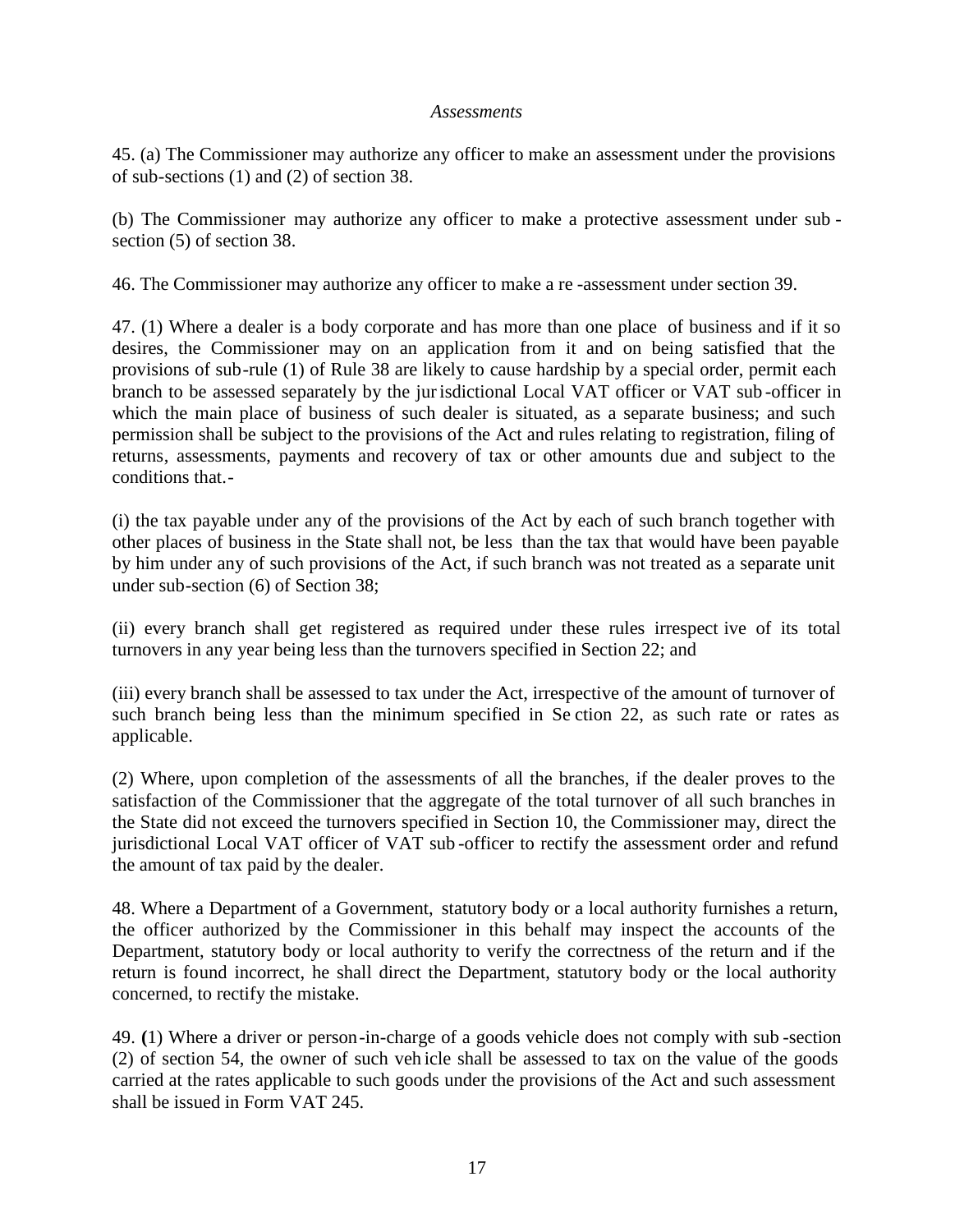(2) Before making an assessment under section 54, the owner of the ve hicle shall be given a reasonable opportunity of showing cause against such assessment.

(3) When making any assessment under section 54, the owner of the vehicle may also be directed to pay, in addition to the tax assessed, the penalty levied under sub -section (5) of section 54.

(4) The tax and penalty levied under section 54 shall be, payable upon service of a notice in Form VAT 340, and the owner of the vehicle shall pay the sum demanded within the time and the manner specified in the notice.

(5) The authority for the purpose of sub-section (4) of section 54 and this rule shall be, the officer in charge of the first check post or barrier, or any other officer empowered to issue the transit pass under sub-section (1) of section 54.

#### *Payment*

50.(1) (a) The tax or any other amount under the Act or these rules shall be paid by the dealer or any other person, in cash, by postal order, money order, crossed cheque or crossed demand draft, in favour of the Registering Authority or the jurisdictional Local VAT offi cer or VAT subofficer or any other authorized officer, or by remittance into the Government Treasury or the State Bank of India or its associate Bank or any other Bank approved by the Reserve Bank of India and specified by the Government, on a tax challan in Form VAT 152.

(b) Where any payment is made by cheque, such cheque shall be as prescribed under the Karnataka Financial Code.

(2) The tax or any other amount under the Act or thes e rules may also be paid by the dealer or any other person, by electronic remittance to the Assessing Authority or the State Bank of India or its associate Bank or any other Bank approved by the Reserve Bank of India and specified by the Government.

51. If a cheque presented by a dealer towards payment of tax or other amount due under the Act or these Rules is dishonored for want of adequate financial cover on two occasions in any year, the dealer, shall not thereafter be permitted to make payment by means of a cheque for such time as the jurisdictional Local VAT officer or VAT sub -officer in its discretion specifies, after being given a reasonable opportunity to show cause against such action.

52.(1) (a) Every payment made under the Act or under these rules into a Government Treasury or the State Bank of India or the Reserve Bank of India, shall be accompanied by a tax challan in Form VAT 152 or Form VAT 153 in the case of pa yment under sub-section (5) of Section 9-A, which may be obtained from any Government Treasury or at any Local VAT office or VAT sub office.

(b) Challans shall be filled up in triplicate, and the copies marked 'original' and 'duplicate' shall be returned, duly receipted, to the dealer or any person as proof of payment, of which the copy marked 'duplicate' shall be attached by him to the return to be submitted to the relevant authority, and the third copy marked 'triplicate' shall be retained by the Treasury .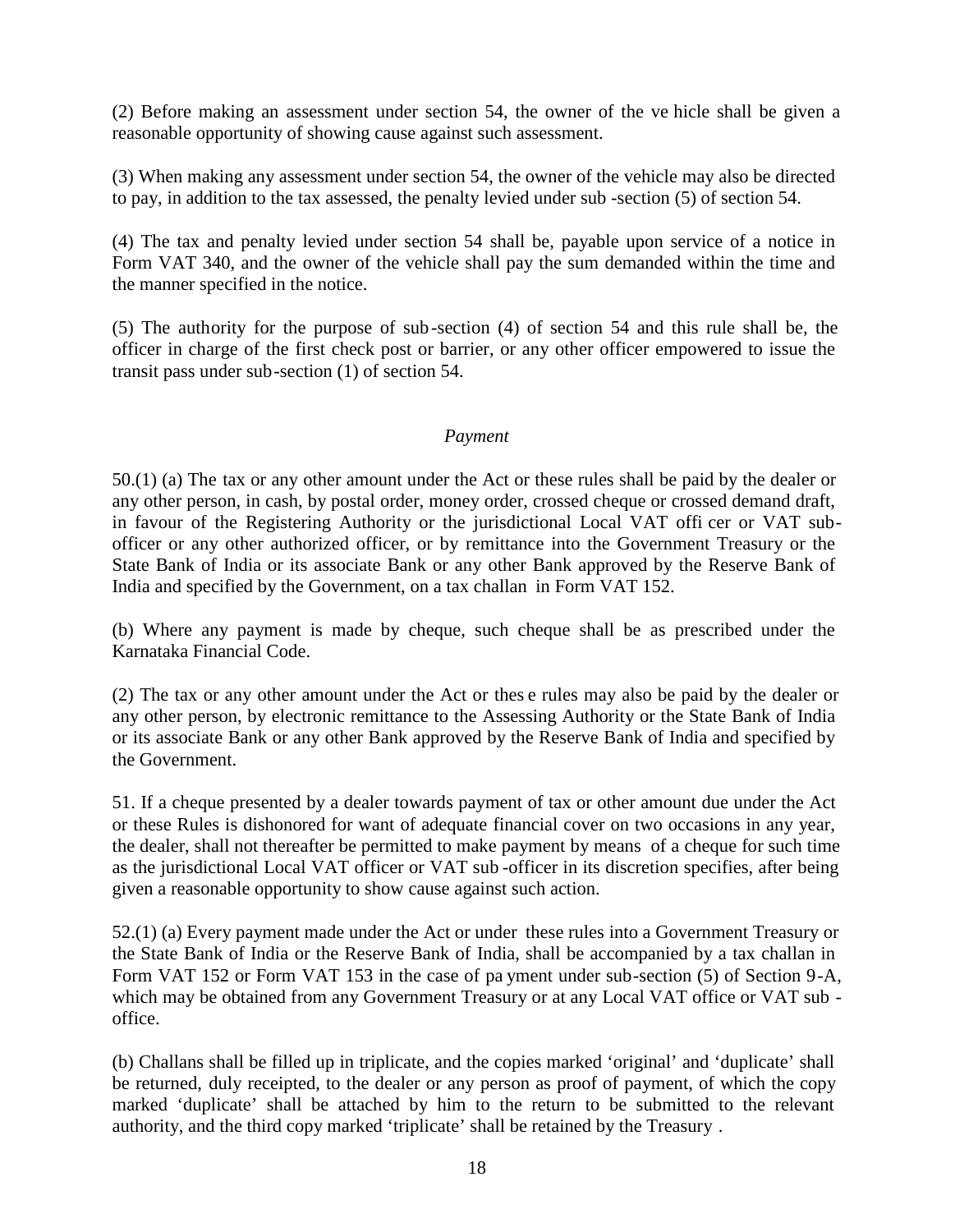(2) (a) Every payment made under the Act or under these rules into the State Bank of India or its associate Bank or any other Bank approved by the Reserve Bank of India and specified by the Government, shall be accompanied by a tax challan in Form VAT 152 or Form VAT 153 which may be obtained from any Local VAT office or VAT sub -office or the Bank.

(b) Challans shall be filled up in quadruplicate, and the copies marked 'or iginal' shall be returned to the dealer duly receipted as proof of payment, and such copy marked as 'duplicate' shall be sent along with the statement or return to the Assessing Authority by the Bank, and the copy marked 'triplicate' shall be sent to the T reasury by the Bank and the copy marked 'quadruplicate' shall be retained by the Bank.

53.(1) Any dealer may apply in Form VAT 155 to the authority provided in sub -rule (2), and subject to the conditions specified in sub -rule (4) and (5), for permission to pay any amount due under the Act in instalments.

(2) The dealer may apply, within twenty one days from the date on which any tax or other amount becomes due, to.-

(a) the Commissioner, where the sum in relation to which instalments are sought is rupees twenty five lakh or less, or the period within which the sum is sought to be paid does not exceed twenty four months; and

(b) the Government in other cases.

(3) The authority empowered under sub -rule (2) may relax the specified time limit in c ases where adequate justification is furnished by dealer in respect of the delay involved.

(4) The dealer shall be liable to pay interest on the tax or other amount due at the rate specified under section 37 during such period of delay involved and during the period between the time limit specified in sub-rule (2) and the date of order permitting such amount to be paid in instalments, and the sum for which instalments are sought shall be deemed to include interest so payable.

(5) The conditions referred to in sub-rule (1) shall be.-

(a) that the dealer is unable to pay the sum for which the instalment facility is sought, for reasons beyond his control;

- (b) that the dealer furnishes adequate security to the satisfaction of the jurisdictional Local VAT officer or VAT sub-officer for the recovery of the sums in relation to which instalments are sought; and
- (c) that the dealer pays along with each instalment, and in addition to the sums permitted to be paid in instalments, interest at the rate of fifteen per cent per annum on the sums remaining unpaid at such time.

(6) The authority to whom an application has been made under this rule may, at its discretion and after making such enquiry as deemed necessary, by an order in writing, perm it a dealer to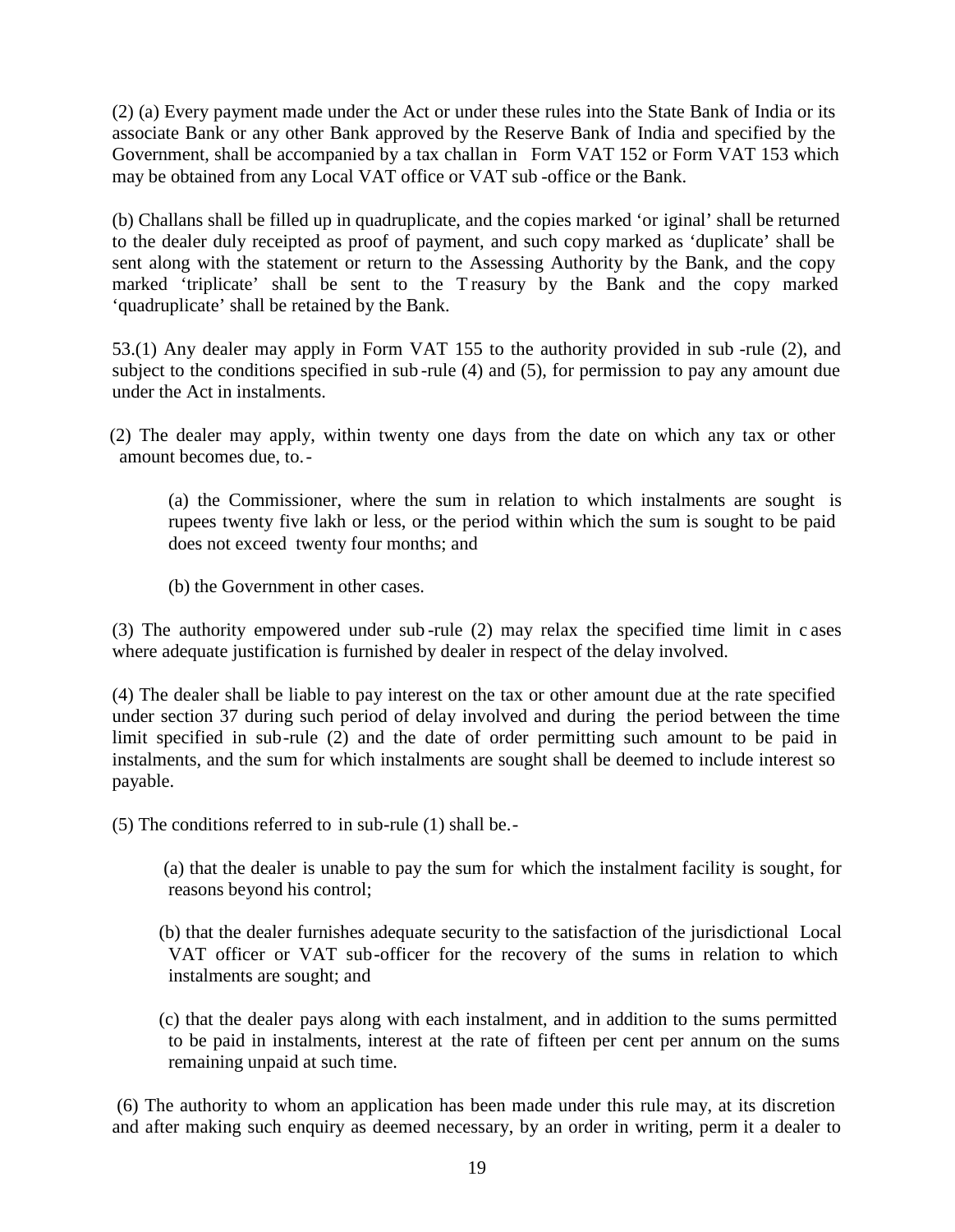pay the tax or other sums due for which the application under sub -rule (1) is made in such instalments, at such intervals and subject to such conditions as may be specified in its order.

(7) If any condition mentioned in sub -rule (5) is contravened or a default is made in making payments in accordance with any order passed under sub -rule (6), the whole of the sum remaining unpaid on the date of such default shall become recoverable at once in a lump sum together with interest in accordance wi th the provisions of the Act.

54. (1) Where the Government has permitted an eligible industrial unit for deferment of tax under section 42, such deferment of tax shall be. -

(a) given to that eligible industrial unit as certified by the Director of Ind ustries and Commerce or his nominee;

(b) restricted to the tax payable on the sale of goods manufactured by such industrial units; and

(c) restricted to such amounts and such period as specified in the relevant Government Order.

(2) The officer authorized by the Commissioner in this behalf may verify the validity of any certificate or claims relating to the tax concession.

(3) The tax referred to in sub-rule (1) shall include any tax payable according to any assessment, re-assessment, appeal or revision und er the provisions of the Act.

(4) The jurisdictional Joint Commissioner of Commercial Taxes shall issue a 'Certificate of Entitlement' in Form VAT 160 regarding the deferment of any tax payable by an industrial unit.

(5) The amount of tax deferred shall be paid by the industrial unit after the expiry of the deferred period in such instalments as specified in the Certificate.

(6) The tax deferred under the provisions of this rule shall be immediately recoverable at any time prior to the expiry of the period of deferment if the unit contravenes any of the provisions of the relevant Government Order or the conditions of the Certificate of Entitlement, or if the Certificate is cancelled or revoked by the issuing authority.

(7) The Government may permit, by an or der, an industrial unit to pay deferred tax within the specified deferred period at a discounted rate as may be specified.

## **PART V**

## *Recovery*

55. In this Part, unless the context otherwise requires,

(1) **'Certificate'** means a certificate received by the Tax Re covery Officer.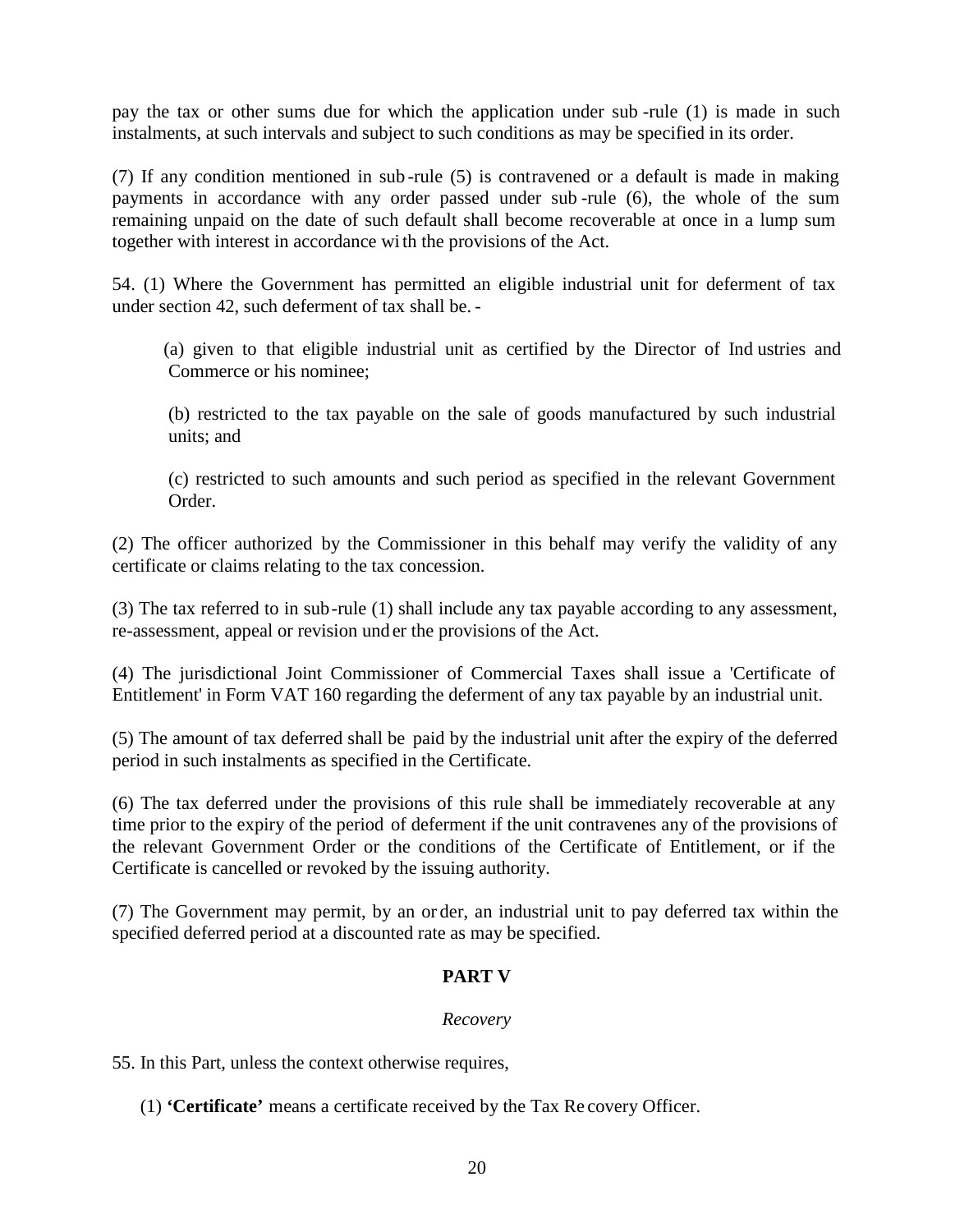(2) **'Defaulter'** means the dealer or any other person named in the certificate;

(3) **'Execution'** in relation to a certificate, means recovery of arrears in pursuance of the certificate;

(4) **'Movable property'** includes growing crops;

(5) **'Share in a corporation'** includes stock, debentures or bonds;

(6) **'Tax Recovery Officer'** means any officer authorized by the Commissioner to exercise powers under clause (b) of sub-section (9) of section 42 in respect of such cases as specified in rule 54.

56.(1) Where a dealer or any other person is in default, or is deemed to be in default, in making a payment of tax or any other amount due under the Act, the authority concerned may forward to the jurisdictional Tax Recovery Officer a certificate in Form VAT 3 45 and such Tax Recovery Officer shall be,-

(a) a Commercial Tax Officer where the amount due does not exceed fifty thousand rupees;

(b) an Assistant Commissioner where the amount due exceeds fifty thousand rupees but does not exceed two lakh rupees; and

(c) a Deputy Commissioner in all other cases.

(2) The authority concerned shall forward a certificate in Form VAT 345, in respect of any additional amount that becomes due in cases where a certificate in Form VAT 345 has already been issued and the amount due covered by such certificate is not recovered fully, to the Tax Recovery Officer to whom such certificate was forwarded earlier notwithstanding that the additional amount or total amount due exceeds the limit specified in sub -rule (1).

(3) The Tax Recovery Officer, on receipt of the certificate in Form VAT 345, shall proceed to recover from such defaulter the amount specified therein in accordance with the provisions in this Part.

(4) The authority concerned may issue a certificate under sub -rule (1) notwithstanding that, proceedings for recovery of the amount by any other mode has been taken.

57. When a certificate has been received by the Tax Recovery Officer, he shall cause to be served upon the defaulter a notice in Form VAT 350 requiring the defaulter to pay the amount specified in the certificate forthwith in the case where the amount has become due on an assessment made under sub-section (5) of section 38, and in other cases within fifteen days from the date of service of the notice.

58. (1) The certificate shall not be executed until the period of fifteen days has elapsed since the date of the service of the notice, other than where the amount which has become due is on an assessment made under sub-section (5) of section 38.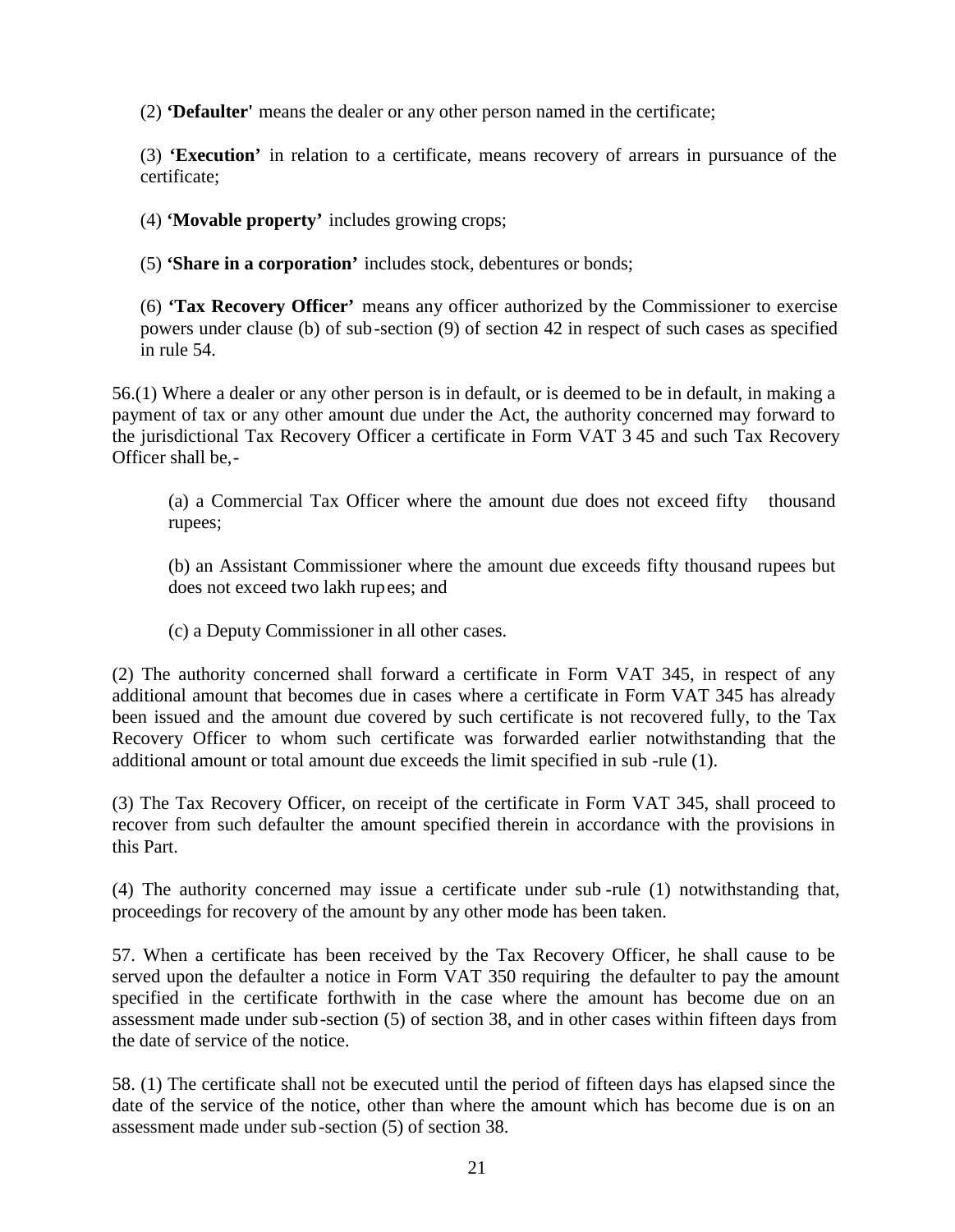(2) Where the Tax Recovery Officer is satisfied that the defaulter is likely to conceal, remove or dispose of the whole or any part of such of his movable property as would be liable to attachment or distraint in execution of a decree of a Civil Court, and that the realization of the amount of the certificate would in consequence be delayed or obstructed, he may at any time, for reasons to be recorded in writing, attach to or distrain on the whole or any part of such property.

(3) If such defaulter furnishes security to the satisfaction of the Tax Recovery Officer, such attachment or distraint shall be cancelled from the date on which such security is accepted by the Tax Recovery Officer.

59**.** If the amount mentioned in the notice is not paid within the time specified therein, the Tax Recovery Officer shall proceed to realize the amount by. -

- (1) attachment or distraint and sale of the defaulter's moveable property; and
- (2) attachment and sale of the defaulter's immovable property.

60. There shall be recoverable in the proceedings in execution of every certificate. -

- (1) Interest at the rate of six per cent per annum from the day commencing after the end of the end of fifteen days from the date of service of notice in Form VAT 350; and
- (2) all charges incurred in respect of.-

(a) the service of notice upon the defaulter to pay the arrears, warrants and other processes, and

(b) all other proceedings taken for realizing the arrears.

61.**(**1) Where property is sold in execution of a certificate, there shall vest in the p urchaser merely the right, title and interest of the defaulter at the time of the sale, even though the property itself is specified.

(2)Where immovable property is sold in execution of a certificate, and such sale has become absolute, the purchaser's right, title and interest shall be deemed to have vested in him when the property is sold, and not from the time when the sale becomes absolute.

62. No suit shall be maintained against any person claiming title under a purchase certified by the Tax Recovery Officer in the manner laid down in this Part on the ground that the purchase was made on behalf of the plaintiff or on behalf of some one through whom the plaintiff claims.

63.(1) Whenever assets are realized, by sale or otherwise in execution of a certifica te, the amounts so realized shall.-

(a) first, cover the costs incurred by the authority concerned;

(b) next, be paid to the authority concerned for the amount due under the certificate in execution of which the assets were reali zed;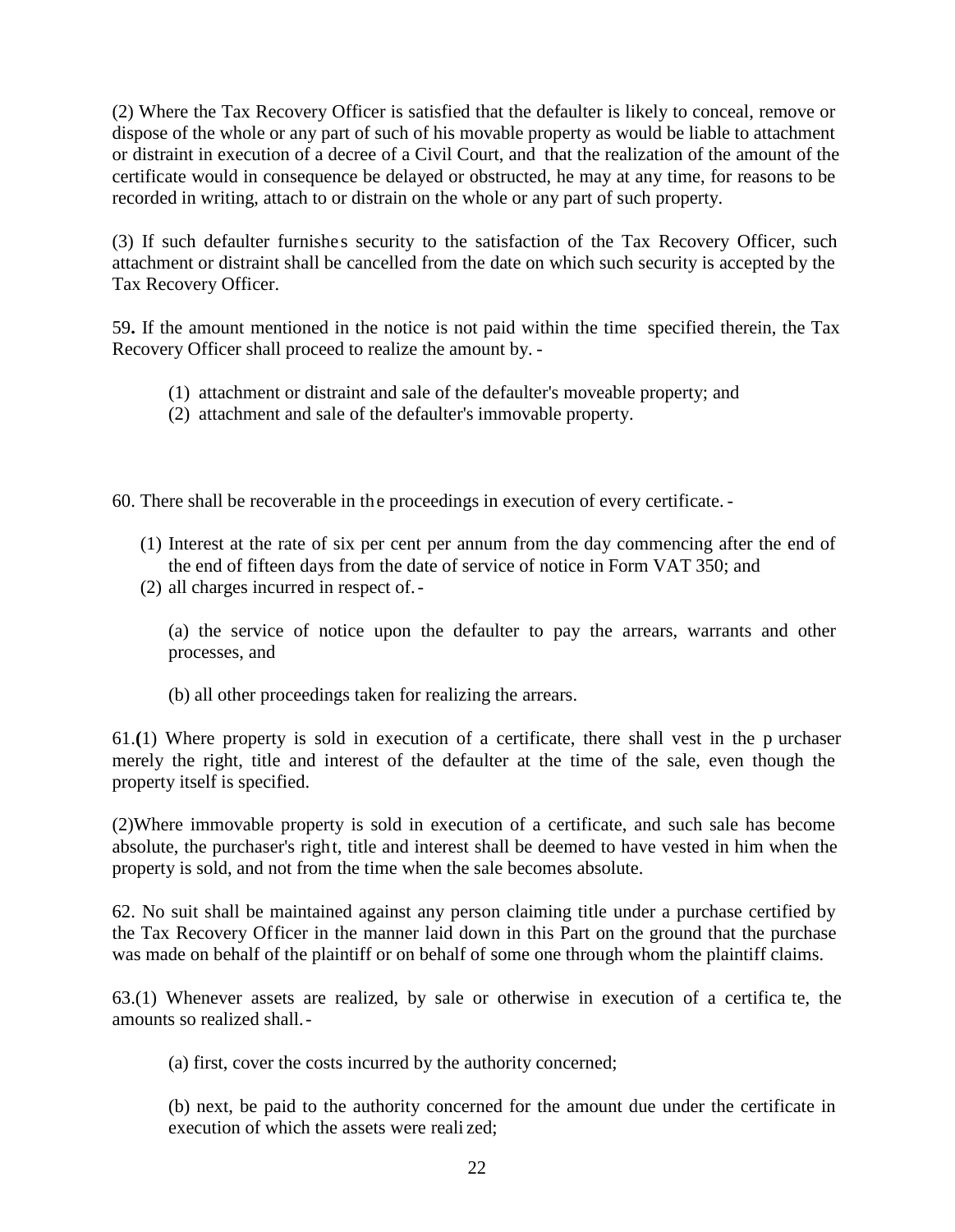(c) next, be paid to the authority concerned for any other amount due under the Act or these rules; and

(d) any balance, be paid to the defaulter.

(2) If the defaulter disputes any claim made by the authority concerned to re ceive any amount referred to in clause (c) above, the Tax Recovery Officer shall resolve the dispute.

64.(1) Except as otherwise expressly provided in the Act and these rules, every question arising between the authority concerned and the defaulter or their representatives relating to the execution, discharge or satisfaction of a certificate, or relating to the confirmation or setting aside of a sale held in execution of such certificate, shall be resolved by the order of the Tax Recovery Officer before whom such question arises.

(2) A suit may be brought in a Civil Court in respect of any such question upon the ground of fraud.

65.(1) All such property as is by the Code of Civil Procedure, 1908 (5 of 1908), exempted from attachment and sale in execution of a decree of a Civil Court, shall be exempted from attachment or distraint and sale under this Part.

(2) The Tax Recovery Officer's decision as to what property is entitled to exemption shall be final.

66.(1) Where any claim is preferred, or any objection is made to the attachment, distraint or sale of any property in execution of a certificate, on the ground that such property is not liable to such attachment, distraint or sale, the Tax Recovery Off icer shall proceed to investigate the claim or objection.

(2) The Tax Recovery Officer shall not investigate where he considers that the claim or objection was itself deliberately or unnecessarily delayed.

(3) Where the property to which the cl aim or objection applies has been advertised for sale, the Tax Recovery Officer ordering the sale may postpone it pending the investigation of the claim or objection, upon such terms, security or otherwise.

(4) The claimant or objector must adduce evidence to show that.-

(a) in the case of immovable property, on the date of the service of notice issued under this Part, to pay the arrears, or

(b) in the case of movable property, on the date of the distraint or attachment,

he had some interest in, or was in possession of, the property in question.

(5) Where, upon investigation, the Tax Recovery Officer is satisfied that, for the reason stated in the claim or objection, such property was not, on the said date, in the possession of the defaulter or of any other person on his behalf or that, being in the possession of the defaulter at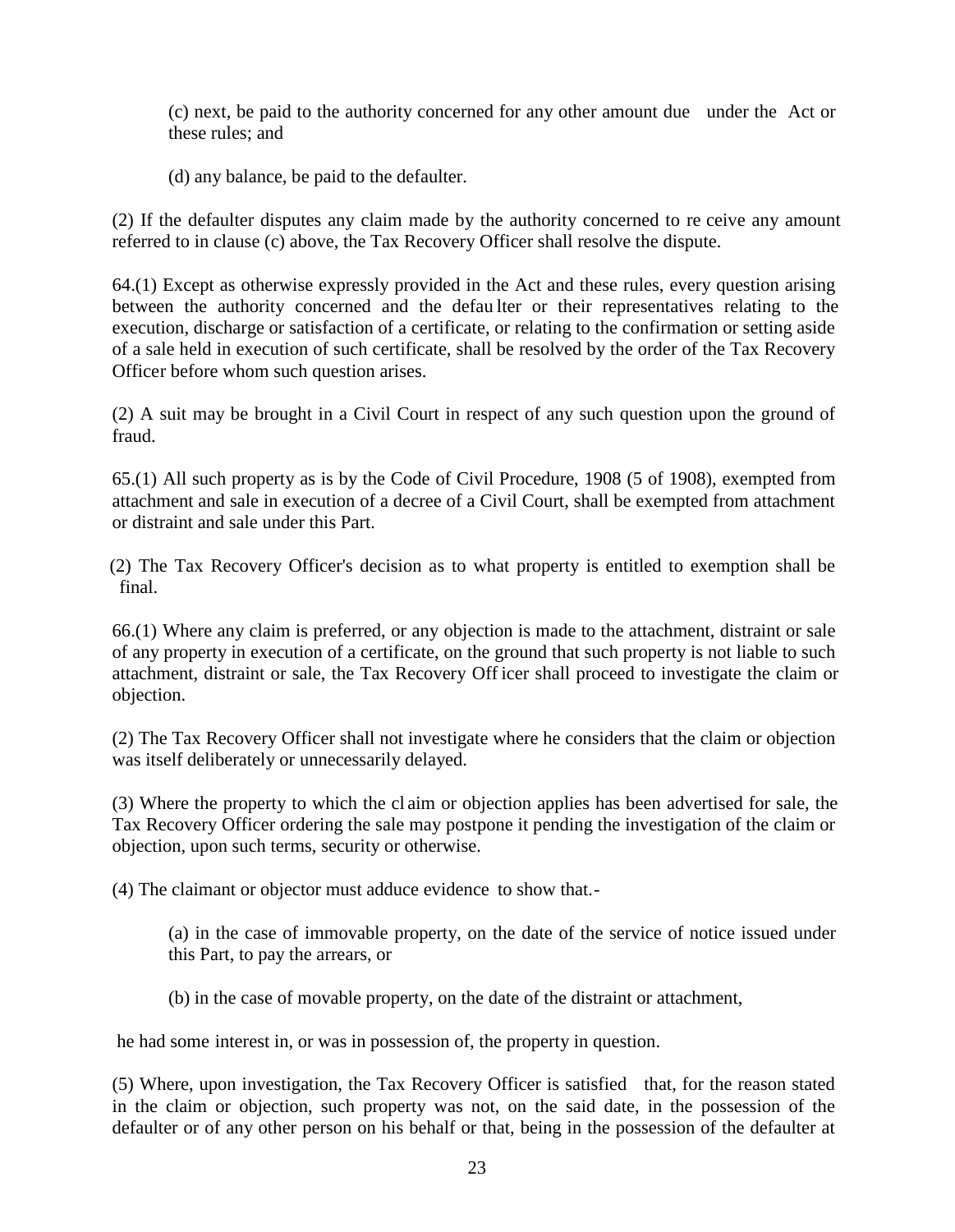the said date, it was in his possession, not on his own account or as his own property, but on account of or in trust for any other person, or partly on hi s own account and partly on account of some other person, the Tax Recovery Officer shall make an order releasing the property, wholly or to such extent as he thinks fit, from distraint or attachment or sale.

(6) Where the Tax Recovery Officer is satisfied that the property was, on the said date, in the possession of the defaulter as his own property and not on account of any other person, or was in the possession of some other person in trust for him, or in the occupancy of a tenant or other person paying rent to him, the Tax Recovery Officer shall disallow the claim.

(7) Where a claim or an objection is preferred, the party against whom an order is made may institute a suit in a Civil Court to establish the right which he claims to the property in dispute, but subject to the result of such suit, the order of the Tax Recovery Officer shall be final.

67. Where,

- (1) the amount due with costs and all charges and expenses, resulting from the attachment to or distraint on any property, or incurred in order to hold a sale, are paid to the Tax Recovery Officer, or
- (2) the certificate is cancelled,

the attachment or distraint shall be deemed to be withdrawn, and in the case of immovable property, the withdrawal shall, if the defaulter so des ires, be proclaimed at his own expense, and a copy of the proclamation shall be affixed in the manner provided by this Part for a proclamation of sale of immovable property.

68.(1)Any deficiency of price which may happen on a resale, by reason of the purchaser's default, and all expenses resulting from such resale, shall be certified by the Tax Recovery Officer and shall, at the instance of either the authority concerned or the defaulter, be recoverable from the defaulting purchaser under the pr ocedure provided under this Part.

(2) An application filed after fifteen days from the date of resale shall not be entertained.

69.(1) The Tax Recovery Officer may, in his discretion, adjourn any sale hereunder to a specified day and hour.

(2) Where a sale of immovable property is adjourned under sub -rule (1) for a longer period than one calendar month, a fresh proclamation of the sale under this Part shall be made, unless the defaulter consents to waive it.

(3) Every sale shall be stopped if, before the lot is knocked down, the arrears and costs, including the costs of the sale, are paid to the Tax Recovery Officer.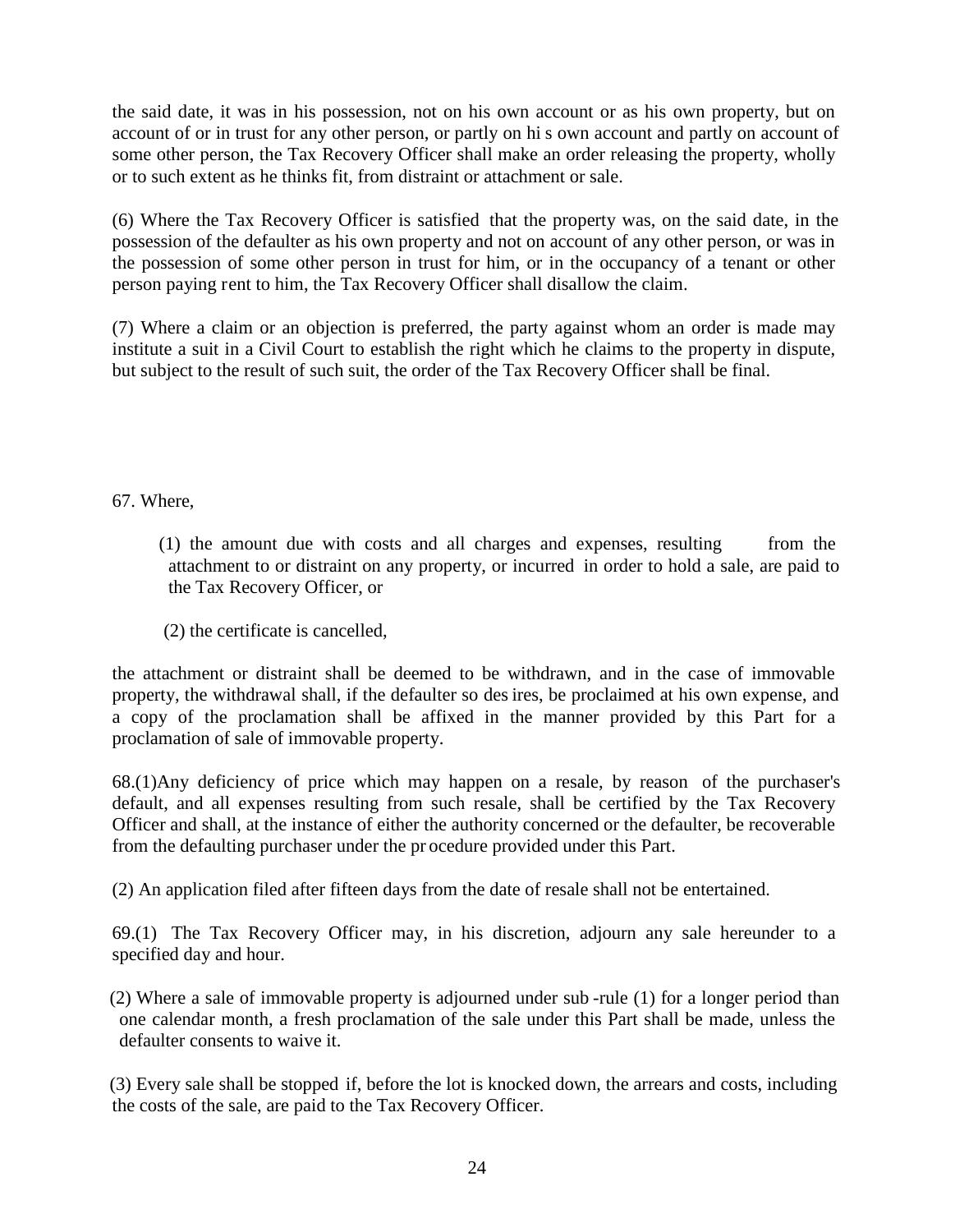70.(1) Where a notice has been served on a defaulter under rule 56, the defaulter or his representative in interest shall not be competent to mortgage, charge, lease or otherwise deal with any property belonging to him, except with the permission of the Tax Recovery Officer, nor shall any Civil Court issue any process against such property in execution of a decree for the paymen t of money.

(2) Where an attachment has been made under this Part, any private transfer or delivery of the property attached or of any interest therein and any payment to the defaulter of any debt, dividend or other monies contrary to such attach ment, shall be void as against all claims enforceable under the attachment.

71.Any officer or other person having any duty to perform in connection with any sale under this Part shall not, either directly or indirectly, bid for, acquire or attempt to acqu ire any interest in the property sold.

72. A sale under this Part shall not take place on a Sunday or other general holidays recognized by the State Government or any day which has been notified by the State Government to be a local holiday for the area in which the sale is to take place.

73. The Tax Recovery Officer may apply to the officer -in-charge of the nearest police station for such assistance as may be necessary in the discharge of his duties, and the authority to whom such application is made shall depute a sufficient number of police officers for furnishing such assistance.

## *Attachment or distraint and sale of movable property*

74.The Tax Recovery Officer, attaching to or distraining on any movable property, shall prepare a warrant in Form VAT 355 specifying the name of the defaulter, and the amount to be realized and cause a copy of the warrant to be served on the defaulter.

75.If, after service of the copy of the warrant, the amount is not paid forthwith, the Tax Recovery Officer shall proceed to attach to or distrain on the movable property of the defaulter.

76.(1) Where any movable property, other than agricultural produce, proceeded against is in the possession of the defaulter, it shall be seized, and the Ta x Recovery Officer shall keep the property in his own custody or the custody of one of his subordinates or arrange for its safe custody, and shall be responsible for due custody thereof.

(2) Where the property seized is subject to speedy and natural decay, or where the expense of keeping it in custody is likely to exceed its value, the Tax Recovery Officer may sell it forthwith.

77.Where the property proceeded against is agricultural produce, it shall be attached by affixing a copy of the warrant.-

(1) on the land on which such crop has grown, if such produce is a growing crop; or

(2) on the threshing floor, the place for treading out grain or the like, or fodder -stack, on or in which it is deposited, if such produce has been cut or gathered,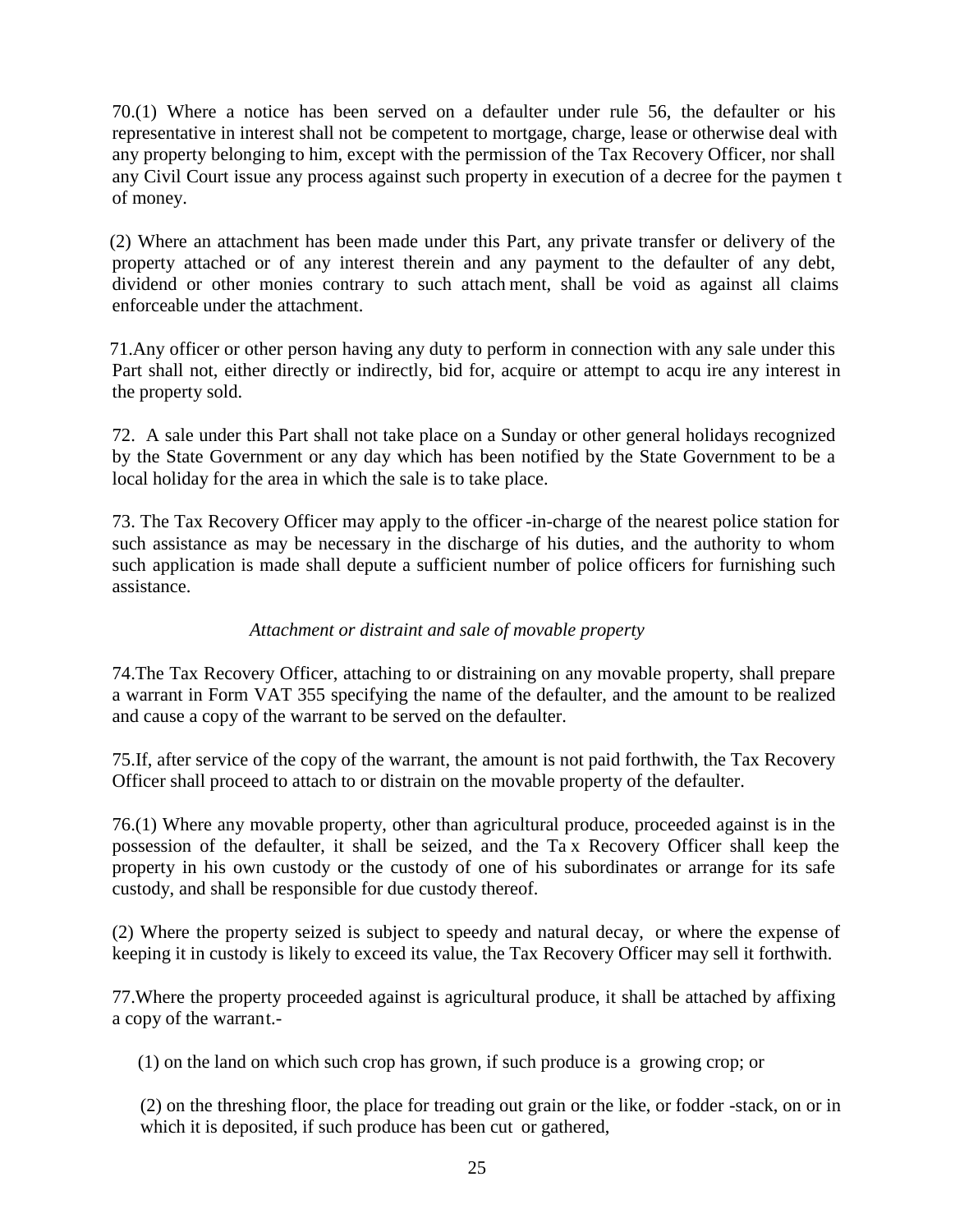and another copy on the outer door or on some other conspicuous part of the house in which the defaulter ordinarily resides, or on the outer door or on some other conspicuous part of the house in which he carries on business or personally wor ks for gain, or in which he is known to have last resided or carried on business or personally worked for gain, and the produce shall thereupon be deemed to have passed into the possession of the Tax Recovery Officer.

78.(1)Where agricultural produce is distrained, the Tax Recovery Officer shall make such arrangements for the custody, watching, tending, cutting and gathering thereof, and the authority concerned shall bear such amount as the Tax Recovery Officer shall require in order to defray the cost of such arrangements.

(2) Subject to such conditions as may be imposed by the Tax Recovery Officer in this behalf, either in the order of attachment or in any subsequent order, the defaulter may tend, cut, gather and store the produce and do any ot her act necessary for maturing or preserving it and, if the defaulter fails to do all or any of such acts, any person appointed by the Tax Recovery Officer in this behalf may, subject to the like conditions, do all or any of such acts, and the costs incurr ed by such person shall be recoverable from the defaulter as if they were included in the certificate.

(3) Agricultural produce attached as a growing crop shall not be deemed to have ceased to be under attachment or to require re -attachment merely because it has been severed from the soil.

(4) Where an order for the attachment of a growing crop has been made at a considerable time before the crop is likely to be fit to be cut or gathered, the Tax Recovery Officer may suspend the execution of the order for such time as he thinks fit, and may, in his discretion, make a further order prohibiting the removal of the crop pending execution of the order of attachment.

(5) A growing crop which is not fit for storing shall not be attached under this rule within twenty days before the time at which it is likely to be fit to be cut or gathered.

79.(1) A debt not secured by a negotiable instrument, a share in a corporation, or other movable property not in the possession of the defaulter except for property deposited in, or in the custody of, any Court, shall be attached, and the attachment shall be made by a written order in Form VAT 360 prohibiting.-

(a) in the case of a debt, the creditor from recovering the debt and the debtor from making payment thereof until receipt of a further order from the Tax Recovery Officer;

(b) in the case of a share, the person in whose name the share may be standing from transferring the same or receiving any dividend thereon;

(c) in the case of any other movable pro perty, the person in possession of the same from giving it to the defaulter.

(2) A copy of such order shall be affixed on some conspicuous part of the office of the Tax Recovery Officer, and another copy shall be sent, in the case of debt, to the debtor, a nd in the case of shares, to the proper officer of the corporation and in the case of other movable property, to the person in possession of the same.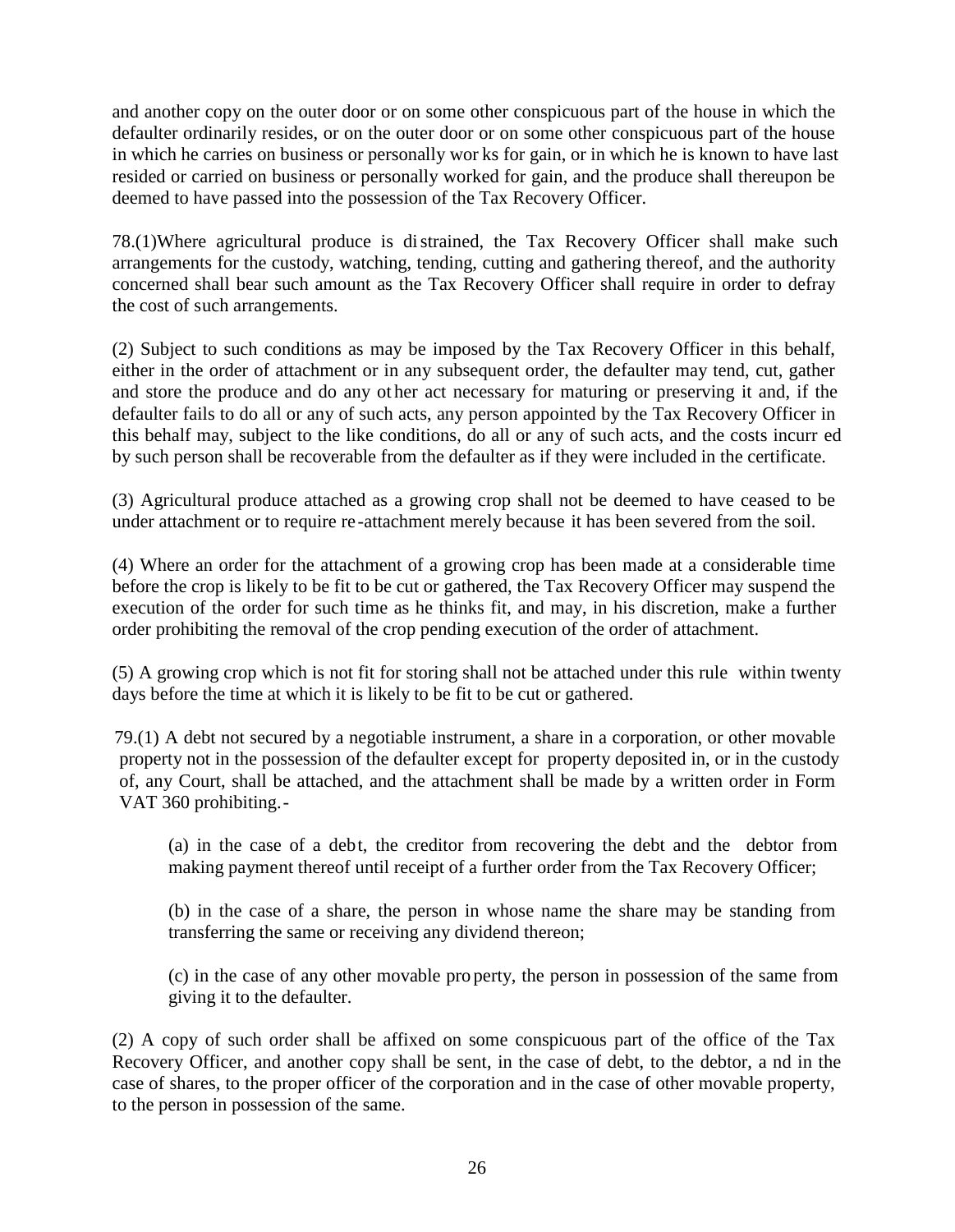(3) A debtor, prohibited under clause (a) of sub -rule (1), may pay the amount of his debt to the Tax Recovery Officer, and such payment shall be deemed as paid to the defaulter.

80.(1) Where the property proceeded against is a decree of a Civil Court for the payment of money or for sale in enforcement of a mortgage or charge, it shall be attached, and attachment shall be made by the issue of a notice in Form VAT 365 to the Civil Court requesting the Civil Court to stay the execution of the decree unless and until. -

(a) the Tax Recovery Officer cancels the notice; or

(b) the authority concerned or the defaulter applies to the Court receiving such notice to execute the decree.

(2) Where a Civil Court receives an application under clause (b) of sub -rule (1), it shall, on the application of the authority concerned or the defaulter, and subje ct to the provisions of the Code of Civil Procedure, 1908 (5 of 1908), proceed to execute the attached decree, and apply the net proceeds in satisfaction of the certificate.

(3) The authority concerned shall be deemed to be the representative of the holder of the attached decree and to be entitled to execute such attached decree in any manner lawful for the holder thereof.

81. Where the property proceeded against consists of the share or interest of the defaulter in movable property belonging to him and ano ther as co-owner, it shall be attached and the attachment shall be made by a notice in Form VAT 370 to the defaulter prohibiting him from transferring the share or interest or charging it in any way.

82. Where the property is a negotiable instrument not de posited in a Court or in the custody of a public officer, it shall be distrained by the Tax Recovery Officer.

83.(1) Where the property proceeded against is in the custody of any Court or public officer, it shall be attached and the attachment shall be made by a Tax Recovery Officer by a notice in Form VAT 375 to such Court or officer, requesting that such property, and any interest or dividend becoming payable thereon, should be held subject to his further orders.

(2) Where such property is in the custody of a Court and a question of title or priority arising between the authority concerned and any other person not being the defaulter, claiming to be interested in such property by virtue of any assignment, attachment or otherwise, shall be determined by such Court.

84.(1) Where the property proceeded against consists of an interest of the defaulter being a partner in the partnership property, the Tax Recovery Officer may make an order charging the share of such partner in the partnership property and profits with such payment of the amount due under the certificate, and may, by the same or subsequent order, appoint a receiver of the share of such partner in the profits, whether already declared or accruing, and of any other money which may become due to him in respect of the partnership, direct accounts and enquiries and make an order for the sale of such interest or such other order as the circumstances of the case may require.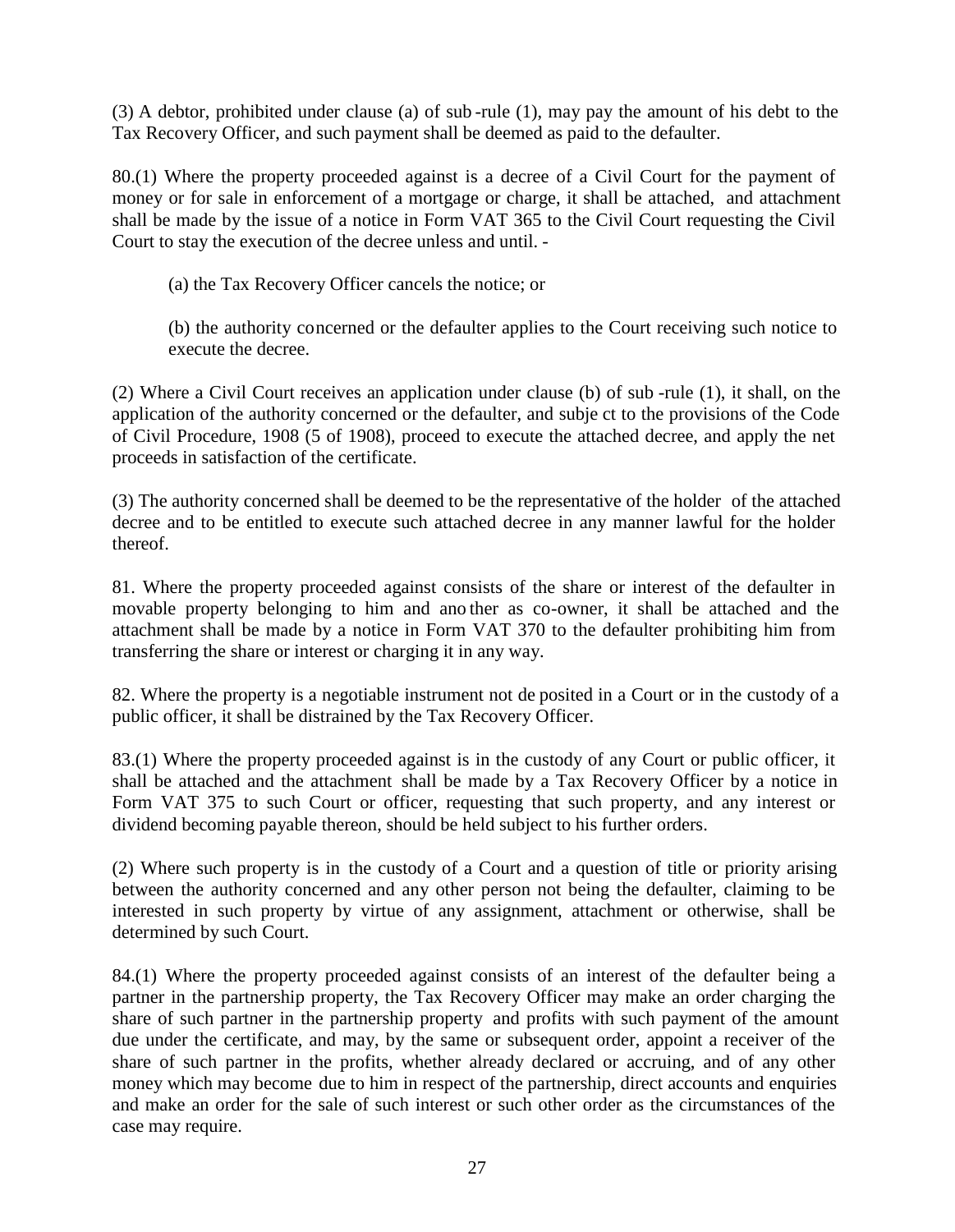(2) The other partners shall be at liberty at any time to redeem the interest charged or, in the case of a sale being directed, to purchase the same.

85. In the case of distraint, the property seized shall be, as far as possible, proportionate to the amount specified in the warrant.

86. In the case of distraint of movable property by actual seizure, the Tax Recovery Officer shall, after seizing the property, prepare an inventory of all the property attached, specifying in it the place where it is lodged or kept, and a copy of the inventory shall be delivered to th e defaulter.

87. Attachment by seizure shall be made after sunrise and before sunset and not otherwise.

88. The Tax Recovery Officer may break open any inner or outer -door of any building and enter any building in order to seize any movable property, if he has reasonable grounds to believe that such building contains movable property liable to seizure under the warrant and he has notified his authority and intention of breaking open if admission is not given, and he shall give all reasonable opportunity to women to withdraw.

89. The Tax Recovery Officer may direct that any movable property attached or distrained under this Part, or such portion thereof as may seem necessary to satisfy the certificate, shall be sold.

90. When any sale of movable property is o rdered by the Tax Recovery Officer, he shall issue a proclamation in Form VAT 380 in the language of the District where the intended sale taxes places, specifying the time and place of sale and whether the sale is subject to confirmation or not.

91.(1) A proclamation under rule 90 shall be made public by the beat of a drum or other customary mode,

(a) in the case of property distrained.-

(i) in the village in which the property was seized or, if the property was seized in a town or city, in the locality in which it was seized; and

(ii) at such other places as the Tax Recovery Officer may direct; and

(b) in the case of property attached other than by distraint, in such places as the Tax Recovery Officer may direct.

(2) A copy of the proclamation sh all also be affixed in a conspicuous part of the office of the Tax Recovery Officer.

92. Except where the property is subject to speedy and natural decay or when the expense of keeping it in custody is likely to exceed its value, no sale of movable propert y under this Part shall, without the consent in writing of the defaulter, take place until after the expiry of at least fifteen days from the date on which a copy of the sale proclamation was affixed in the office of the Tax Recovery Officer.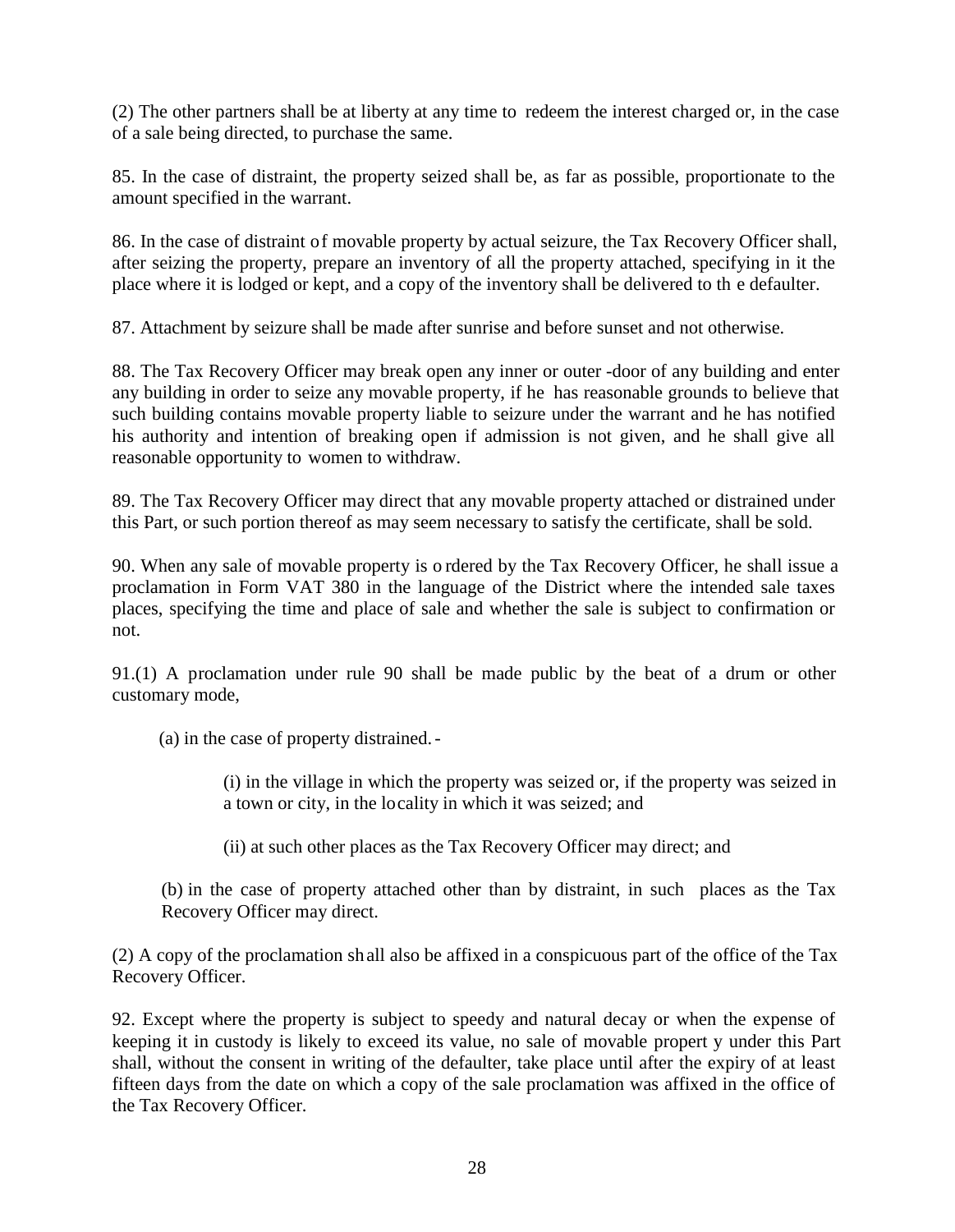93.(1) When the property to be sold is agricultural produce,

(a) sale shall be held if such produce is a growing crop, on or near the land on which such crop has grown; or

(b) sale shall be held if such produce has been cut or gathe red, at or near the threshing floor or place of treading out grain or the like, or fodder -stack on or in which it is deposited; or

(c) the Tax Recovery Officer may direct that the sale to be held at the nearest place of public resort, if he is of opinion that the produce is thereby likely to sell to greater advantage.

(2) Where, on the produce being put up for sale. -

(a) a fair price in the estimation of the Tax Recovery Officer is not offered for it; and

(b) the owner of the produce, or a person authorized to act on his behalf, applies to have the sale postponed till the next day or, if a market is held at the place of sale, the next market day,

the sale shall be postponed accordingly, and shall be then completed, whatever price may be offered for the produce.

94.(1) Where the property to be sold is a growing crop and such crop is fit for storing but is not stored, the day of sale shall be so fixed as to make the crop ready for storing before the arrival of such day, and the sale shall not be held until the crop has been cut or gathered and is ready for storing.

(2) Where the crop is not fit for storing or can be sold to a greater advantage in an unripe state, it may be sold before it is cut and gathered, and the purchaser shall be entitled to enter on the land, and to do all that is necessary for the purpose of tending or cutting or gathering the crop.

95. The property shall be sold by public auction in one or more lots as the Tax Recove ry Officer may consider advisable and, if the amount to be realized by sale is satisfied by the sale of a portion of the property, the sale shall be immediately stopped with respect to the remainder of the lots.

96. (1) Where movable property is sold by pu blic auction, the price of each lot shall be paid at the time of sale or as soon after as the Tax Recovery Officer directs and, in default of payment, the property shall forthwith be re -sold.

(2) On payment of the purchase money, the Tax Recovery Officer s hall grant a certificate specifying the property purchased, the price paid and the name of the purchaser and the sale shall become absolute.

(3) Where the movable property to be sold is a share in goods belonging to the defaulter and a co-owner, and two or more persons, of whom one is such co -owner respectively, bid the same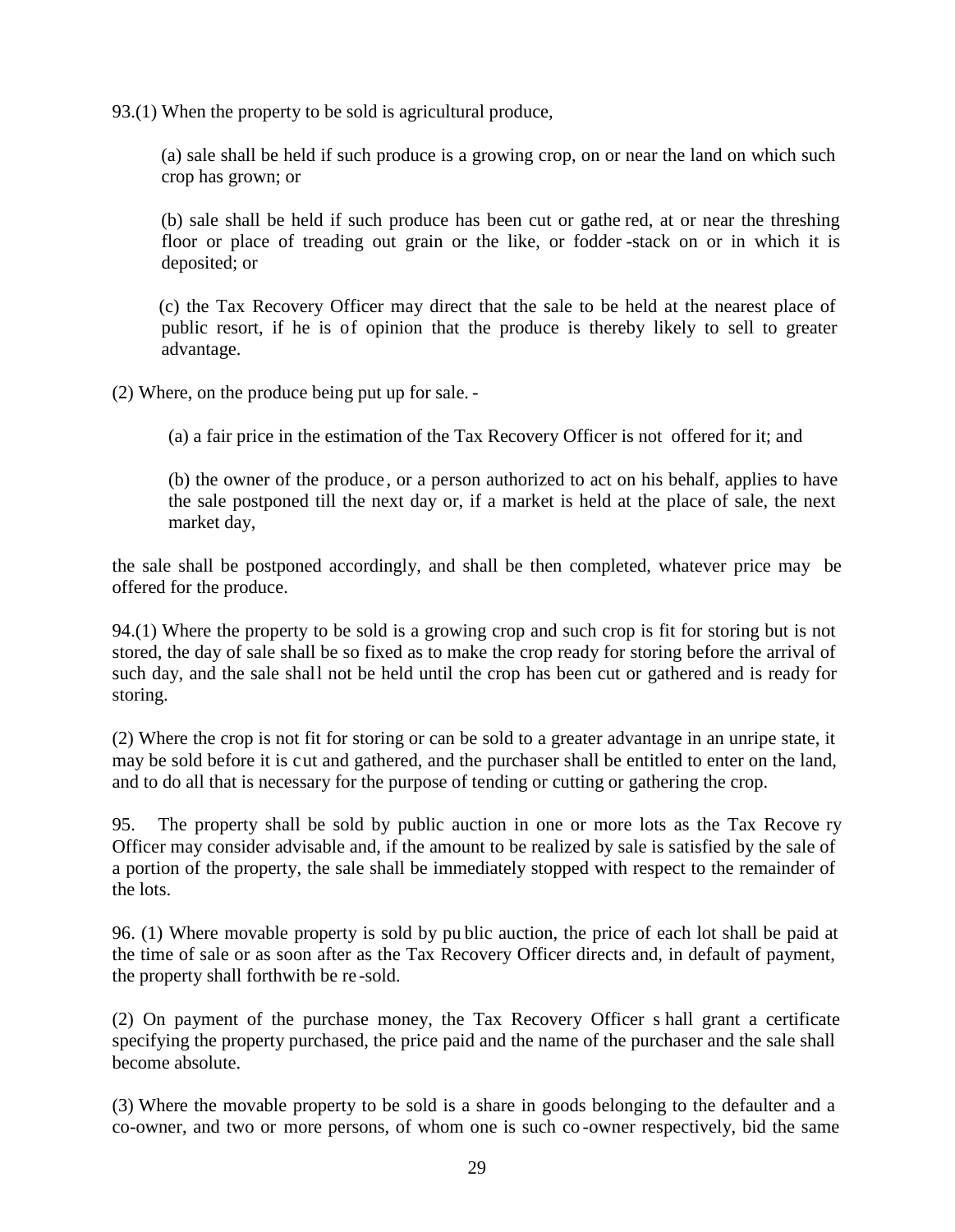sum for such property or for any lot, the bidding shall be deemed to be the bidding of the co owner.

97.Any irregularity in publishing or conducting the sale of movable property shall n ot vitiate the sale, but any person sustaining substantial injury by reason of such irregularity at the hands of any other person may institute a suit in a Civil Court against him, for compensation, or if such other person is the purchaser, for the recover y of the specific property and for compensation in default of such recovery.

98.Notwithstanding anything contained in this Part, where the property to be sold is a negotiable instrument or a share in a corporation, the Tax Recovery Officer may, instead of selling it by public auction, sell such instrument or share through a broker.

99.Where the property attached to or distrained on is current coins or currency notes, the Tax Recovery Officer may, at any time during the continuance of the attachment or distr aint, direct that such coins or notes, or a part thereof sufficient to satisfy the certificate, be paid over to the authority concerned.

## *Attachment and sale of immovable property*

100.Attachment of the immovable property of the defaulter shall be made by a n order in Form VAT 385 prohibiting the defaulter from transferring or charging the property in any way and prohibiting all persons from taking any benefit under such transfer or charge, and a copy of the order of attachment shall be served on the defaulte r.

101.The order of attachment shall be proclaimed at some place on or adjacent to the property attached by beat of drum or other customary mode, and a copy of the order shall be affixed on a conspicuous part of the property and on the notice board of the office of the Tax Recovery Officer.

102.Where any immovable property is attached under this Part, the attachment shall relate back to, and take effect from, the date on which the notice to pay the arrears, issued under this Part, was served upon the defaulter.

103. (1) The Tax Recovery Officer may direct that any immovable property which has been attached or such portion thereof as may seem necessary to satisfy the certificate, shall be sold.

(2) Where any immovable property is ordered to be sold, the Tax R ecovery Officer shall cause a proclamation, in Form VAT 390 of the intended sale, to be made in the language of the district.

104. A proclamation of sale of immovable property shall be made after notice to the defaulter, and shall state the time and place of sale and shall specify, as fairly and accurately as possible, -

- (1) the property to be sold;
- (2) the revenue, assessed upon the property or any part thereof;
- (3) the amount for recovery of which the sale is ordered; and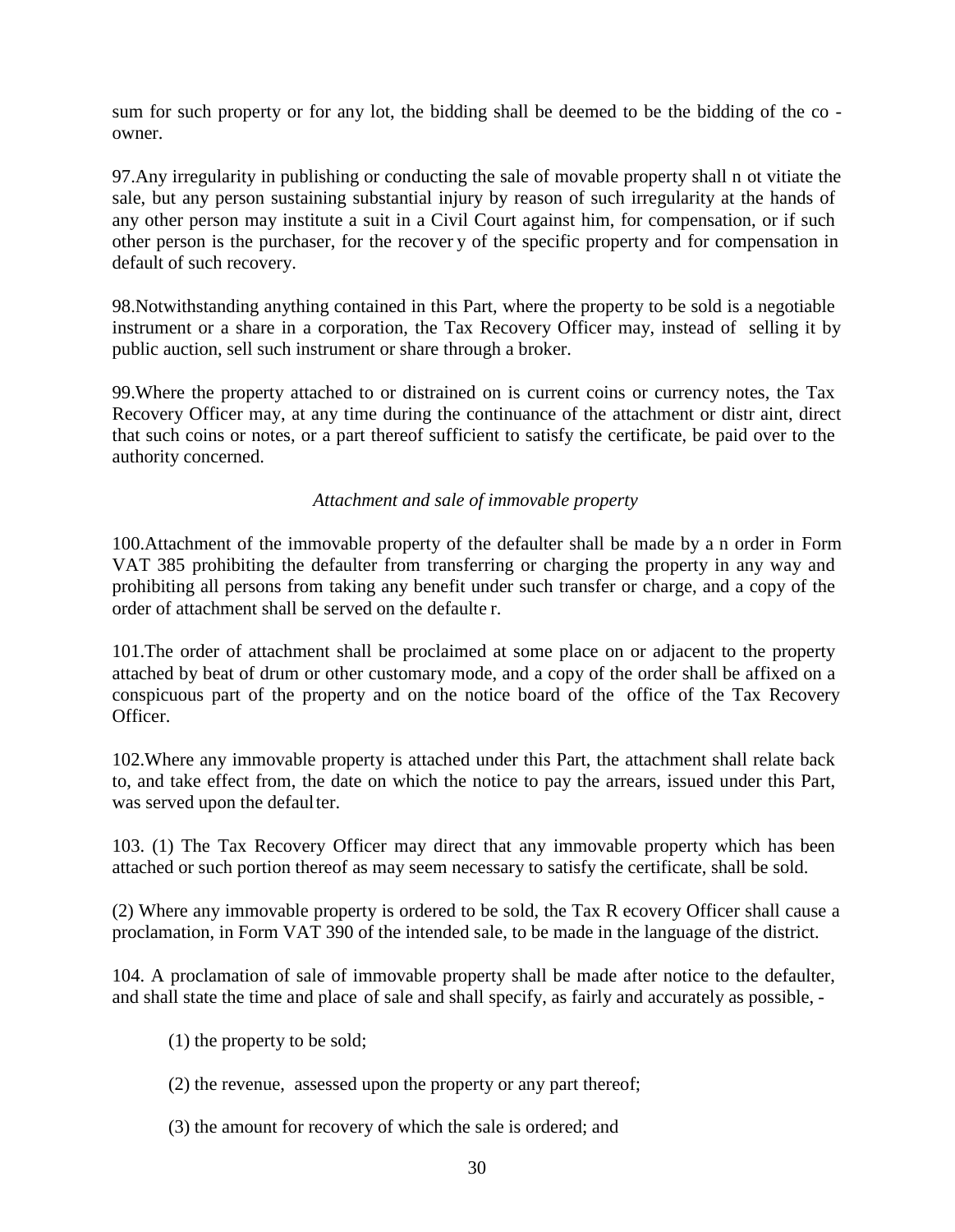(4) any other thing which the Tax Recovery Officer considers is material for a purchaser to know, in order to judge the nature and value of property.

105.(1) Every proclamation for the sale of immovable property shall be made at some place on or near such property by beat of drum or other customary mode, and a copy of the proclamation shall be affixed on a conspicuous part of the property and also on a notice-board at the office of the Tax Recovery Officer.

(2) Where the Tax Recovery Officer so directs, such proclamation shall also be published in the Official Gazette or in a local newspaper, or in both, and the cost of such publication shall be deemed to be part of the costs of the sale.

(3) Where the property is divided into lots for the purpose of being sold separately, it shall not be necessary to make a separate proclamation for each lot, unless proper notice of the sale cannot, in the opinion of the Tax Recovery Officer, otherwise be given.

106. A sale of immovable property under rule 103 shall not, without the consent in writing of the defaulter, take place until after the expiration of at least thirty days calculated from the date on which a copy of the proclamation of the sale has been affixed on the property or in the office of the Tax Recovery Officer, whichever is later.

107. The sale shall be by public auction to the highest bidder and shall be subject to confirmation by the Tax Recovery Officer.

108. (1) On every sale of immovable property, the person declared to be the purchaser shall pay, immediately after such declaration, a deposit of twenty five per cent of the amount of his purchase money, to the Tax Recovery Officer, and in de fault of such deposit, the property shall forthwith be resold.

(2) The full amount of purchase money payable shall be paid by the purchaser to the Tax Recovery Officer on or before the fifteenth day from the date of the sale of the property.

109. In default of payment within the period mentioned in sub -rule (2) of rule 108, the deposit shall, after defraying the expenses of the sale, be forfeited to the Government by the Tax Recovery Officer, and the property shall be resold, and the defaulting purchaser sh all forfeit all claims to the property or to any part of the sum for which it may subsequently be sold.

110. All persons bidding at the sale shall be required to declare if they are bidding on their own behalf or on behalf of their principals, and in the l atter case, they shall be file their authority, and in default, their bids shall be rejected.

111.(1) Where immovable property has been sold in execution of a certificate, the defaulter, or any person whose interests are affected by the sale, may at any ti me within thirty days from the date of the sale, apply to the Tax Recovery Officer to set aside the sale, on his depositing, -

(a) for payment to the authority concerned, the amount specified in the proclamation of sale for the recovery of which the sale was ordered, with interest thereon at the rate of six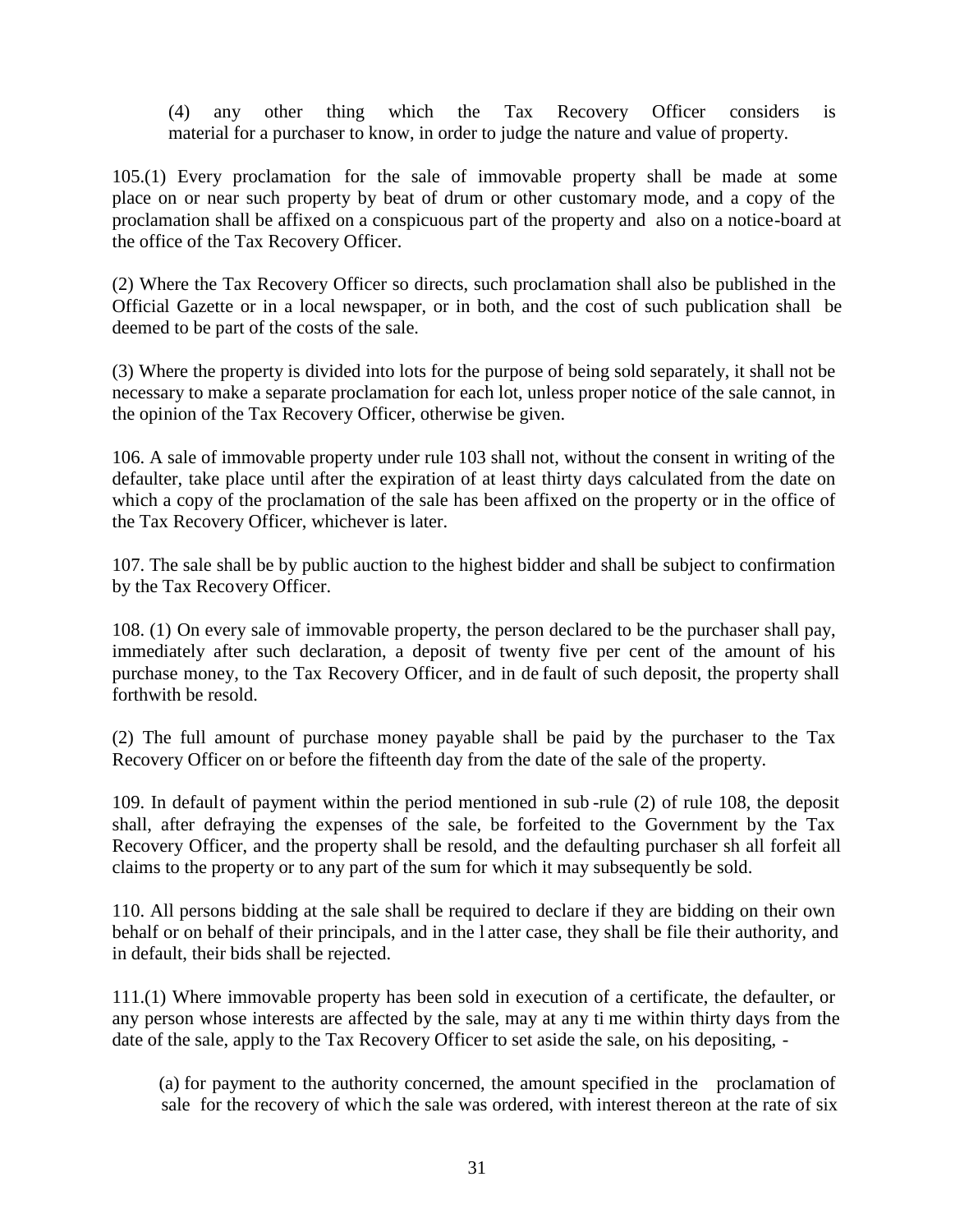percent per annum calculated from the date of the proclamation of sale to the date when the deposit made; and

(b) for payment to the purchaser, as penalty, a sum equal to five per cent of the purchase money .

(2) Where a person makes an application under rule 112 for setting aside the sale of his immovable property, he shall not, unless he withdraws the application, be entitled to make or pursue an application under this rule.

112. (1) Where immovable property has been sold in execution of a certificate, the authority concerned, the defaulter or any person whose interests are affected by the sale, may, at any time within thirty days from the date of sale, apply to the Tax Recovery Officer to se t aside the sale of the immovable property on the ground that notice was not served on the defaulter to pay the arrears as required by this Part or on the ground of a material irregularity in publishing or conducting the sale.

(2) A sale shall be set aside on any such ground, if the Tax Recovery Officer is satisfied that the applicant has sustained substantial injury by reason of the non -service or irregularity.

(3) An application made by a defaulter without depositing the amount recoverable from him in execution of the certificate shall be disallowed.

113. At any time within thirty days of the sale, the purchaser may apply to the Tax Recovery Officer to set aside the sale on the ground that the defaulter had no saleable interest in the property sold.

114.(1) Where no application is made for setting aside the sale under the foregoing rules, or where such an application is made and disallowed by the Tax Recovery Officer, the Tax recovery Officer shall, if the full amount of the purchase money has been paid, make an order confirming the sale, and thereupon the sale shall become absolute.

(2) Where such application is made and allowed and where, in the case of an application made to set aside the sale on deposit of the amount and penalty and charges, the deposi t is made within thirty days from the date of the sale, the Tax Recovery Officer shall make an order setting aside the sale.

(3) An order shall be made under sub -rule (2), after a notice of the application has been given to the persons affected thereby.

115. When a sale of immovable property is set aside, any money paid or deposited by the purchaser on account of the purchase, together with any penalty, deposited for payment to the purchaser, and such interest as the Tax Recovery Officer may determine, shal l be paid to the purchaser.

116.(1) Where a sale of immovable property has become absolute, the Tax Recovery Officer shall grant a certificate in Form VAT 395 specifying the property sold, and the name of the person who, at the time of sale, is declared to be the purchaser.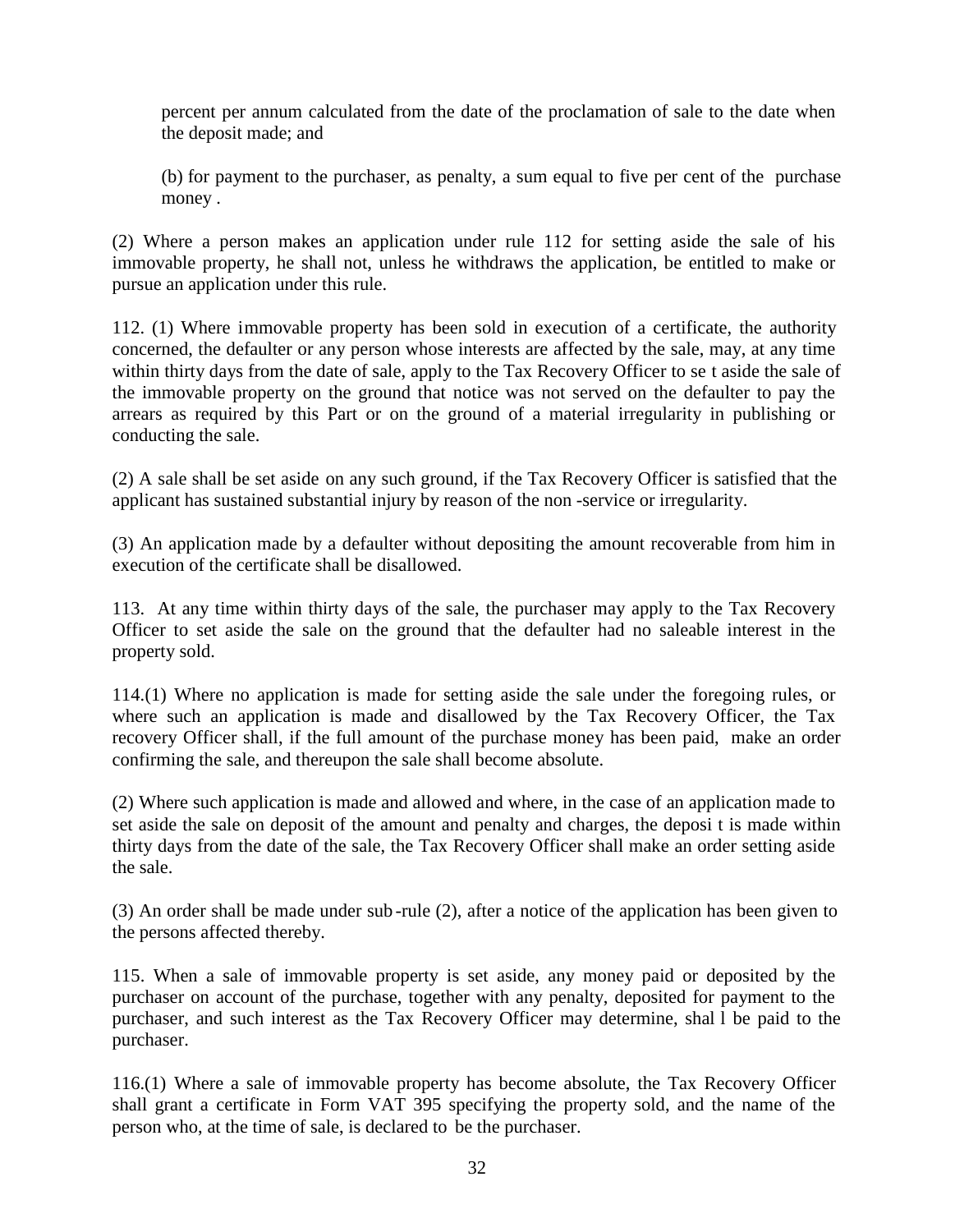(2) Such certificate shall state the date on which the sale became absolute.

117.(1) Where an order for the sale of immovable property has been made, if the defaulter can satisfy the Tax Recovery Officer that there is a reason to believe that the amount of the certificate may be raised by the mortgage or lease or private sale of such property, or some part thereof, or of any other immovable property of the defaulter, the Tax Recovery Officer may, on the defaulter's request in writing, postpone the sale of the property comprised in the order for sale, on such terms and for such period as he thinks proper, to enable him to raise the amount.

(2) In such a case,-

(a) the Tax Recovery Officer shall grant a certificate to the defaulter, authori zing him, within a period to be mentioned therein, and notwithstanding anything contained in this Part, to make the proposed mortgage, lease or sale;

(b) all monies payable under such mortgage, lease or sale shall be paid, to the Tax Recovery Officer; and

(c) a mortgage, lease or sale under this Rule shall become absolute after it is confirmed by the Tax Recovery Officer.

118. Every resale of immovable property, in default of payment of the purchase money within the period allowed for such payment, shall b e made after the issue of a fresh proclamation in the manner and for the period herein before provided for the sale.

119. Where the property sold is a share of undivided immovable property, belonging to the defaulter and a co-sharer, and two or more person s, of whom one is such co-sharer, respectively bid the same sum for such property or for any lot, the bid shall be deemed to be the bid of the co sharer.

120. Every Tax Recovery Officer, or others acting under this Part, shall have the powers of a Civil Court while trying a suit, for the purpose of receiving evidence administering oaths, enforcing the attendance of witness and compelling the production of documents.

121**.(**1) An appeal from any original order passed by the Tax Recovery officer under this Part not being an order which is final, shall lie to the jurisdictional Joint Commissioner authorized by the Commissioner in this behalf.

(2) Every appeal under this rule must be made within thirty days from the date of the order appealed against.

(3) Pending the decision of any appeal, execution of the certificate may be stayed if the appellate authority so directs.

122.Any order passed under this Part may, after notice to all persons interested, be reviewed by the officer who made the order, or by his success or-in-office, on account of any mistake apparent from the record.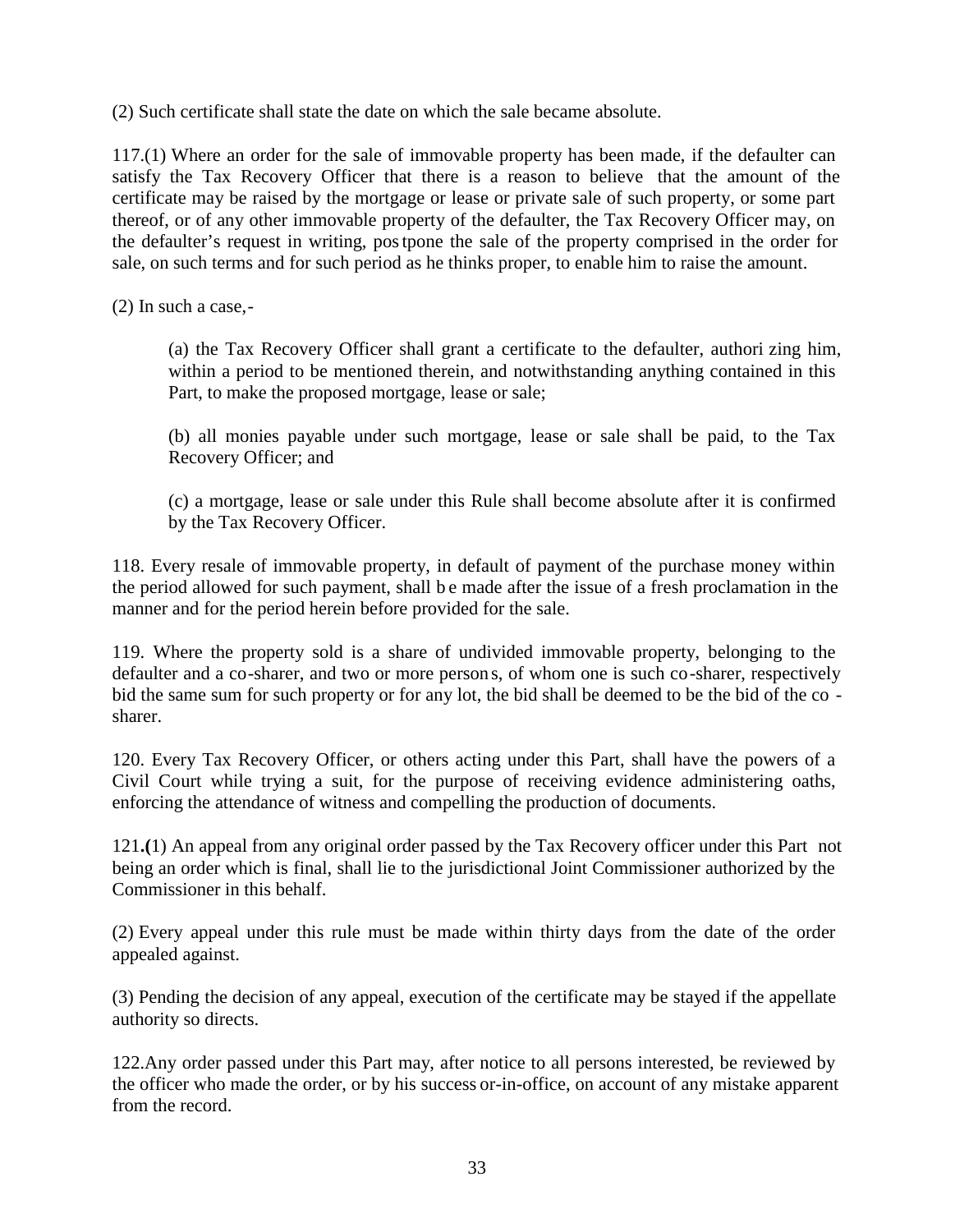123. Where any person has, under this Part, become surety for the amount due by the defaulter, he may be proceeded against under this Part as if he were the defaulter.

124. Nothing in this Part shall affect any provision of the Act under which the tax is a first charge upon any asset.

125.**(**1) The provisions of the Act and these rules relating to recovery of tax, penalty and any other amount due under the Act, including the provisions of sect ion 36, shall apply to payment and recovery of tax assessed and penalty levied under section 54.

(2) Where the tax assessed and penalty levied under section 54 is not paid within the time specified in Form VAT 340, the officer in charge of any check post s hall, without prejudice to other modes of recovery, detain any goods vehicle belonging to such defaulter upon its entry into the State.

(3) The Officer-in-charge of the check post shall release the vehicle detained, upon production of proof of payment of the tax or penalty or both, due by the defaulter.

(4) Where the tax or the penalty or both, are not paid by such defaulter within ten days from the date of detention of the vehicle, the officer in charge of the check post may, after giving a notice on of not less than fifteen days to the defaulter, dispose of the vehicle in public auction and adjust the sale proceeds towards the tax and penalty, the excess amount shall, after deduction of the charges incurred for the sale, be refunded to the defaulter.

126. Any officer authorized under the Act to levy tax and penalty and demand any fee shall have the power to recover such tax, penalty and fee due together with any interest payable by exercising powers under section 45.

#### *Adjustments and refunds*

127. (1) Where any dealer, in whose case the input tax deductible relating to goods exported outside the territory of India exceeds the output tax payable by him as specified under sub section (5) of section 10 on the basis of the return submitted for any month during a y ear or where any dealer, in whose case the input tax deductible exceeds the output tax payable by him on the basis of any final return submitted under sub -section (4) of section 27, seeks adjustment of such amount or any other such amount during the year, towards tax payable by him under the Act or the Central Sales Tax Act, 1956 , or where he is found to be in arrear of tax for any tax period under this Act, the Karnataka Sales Tax Act, 1957, Central Sales Tax Act, 1956 or Karnataka Tax on Entry of Goods Ac t, 1979 or Karnataka Special Tax on Entry of Certain Goods Act, 2004, the jurisdictional Local VAT officer or VAT sub -officer shall make the adjustment sought , if found correct, or shall make his own adjustment towards the arrear of any tax found and shall issue a notice in Form VAT 250, showing details of any adjustment made.

(2) Where in the case of any dealer other than a dealer claiming deduction of input tax relating to goods exported outside the territory of India during any month in a year, the inp ut tax deductible, exceeds the output tax payable by him as specified under sub -section (5) of section 10 or the tax payable under the Central Sales Tax Act, 1956 on the basis of the return submitted for any month in a year, the jurisdictional Local VAT officer or VAT sub-officer shall adjust, such amount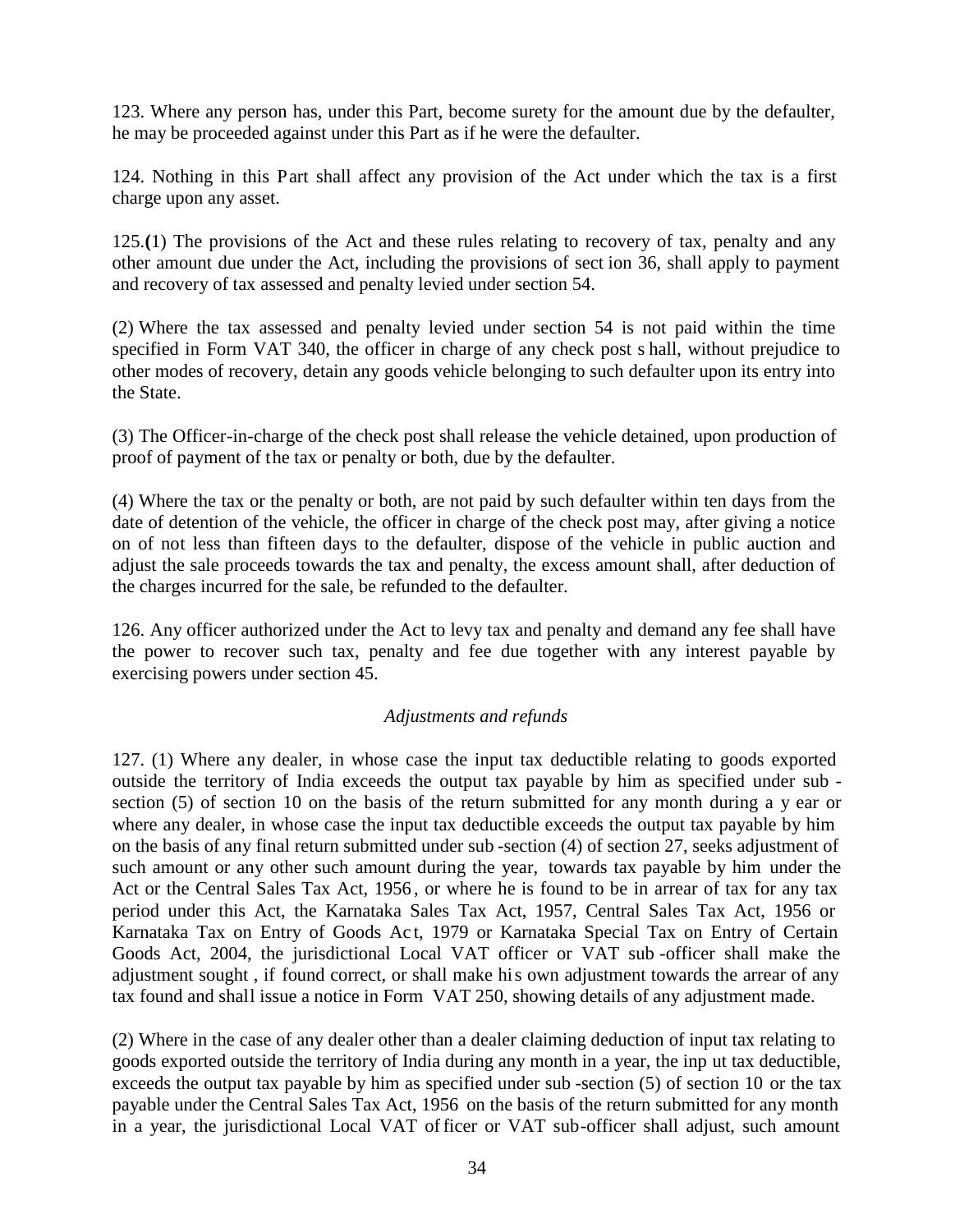towards the arrear of any tax for any tax period under this Act, the Karnataka Sales Tax Act, 1957, Central Sales Tax Act, 1956 or Karnataka Tax on Entry of Goods Act, 1979 or Karnataka Special Tax on Entry of Certain Goods Act, 2004, and shall issue a notice in Form VAT 250, showing details of any adjustment made.

128. (1) Where a dealer is eligible for refund of tax under sub -section (5) of section 10 on the basis of the return submitted for an y month during a year in respect of any goods exported outside the territory of India after adjustment under sub -rule (1) of rule 127 or a dealer is eligible for refund on the basis of any final return submitted under sub -section (4) of section 27, the officer authorized by the Commissioner in this behalf shall proceed to issue to such dealer a refund payment order in Form VAT 255 sanctioning refund of such amount within thirty five days after the end of the month for which such return is furnished within t he time specified under section 35 or within fifteen days from the date of receipt of such return if it is filed after the time specified for that month and any other subsequent month for that year in which the dealer is eligible for refund of tax on the basis of the return filed or within thirty five days from the date of receipt of such final return.

(2) In the case of any other dealer eligible for refund of tax under sub -section (5) of section 10 on the basis of the return submitted for the last month of any year, after adjustment under rule 127, the officer authorized by the Commissioner in this behalf shall proceed to issue to such dealer a refund payment order in Form VAT 255 sanctioning refund of any amount refundable, within thirty five days after the end of the last month of the year for which such return is furnished, within the time specified under section 35 or within fifteen days from the date of receipt of such return if it is filed after the time specified, declaring such amount as re fundable after any adjustment.

(3) The Local VAT officer or VAT sub -officer may reject, within the time specified in sub -rule (1) or (2), any claim for refund if the claim filed appears to involve any mistake apparent on the record or appears to be incorre ct or incomplete, based on any information available on the record, after giving the dealer the opportunity to show cause in writing against such rejection.

(4) In computing the period of thirty five days in sub -rule (1) or (2), there shall be excluded of the following periods under sub-section (3) of section 50, namely.-

(a) any delay attributable to the conduct of the person to whom the refund is payable;

(b) the time during which any reasonable inquiry relating to the return or claim was initiated and completed; and

(c) the time taken for adjustment under sub -section (2) of section 50 by the refunding authority of any tax, interest or other amount due.

(5) Where any amount refundable under sub-rule  $(1)$  is not refunded to the dealer within the period specified, the refund payment order in Form VAT 255 shall include the interest specified under section 50 covering the period following the end of the said period to the day of refund **.**

(6) The Local VAT officer or VAT sub-officer shall, if he is satisfied that any other refund is due to any person under the Act, by virtue of any order or proceeding, issue to such dealer a refund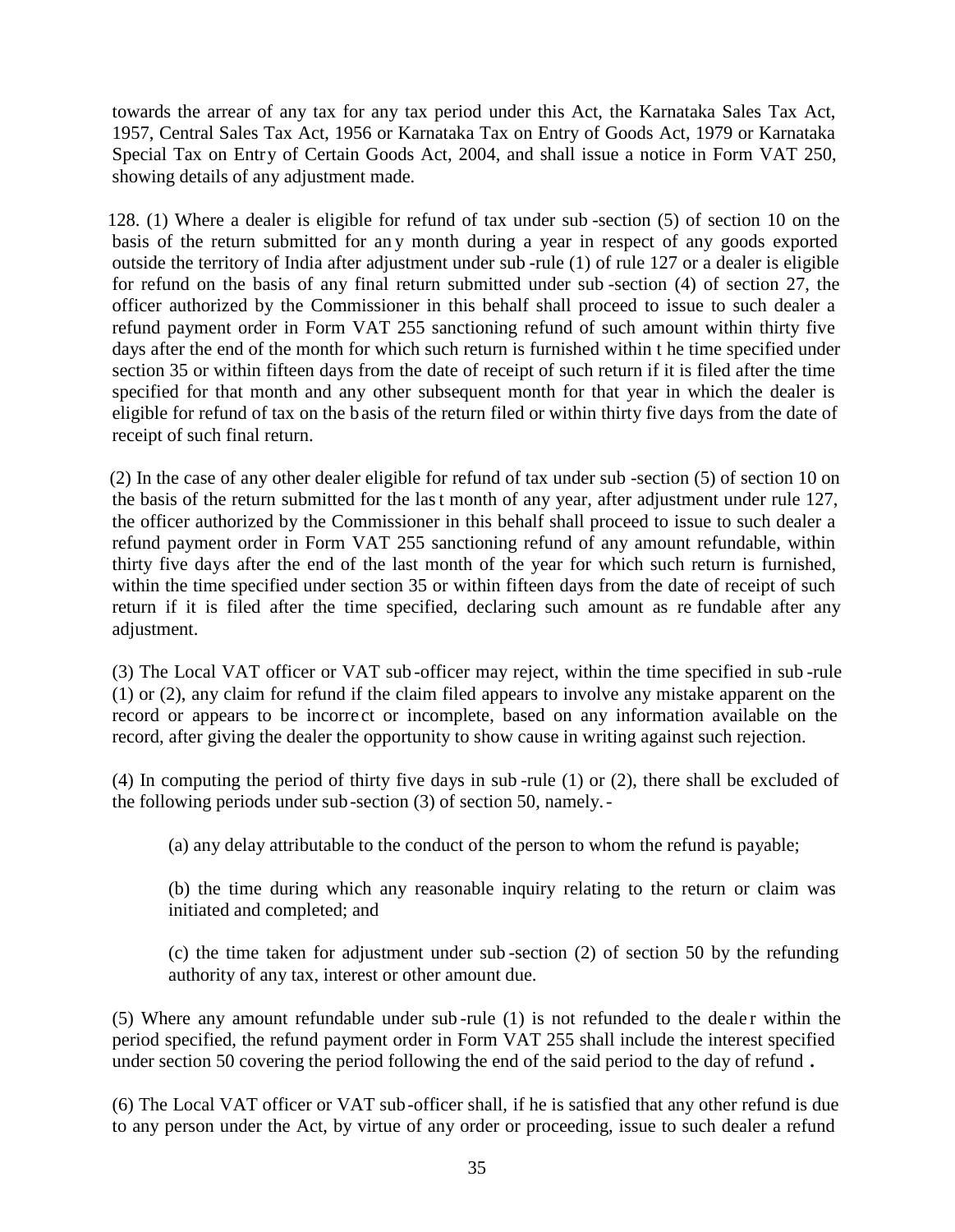payment order in Form VAT 255 sanctioning refund of such amount together with payment of interest as provided under section 50.

(7) Where a refund payment order is issued, the officer shall simultaneously send a copy of such order to the Treasury Officer concerned or, where the cash transactions of the Government are handled by the Reserve Bank or any of its agenc y Banks, to the officer in charge of such Bank where the payment of the refund is to be made.

129.(1) The application to be submitted under section 47 shall be in Form VAT 260.

(2) The person claiming refund shall enclose with the application copies of ta x invoices duly certified by the dealer in respect of whom the order of forfeiture under section 47 is passed, and a certified copy of the order of forfeiture so passed.

(3) If the claim for refund relates to collection of tax by more than one dealer, sepa rate application in respect of each of such dealer shall be made.

(4) On receipt of the application, if the Commissioner is satisfied, after holding such inquiry as he considers necessary, that the claim for refund is valid and admissible, he shall pass or ders for such refund of the amount or any part thereof by the jurisdictional Local VAT Officer or VAT sub-officer.

130. (1) Any person claiming reimbursement of tax under section 21 shall make an application in Form VAT 165, to the Commissioner within six ty days from the date of purchase, together with copies of invoices.

(2) On receipt of the application, if the Commissioner is satisfied, that the claim for reimbursement is valid and admissible, he shall pass orders for such reimbursement of the amount or any part thereof by the jurisdictional Local VAT Officer or VAT sub -officer.

## **PART VI**

## PARTIAL EXEMPTION, CAPITAL GOODS AND SPECIAL ACCOUNTING SCHEMES

#### *Apportionment*

131. Apportionment of input tax in the case of a dealer falling under section 17 shall be calculated as follows.-

(1) All input tax directly relating to sale of goods exempt under section 5 other than such goods sold in the course of export out of the territory of India, is non -deductible.

(2) All input tax directly relating to taxable sal es may be deducted, subject to the provisions of section 11.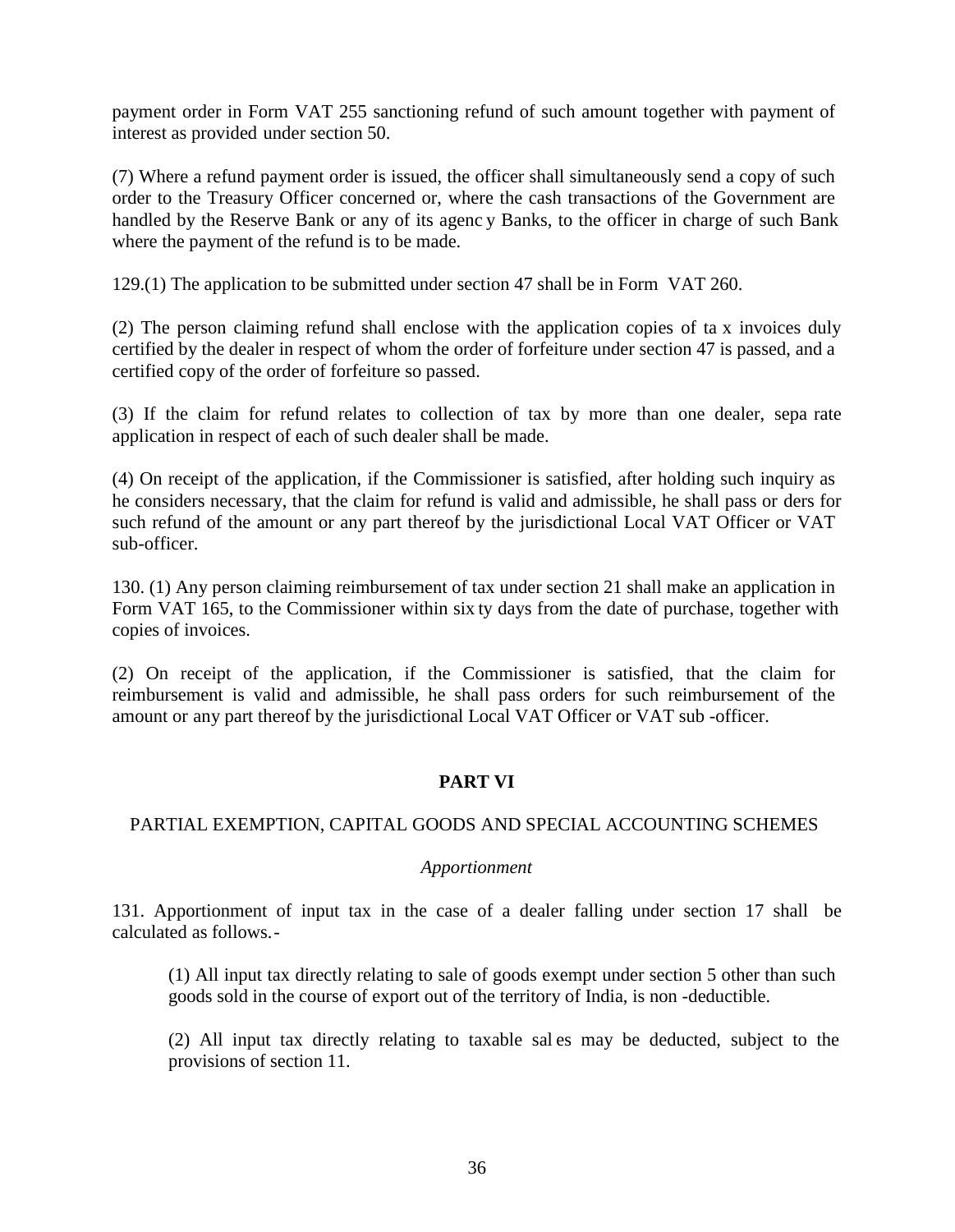(3) Any input tax relating to both sale of taxable goods and exempt goods, including inputs used for non-taxable transactions, that is, the non -identifiable input tax, may be deducted, based on the following formula.-

Sales of taxable goods x non-identifiable input tax = deductible element of input tax.

Total sales (including non-taxable transactions)

(4) For the purpose of clause (3),

(a) 'Sale of taxable goods' would be the aggregate of the amounts specified in clauses (b), (c), (d), (e) and (f) of sub-rule (1) of rule 3 relating to sale of goods other than those exempt under section 5 which are not sold in the course of export out of the territory of India; and

(b) "total sales" means total turnover less. -

(i) the amount specified in clause (a) of sub -rule (1) of rule 3, and

(ii) the deductions specified in clause (e) of sub-rule  $(2)$  of rule 3.

(5) Where in the case of any dealer, the Commissioner is of the opinion that the application of the formula prescribed under clause (3) does not give the correct amount of deductible input tax, he may direct the dealer to adopt a special formula as he may specify.

132.(1) Any dealer claiming input tax deduction under rule 131, shall complete his return on a provisional basis each month, and the true apportionment for the year shall be made in the returns to be furnished for the sixth and final months of the year after calcul ating the apportionment under clause (3) or (5) of rule 131 for the part period and the whole year.

(2) Where, under sub-rule (1), in any period of one month the total input tax due on a dealer's non-taxable transactions does not exceed five hundred rupee s, all such input tax in that period shall be treated as input tax on taxable sales.

#### *Capital goods scheme*

133. (1) A dealer claiming input tax under section 12, in respect of capital goods, as notified under clause (7) of section 2, shall, apply in For m VAT 170 to the jurisdictional local VAT officer or VAT Sub-officer within thirty days of commencement of commercial production or sale of taxable goods.

(2) The jurisdictional local VAT officer or VAT Sub-officer shall review such application to ensure that it contains all the information required and notify the dealer within one month of the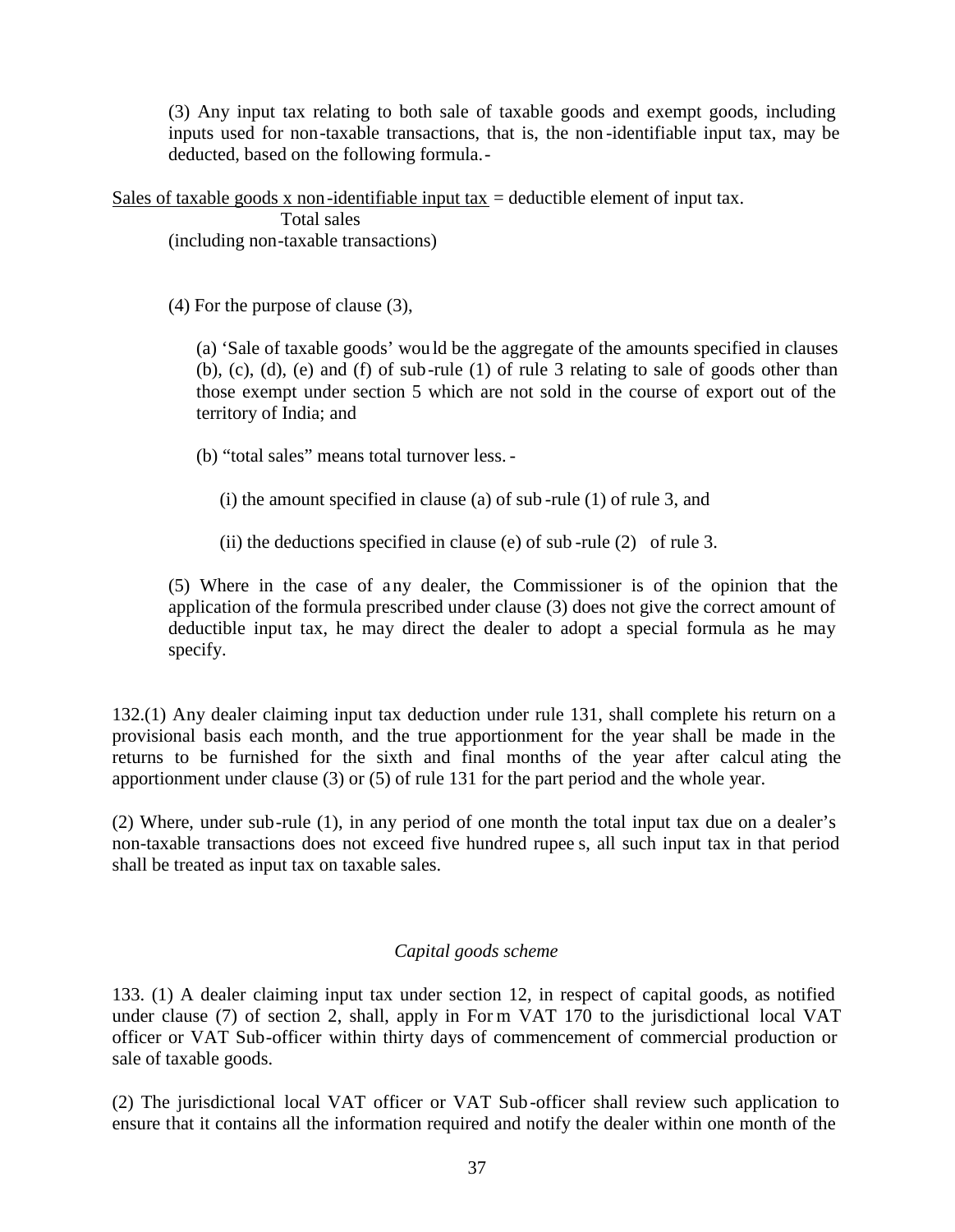date of receipt of the application that it was received within the prescribed time, and where it is not satisfied that the particulars contained in the application a re correct and complete, and after giving the dealer a reasonable opportunity of being heard, it shall reject the application for reasons to be recorded in writing.

(3) The jurisdictional local VAT officer or VAT Sub-officer shall inform a dealer eligible for input tax rebate in Form VAT 175 within thirty days of receipt of an application which is correct and complete.

(4) Deduction of input tax under section 12 shall be subject to the following conditions. -

(a) In the case of a dealer selling goods in the course of export out of the territory of India and the capital goods are used for the sale of such goods, wholly or partially, and also used in the business the deduction shall be adjusted or refunded as specified in sub -rule (1) of rules 127 and 128.

(b) In other cases the deduction shall be apportioned in equal monthly instalments over a period of twelve months from the date indicated in Form VAT 170 during which period the capital goods are used for the business of taxable goods, wholly or partially.

(c) Where there is a change in use of the capital goods from sale of exempt goods or non taxable transactions to sale of taxable goods wholly or partially, the value of capital goods eligible for rebate shall be calculated on the basis of a formula to be noti fied by the Commissioner.

(d) The deduction shall be claimed by the dealer in his monthly return.

(e) No deduction of input tax shall be allowed where the use of capital goods relates wholly to the sale of exempt goods, otherthan when such goods are sold i n the course of export out of the territory of India.

(f) Where the use of capital goods relates to both the sale of goods in the course of export out of the territory of India or sale of taxable and exempt goods and also to taxable goods that are disposed otherwise than by way of sale or non -taxable transactions, the deductible element of input tax shall be calculated on the basis of the f ormula specified under rule 131.

(g) No deduction of input tax in respect of capital goods shall be allowed to a dealer registered under section 22 and the taxable turnover of the dealer is less than the limit specified in sub-section (1) of section 22 during the year in which the capital goods are purchased.

(5)(a) Where there is a change in use of the capital goods, afte r the claim for input tax rebate has been allowed, and the dealer is no longer eligible for such input tax rebate, the dealer shall inform the jurisdictional local VAT officer or VAT sub-officer within ten days of such change in use.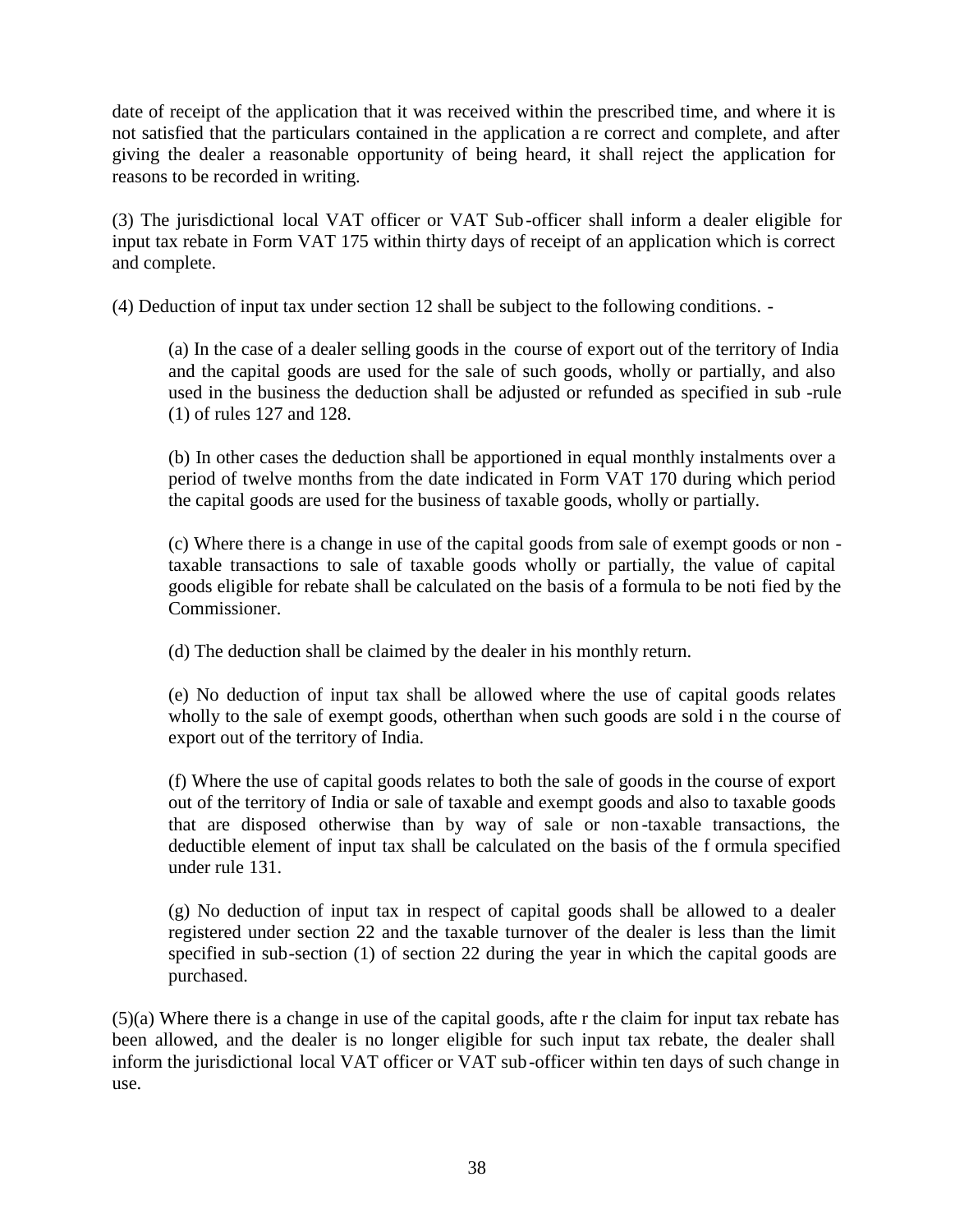(b) The jurisdictional local VAT officer or VAT sub-officer shall notify the dealer in Form VAT 180 that he is no longer eligible for the input tax rebate under the scheme with effect from the end of the month preceding the month in which such change of use occurred.

(6) Where the capital goods are sold within a period of twelve months from the date of the commencement of commercial production or sale of taxable goods or sale of any goods in the course of export out of the territory of India,-

(a) the purchasing dealer may claim the full input tax in his next return where the sale price falls below the notified value, or claim input tax under the provisions of this Rule; and

(b) the selling dealer shall pay full tax on such sale without any input tax rebate.

(7) Where the capital goods are disposed of otherwise than by way of sale within a period of twelve months from the date of the commencement of commercial production or sale of taxable goods or sale of any goods in the course of export out of the territor y of India the dealer shall pay tax calculated on the prevailing market value of such goods at the time of such disposal.

## *Special accounting schemes*

134.(1) The Commissioner may, under section 16, permit the taxable turnover of sales by a registered dealer to be determined by a method agreed with that dealer or by any method described in a notice issued by him for the purposes of this rule.

(2) A registered dealer who makes sales of goods by retail directly to the consumer may calculate tax on those sales by one of the methods specified under this rule.

(3) Such registered dealer who has a taxable turnover relating to goods taxable at different rates shall.-

(a) record the daily total sales of goods taxable at different rates, including exempt sales, at the end of the day; and

(b) at the end of the month, based on daily taxable sales, calculate the tax content using the tax fraction or fractions for the rate or rates of tax in force and include the amount in the return for that period.

(4) Such registered dealer, who has a taxable turnover relating to goods which are taxable at different rates and cannot be identified separately, shall. -

(a) record daily total sales at the end of the day;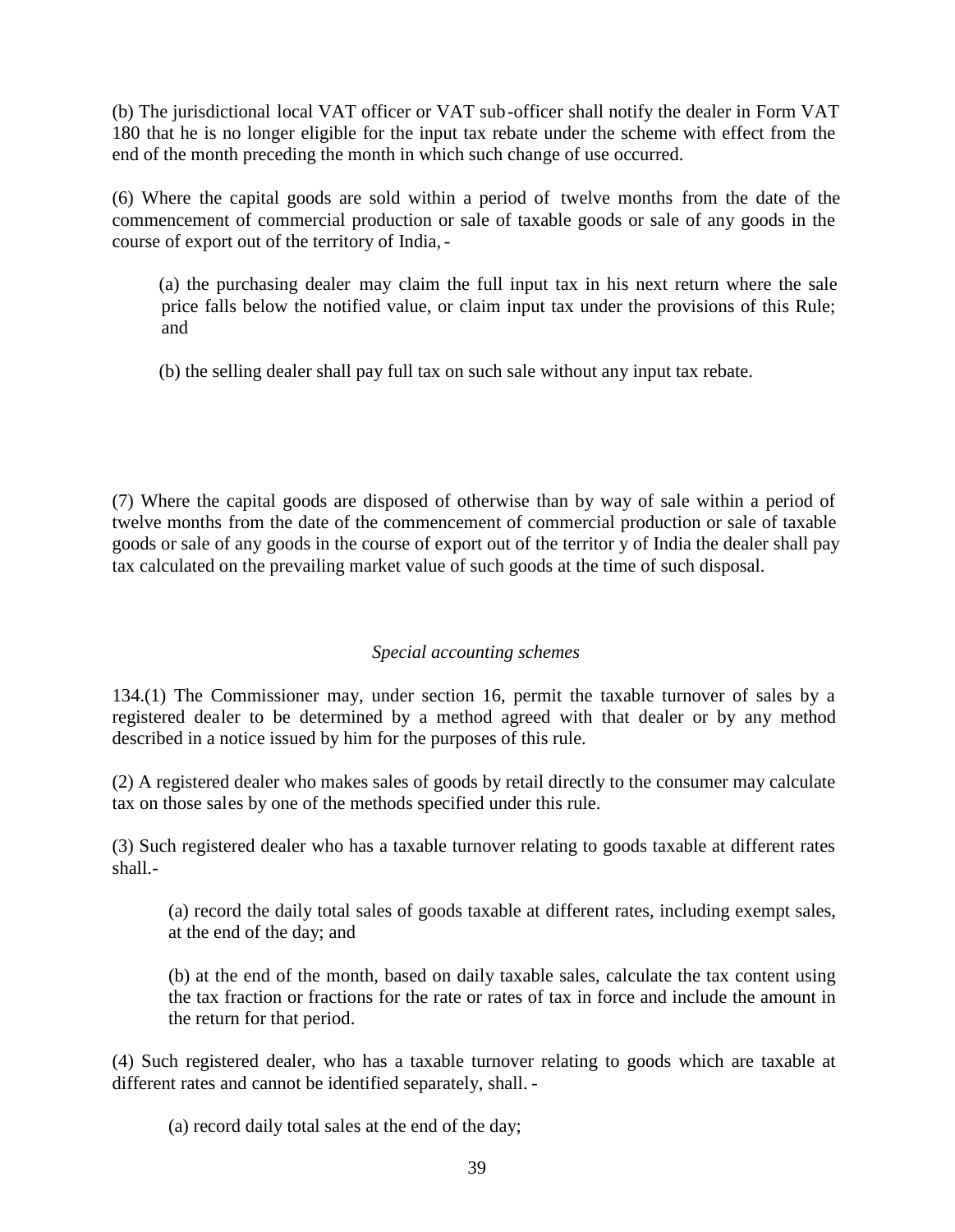(b) at the end of the month, calculate daily tota l sales for that month;

(c) apportion those total sales into taxable sales in the same proportion as the value of purchases of taxable goods made in the month out of the value of total purchases in that month; and

(d) from the apportioned taxable sales, calculate the tax for the month using the tax fraction or fractions for the rate or rates of tax in force and include the amount in the return for the month.

(5) For the purposes of sub-rules (3) and (4), "tax fraction" means the fraction calculated in accordance with the following formula.-

> tax rate tax rate  $+ 100$

(6) A registered dealer using the method of calculation under sub -rule (4) shall, at the end of each year.-

(a) re-calculate his output tax in respect o f sales made during that year, based on the purchases made in that year in the manner specified above; and

(b) in his next return, adjust any difference in output tax previously attributed to taxable sales during that year.

(7) A registered dealer, using the method of calculation under sub -rule (4), where there has been.-

(a) a cancellation of his registration;

(b) a change in the rate of tax;

(c) a change in the liability for tax that affects the business; or

(d) a cessation of the use of the chosen method of calculating output tax,

shall re-calculate the output tax in respect of the period commencing at the beginning of the year and ending on the date of the oc currence of any of the aforesaid events based on the purchases made in that period in the manner specified above, and within thirty days after the date of that event, include any adjustment to the output tax previously attributed to taxable sales during th at period in his return for the next month.

(8) A registered dealer shall keep a record of all payments received each day, including any till rolls or electronic points of sale prints, where a dealer uses an electronic system.

(9) A registered dealer may choose to use one of the two methods described in sub -rules (3) and (4), and the method chosen shall continue to be used in any return submitted, so long as the dealer remains a taxable dealer, for a period of not less than twelve months from the date of adoption of that method by him.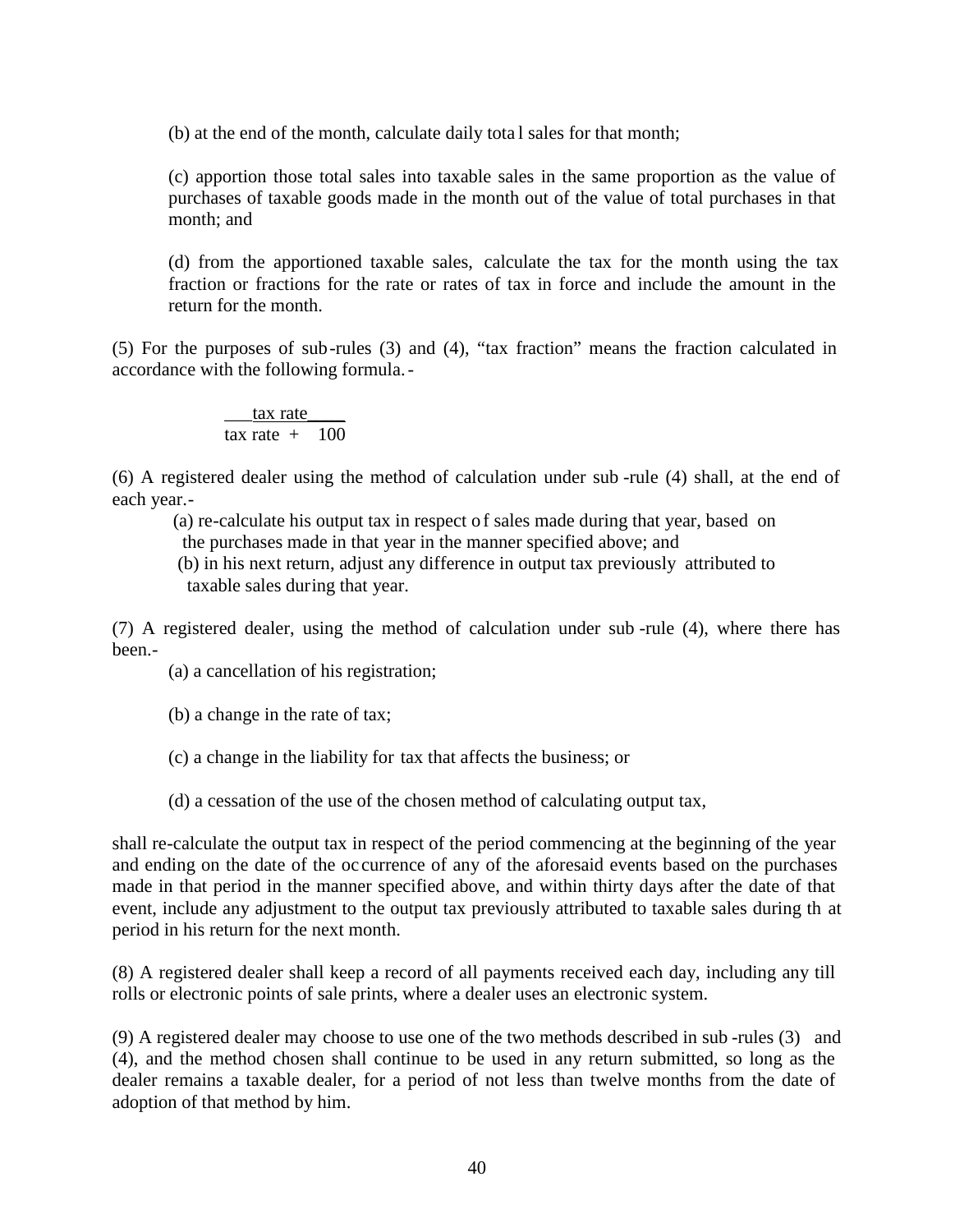(10) In the event of a change in the rate of tax or liability to tax during a year, the calculation in sub-rules (3) or (4) of this rule shall be made at the end of the day on the date of change and also at the end of the day on the last date of the month, using the rate of tax and the liability to tax in force on each respective day.

(11) The local VAT officer or VAT sub -officer may refuse to permit the value of taxable sales to be determined in accordance with a method if it appears.-

- (a) that the use of any particular scheme does not produce a fair and reasonable taxable turnover during any period; or
- (b) that it is necessary to do so for the protection of the revenue.

# **PART VII**

#### COMPOSITION OF TAX *Option to pay, returns and payment*

135. A dealer opting to pay tax by way of composition under section 15, shall satisfy the following conditions.-

(1) He shall be a dealer registered under the Act or a dealer who has made an application for registration under the Act.

(2) He shall not have any goods in stock which are brought from outside the State on the date he opts to pay tax by way of composition and shall not s ell any goods brought from outside the State after such date.

(3) He shall not be a dealer who has claimed tax rebate on stock in hand under section 18 as at the date of commencement of the Act.

(4) He shall not be a dealer selling liquor.

(5) He shall not be a dealer selling goods in the course of inter -State trade or commerce or in the course of export out of the territory of India.

(6) He shall not be a dealer who has withdrawn his option to pay tax by way of composition and.-

- (a) has paid tax under section 3 for a period of less than twelve months; or
- (b) was not registered under the Act during the preceding period of twelve months.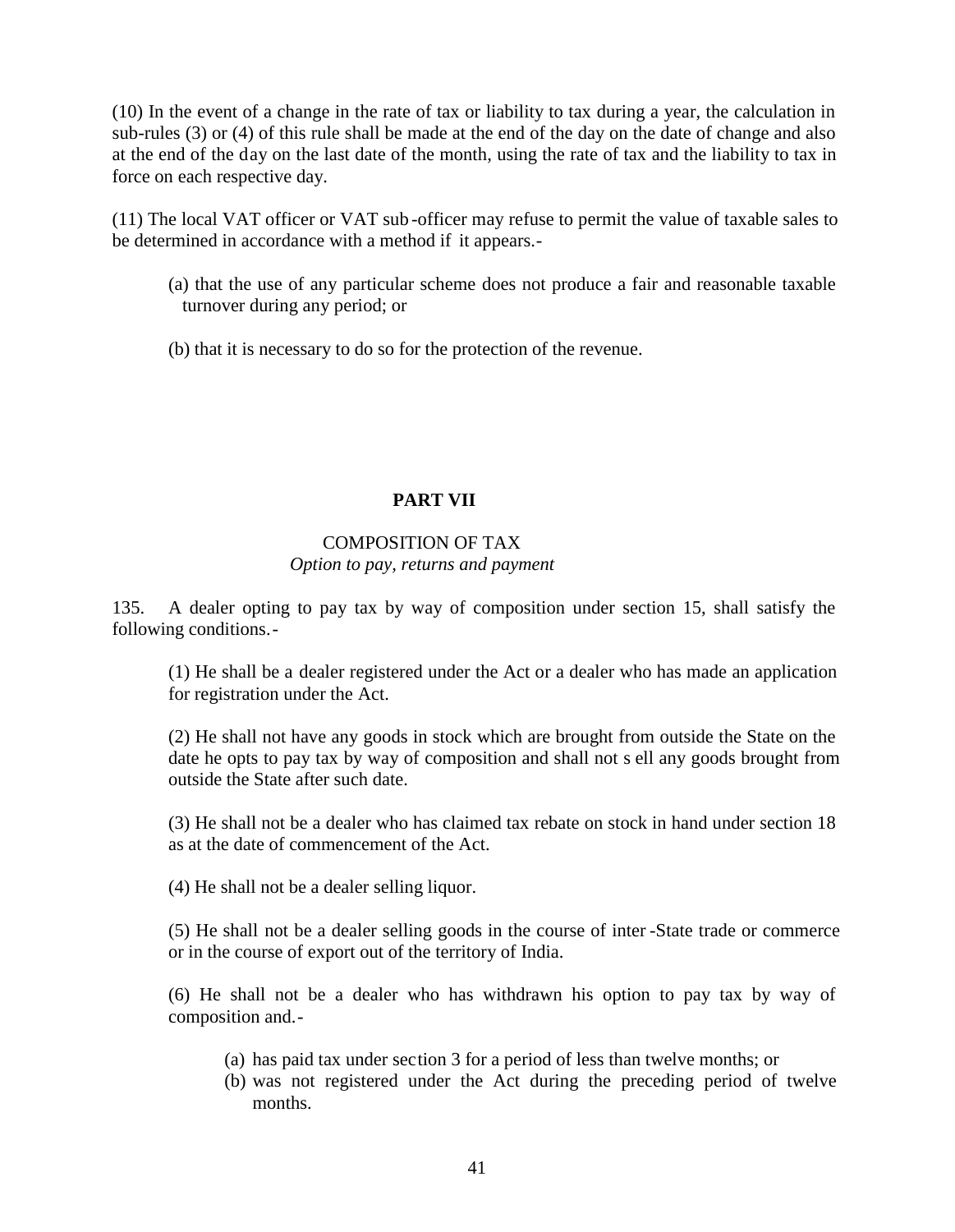(7) He shall not be a casual dealer or a dealer who is voluntarily registered under Section 23.

136. A dealer opting to pay tax by way of composition under section 15, shall . -

(1) report his option, if not already registered, not later than the date on which his registration comes into effect under section 25 and, if already registered, on the first da y of any month after the date of registration;

(2) report his option in Form VAT 1 to the jurisdictional Local VAT officer or VAT Sub officer; and

(3) furnish a return on Form VAT 100 and pay tax at the rate or rates specified in section 4 on his taxable turnover for any month within twenty days of the following month, until he receives a certificate in Form VAT NIC from the jurisdictional Local VAT officer or VAT sub-officer.

137. The jurisdictional Local VAT officer or VAT sub -officer shall within a period of fifteen days from the date of receipt of Form VAT 1.-

(1) if he considers that the Form VAT 1 submitted under rule 136 is incorrect or incomplete or the dealer is ineligible for any other reason, after giving him the opportunity of showing cause in writing against rejection, issue a notice in Form VAT 10 informing the dealer that the Form VAT 1 is rejected and, where appropriate, demand any tax due;

(2) if he is satisfied that the Form VAT 1 submitted under rule 136 is correct and complete and within the time prescribed, issue a certificate in Form VAT NIC to the dealer; and

(3) issue a further certified copy of the certificate where a certificate issued under clause (2) is lost or destroyed.

138. Every dealer, other than a dealer executing works contracts, a dealer who is a hotelier or restaurateur or caterer and a dealer producing granite metal by using stone crushing machinery, opting to pay tax by way of composition under section 15, shall. -

(1) display his certificate in a prominent location at his main place of business;

- (2) pay tax, by way of composition, at a rate notified by the Government;
- (3) not collect tax on his sales;

(4) submit a quarterly return to the jurisdictional Local VAT officer or VAT sub -officer, indicating the tax due on his sales of goods in Form VAT 120 **,** together with proof of full payment of the tax due, in accordance with rule 52, by the fifteenth day of the month following the relevant quarter;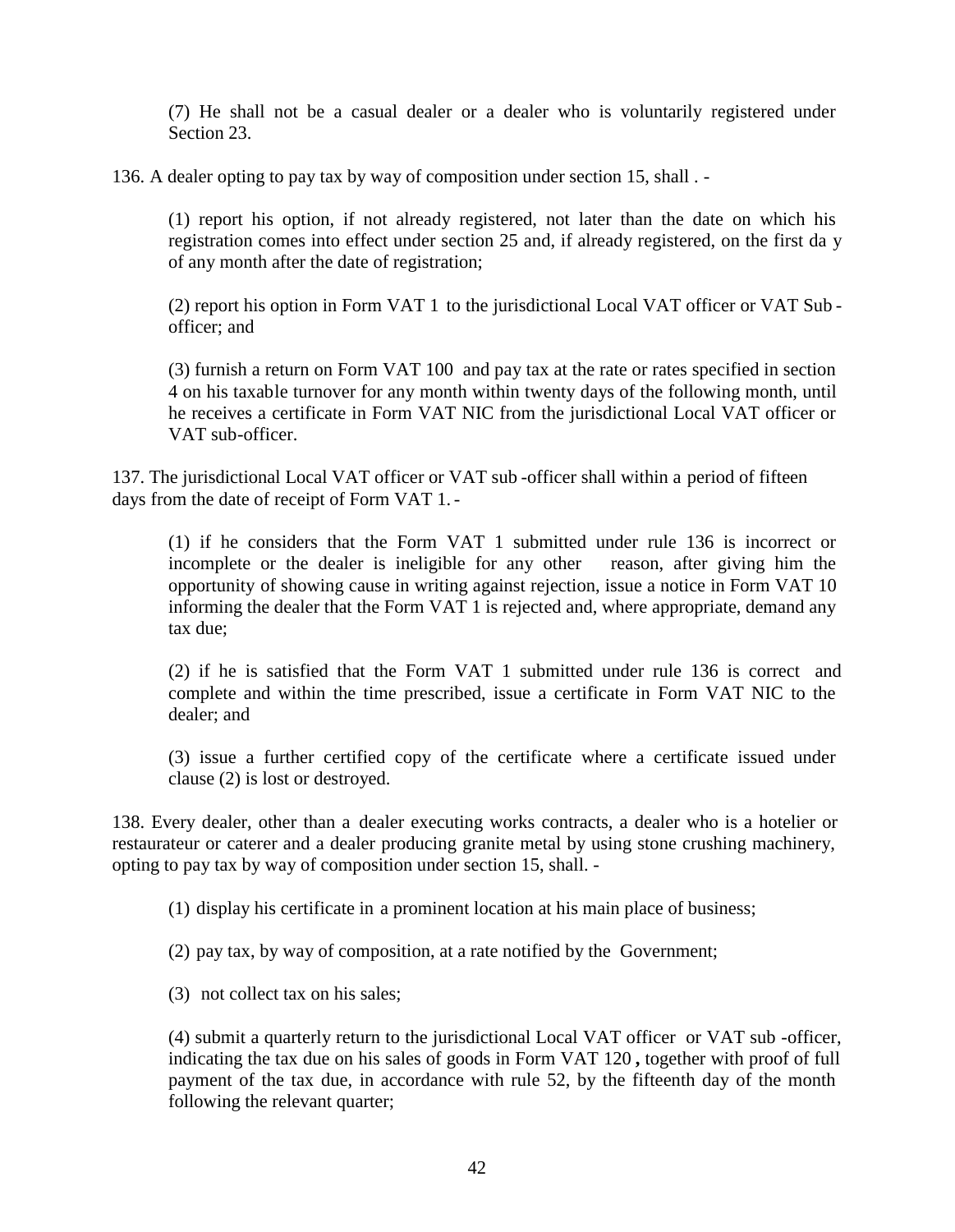(5) as long as he remains registered, submi t such quarterly return, whether or not any tax is due for any quarter;

(6) where he needs to make any amendments to his quarterly return, submit a revised return in Form VAT 130, together with proof of full payment of any further tax due, to the jurisdictional Local VAT officer or VAT sub -officer; and

(7) where he submits a return after the due date, and also where he submits a revised return, furnish proof of payment of the interest due under section 36.

139. Every dealer executing a works contr act and every dealer who is a hotelier or restaurateur or caterer, opting to pay tax by way of composition under section 15, shall. -

(1) display his certificate of registration in a prominent location at his main place of business;

(2) pay tax, by way of composition, at a rate notified by the Government;

(3) not collect tax on his sales;

(4) submit a monthly return to the jurisdictional Local VAT officer or VAT sub -officer, indicating the tax due in Form VAT 120, together with proof of ful l payment of the tax due, in accordance with rule 52, within fifteen days after the end of the relevant month;

(5) as long as he remains registered, submit such monthly return, whether or not any tax is due for any month;

(6) where he needs to make any amendments to his monthly return, submit a revised return in Form VAT 130, together with proof of full payment of any further tax due, to the jurisdictional Local VAT officer or VAT sub -officer; and

(7) where he submits a return after the due date, and als o where a he submits a revised return, such return shall be accompanied by proof of payment of the interest due under section 36.

140.Every dealer producing granite metal by using stone -crushing machinery, opting to pay tax by way of composition under se ction 15 shall.-

- (1) display his certificate in a prominent location at his main place of business;
- (2) pay tax, by way of composition, at a rate notified by the Government;
- (3) not collect tax on his sales;
- (4) submit a monthly return to the jurisdictional local VAT off ice or VAT sub office, indicating the tax due in Form VAT 120, together with proof of full payment of the tax due, in accordance with rule 52, within fifteen days after the end of the relevant month;
- (5) as long as he remains registered, submit such month re turn, whether or not any tax is due for any quarter;
- (6) where he needs to make any amendments to his monthly return, submit a revised return in Form VAT 130, together with proof of full payment of any further tax due, to the jurisdictional local VAT officer or VAT sub-officer, and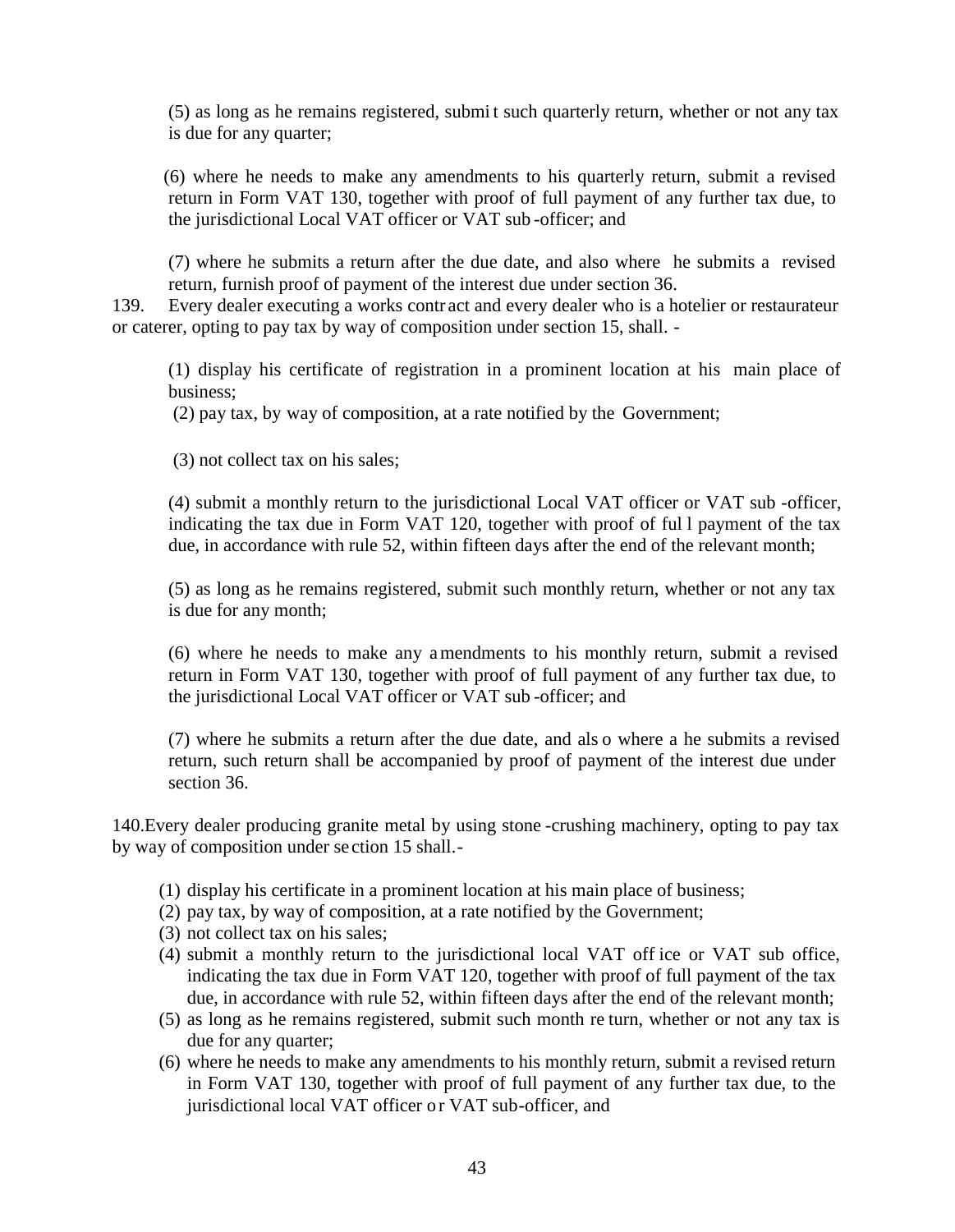(7) where he submits a return after the due date, and also where he submits a revised return, furnish proof of payment of the interest due under section 36.

141. Where a return is not accompanied by proof of full payment of the tax in a ccordance with rule 52, the jurisdictional Local VAT officer or VAT sub -officer shall issue a demand notice in Form VAT 210 requiring payment of the outstanding tax due, together with interest payable under section 36.

#### *Withdrawal from scheme and cancell ation of certificate*

142. Every dealer, other than a dealer executing works contracts, a dealer who is a hotelier or restaurateur or caterer and a dealer producing granite metal by using stone crushing machinery, who has opted to pay tax by way of composition and whose total turnover within a period of four consecutive quarters exceeds the threshold provided for under section 15, shall. -

(1) report to the jurisdictional Local VAT officer or VAT sub -officer by furnishing a final return in Form VAT 135, accompanied by proof of full payment of the tax in accordance with rule 52, within ten days of the end of the relevant quarter;

(2) surrender his certificate in Form VAT NIC; and

(3) be liable to pay tax under section 3 for the period starting from the first day of the month succeeding the month in which he exceeded the threshold.

143. Any dealer executing works contracts or a dealer who is a hotelier or restaurateur or caterer, who has opted to pay tax by way of composition and has submitted returns for twelve consecutive months or any other dealer who has opted to pay tax by way of composition and has submitted returns for four consecutive quarters may withdraw his option and shall. -

(1) report to the jurisdictional Local VAT officer or VAT sub-officer by furnishing a final return in Form VAT 135 for the previous tax period accompanied by proof of full payment of the tax in accordance with rule 53 on the first day of the following month;

(2) surrender his certificate in Form VAT NIC; and

(3) be liable to pay tax under section 3 for the period starting from the first day of the month succeeding the month in which he withdrew his option.

144.(1) Every dealer, who after opting to pay tax by way of composition purchases or obtains goods from outside the State or from outside the territory of India shall be ineligible for such benefit and liable to pay tax under section 3 from the first day of the month in which such purchase or procurement was made.

(2) Every such dealer falling under sub-rule (1) shall,-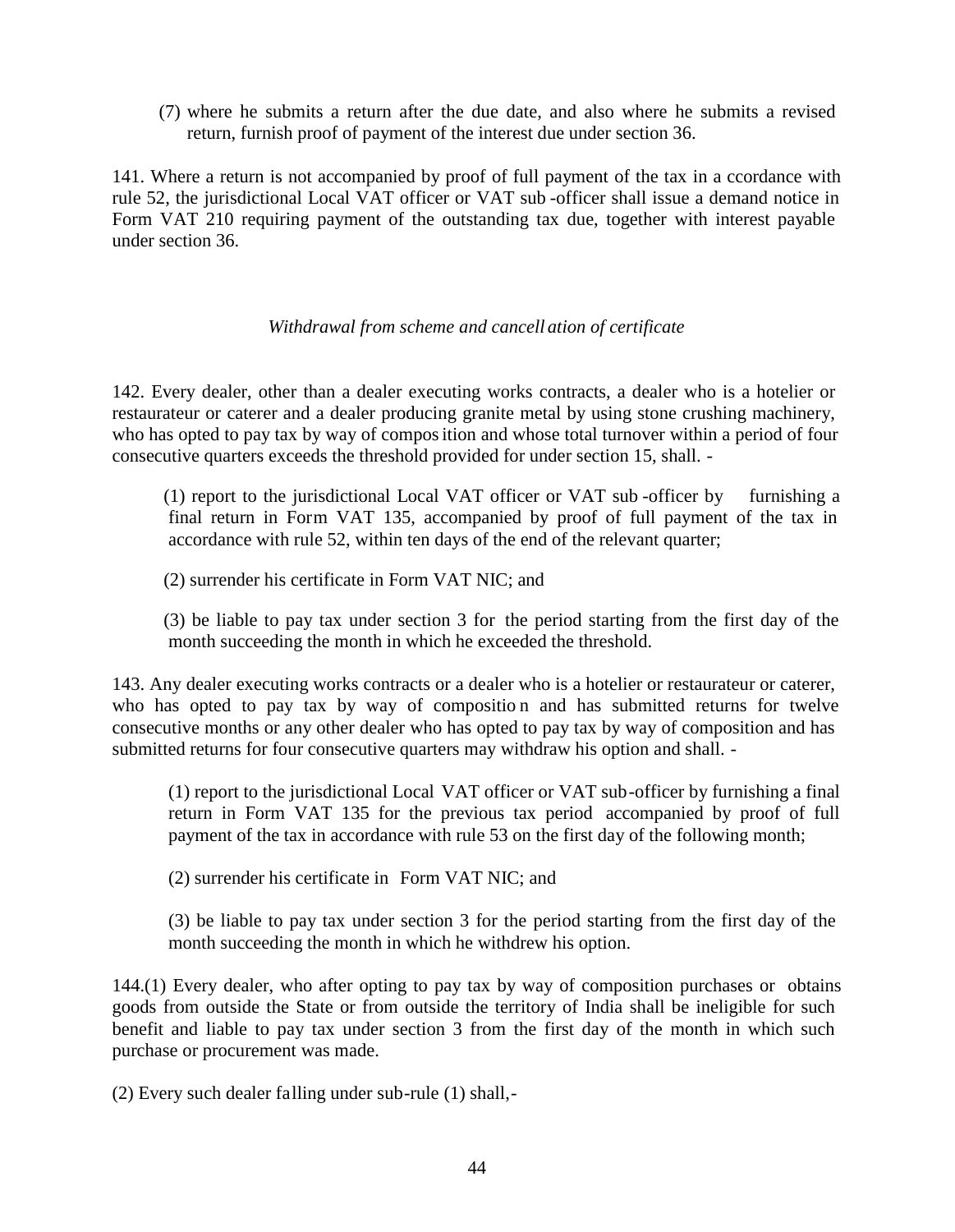(a) report to the jurisdictional Local VAT officer or VAT sub -officer by furnishing a final return in Form VAT 135 for the previous tax period accompanied by proof of full payment of the tax in accordance with rule 52 on the first day of the following month; and

(2) surrender his certificate in Form VAT NIC.

145. The jurisdictional Local VAT officer or VAT sub -officer shall, on receipt of a final return filed by the dealer under rule 143 and in the case of a dealer f alling under rule 142 or 144 on receipt of the dealer's final return or on his own motion, cancel such dealer's certificate and inform the dealer in Form VAT 15.

146. Every dealer whose certificate Form VAT NIC has been cancelled shall be entitled to deduction of input tax allowed subject to the restrictions imposed by section 11, in respect of tax charged to him by a seller on taxable sale of goods made to him for the purpose of the business within three months prior to the effective date of cancellation of his certificate in Form VAT NIC provided that the goods are in stock at such date.

147. The duties and obligations imposed by the Act and rules on any dealer shall not be affected by the cancellation of his certificate in Form VAT NIC **,** to the extent that they are necessary to obtain the tax due and any information for which the dealer was responsible during the period of his certificate.

# **PART VIII**

## APPEALS AND REVISIONS

148.(1) An appeal under section 62 against any order or p roceedings of an officer below the rank of a Joint Commissioner shall be preferred to the Joint Commissioner authorized by the Commissioner in this behalf.

(2) The Commissioner may, either *suo motu* or an application, for reasons to be re corded in writing, transfer an appeal pending before an appellate authority to another appellate authority.

(3) The order of transfer shall be communicated to the appellant, to every other party affected by the order, to the authority against whose order the appeal was preferred and to the appellate authorities concerned.

(4) Where the appeal is filed after the expiry of the period of limitation, it shall be accompanied by an application for condonation of delay supported by a sworn affidavit as to the cause of the delay.

149.(1) Every appeal shall be made in Form VAT 430 and shall be accompanied by . -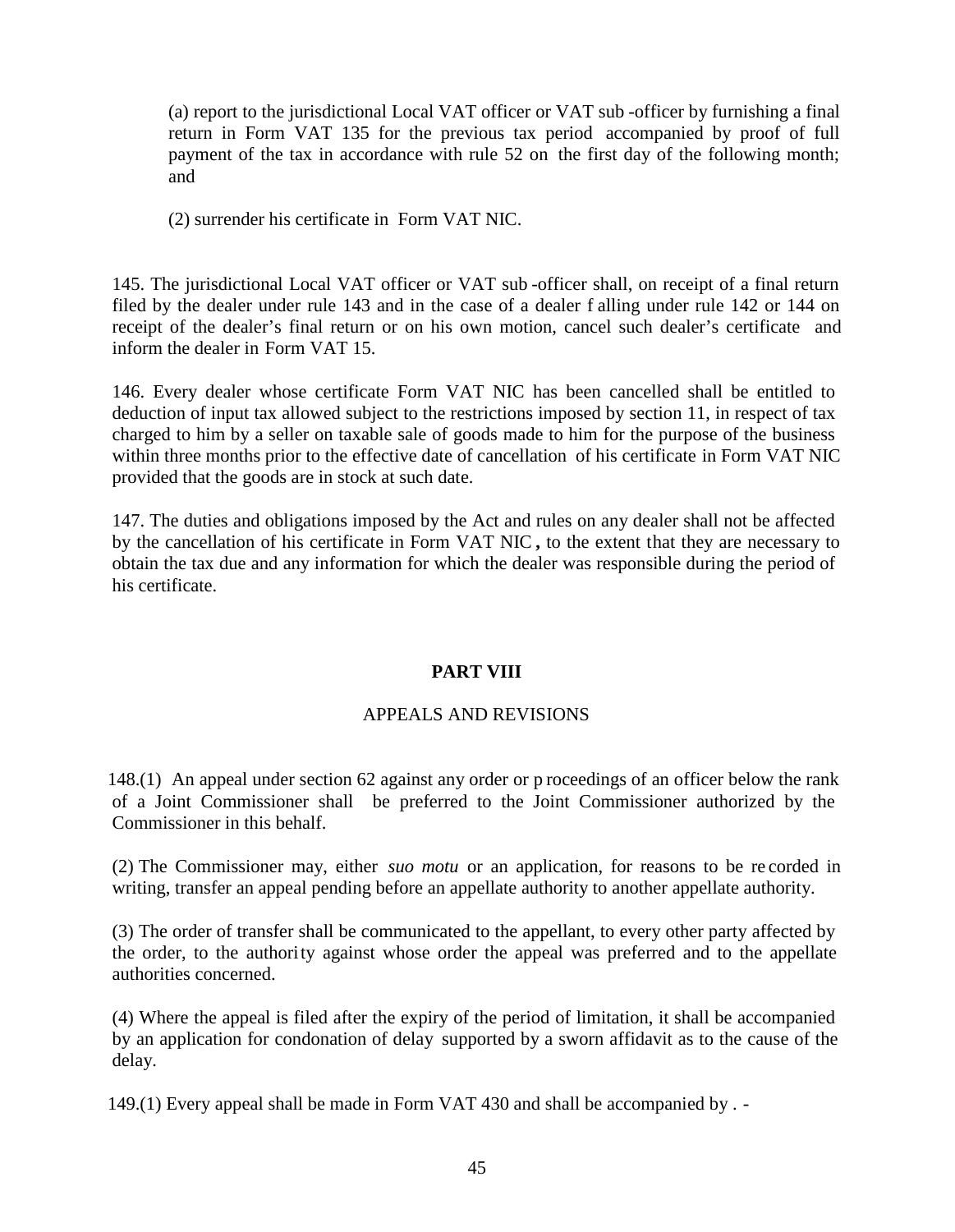(a) two copies, one of which shall be the original or an authenticated copy, of the order or proceedings in respect of which appeal has been preferred;

(b) an application for condonation of delay or stay of the payment of tax or other amount disputed in the appeal accompanied by a sworn affidavit as to the cause of the delay.

(2) The appeal may be sent to the appellate authority by registered post or may be presented to that authority or to such officer as the appellate authority may appoint in this behalf, by the appellant or his authorized agent or a legal practitioner or an accountant or a tax practiti oner duly authorized by the appellant in writing.

(3) If the court fee payable has not been paid, or proof of payment of the tax not disputed in the appeal, has not been produced or the papers presented are not in conformity with the provisions of the Act and these rules, the appellate authority shall issue a notice in Form VAT 435 requiring rectification of the defects, and the appellant or his agent or pleader shall rectify the defects within a period of thirty days from the date of issue of t he notice.

(4) If the defects are not rectified within the time specified, the appellate authority, after giving the appellant or his representative the opportunity to show cause in writing against the Notice of requiring rectification, shall pass an order directing the appeal to be registered or rejected.

(5) Where the appellate authority is satisfied that the appellant was prevented from presenting the appeal for sufficient cause within the time specified, he may condone the delay and admit the appeal.

(6) Where the appellate authority is not satisfied with the cause shown by the appellant for the delay, he may, after recording reasons, reject the appeal.

(7) The appellate authority may dispose of any stay application as it deems fit, after giving the appellant or his representative the opportunity to show cause in writing against such disposal.

150.(1)(a) Every appeal under section 63 to the Appellate Tribunal shall be in Form VAT 440 and shall be verified in the manner specified.

(b) The appeal form shall be in quadruplicate and accompanied by four copies, one of which shall be the original or an authenticated copy of the order appealed against, and also four copies of the order giving rise to the first appeal.

(c) In the case of an appeal preferred by an y person other than an Officer empowered by the State Government under sub-section (1) of section 63, the memorandum of appeal in Form VAT 440 shall be affixed by a court-fee stamp or shall be accompanied by a treasury receipt in support of having paid the fee calculated at the rate of two percent of the amount of assessment objected to subject to a minimum of two hundred rupees and a maximum of one thousand rupees.

(d) Every memorandum of cross-objection under section 63 shall be in Form VAT 445 and shall be verified in the manner specified therein.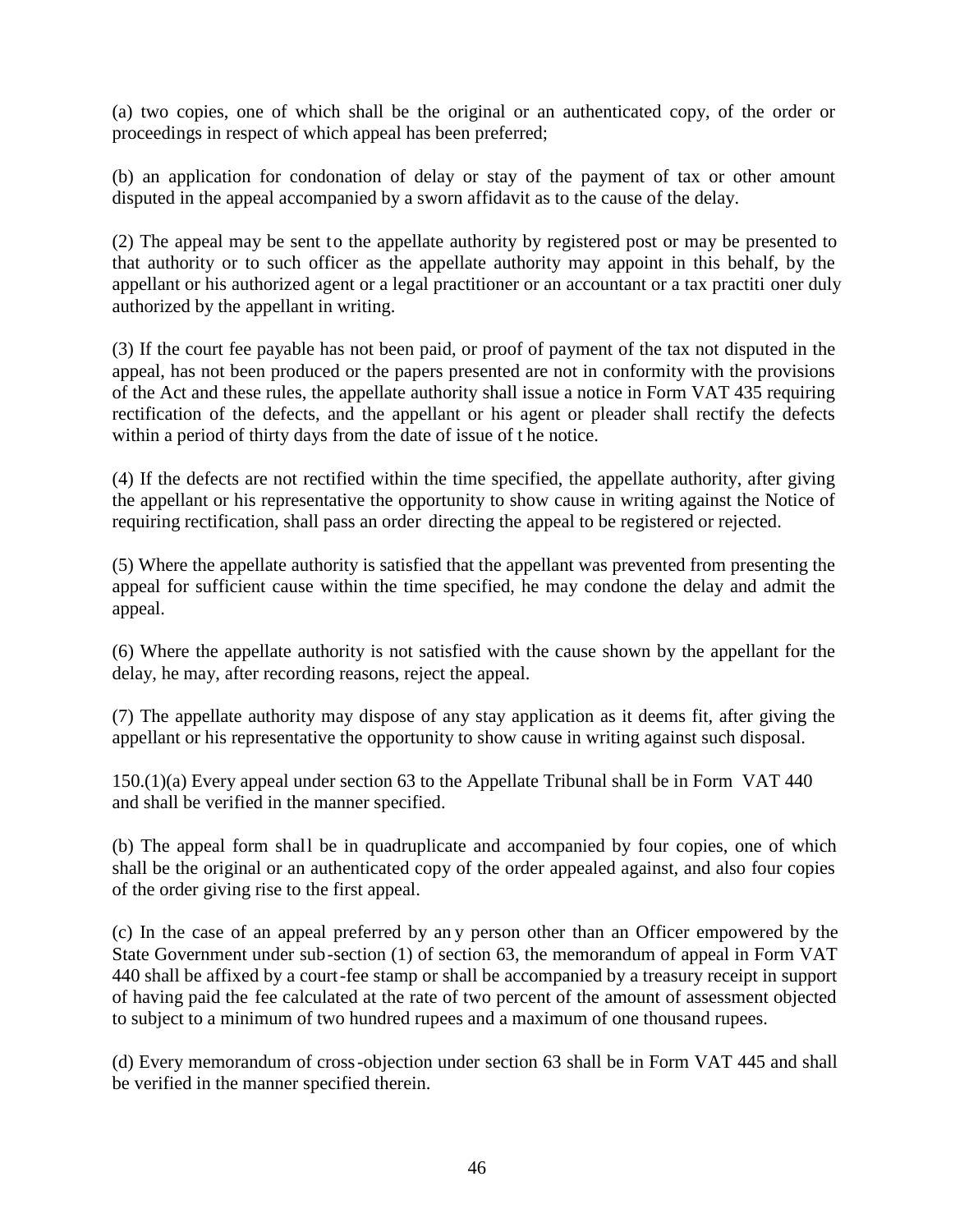(2)(a) Every application for review under sub -section (8) of section 63 to Appellate Tribunal shall be preferred in Form VAT 450 and shall be verified in the manner specified therein.

(b) The application for review shall be in quadruplicate and accompanied by four copies of the original order of the Appellate Tribunal.

(c) The application for review shall also, where it is preferred by the appellant other than the State Government be affixed by a court- fee stamp or shall be accompanied by a treasury receipt in support of having paid the fee calculated at the rate of two per cent of the amount of the assessment objected to, subject to a minimum of two hundred rupees and a maximum of one thousand rupees.

(3) If the Appellate Tribunal allows an appeal or application for review preferred by the appellant other than the State Government under section 63, it may, in its discretion by order, refund either wholly or partly the fee paid by such appellant under sub -section (4) or clause (c) of sub-section (6) of section 63.

151.(1) If an appellant or an applicant dies while the appeal or application is pending and it cannot be proceeded with unless his legal representative is brought on record, the Appellate Aut hority or the Appellate Tribunal shall adjourn further proceedings to enable his legal representative to appear and apply for being made a party and, if the legal representative fails to do so within ninety days from the date on which the appellant or appl icant died, the appeal or the application shall abate as regards the deceased.

(2) If a respondent dies while an application for review by the Appellate Tribunal is pending and it cannot be proceeded with unless his legal representative is brought on recor d, the applicant shall apply to the Appellate Tribunal for making the legal representative of such respondent a party to the application for review within ninety days from the date on which the respondent died and, if the applicant fails to do so, the appl ication shall abate as regards the deceased.

(3) Notwithstanding anything contained in sub -rules (1) and (2), there shall be no abatement by reason of the death of any party between the conclusion of the hearing and passing of the order but the order may, in such case be passed notwithstanding the death, and shall have the same force and effect as if it had been passed before the death took place.

(4) If a question arises in any appeal, revision or review, whether a person is or is not the legal representative of a deceased appellant, applicant or respondent, such question may be determined by the Appellate Authority or the Appellate Tribunal as the case may be, in a summary way, if necessary, after taking evidence.

152.(1) Where, under clause (c) of sub -section (4) of section 62 and clause (b) of sub -section (7) of section 63, it is provided that an appellant or an applicant in revision proceedings shall furnish security with regard to the payment of tax or fee or other amount, the appellant or applicant or any person on his behalf shall furnish security or bank guarantee as the authority before which the appeal or application is preferred may in its discretion direct.

(2) The security bond shall be in Form VAT 455.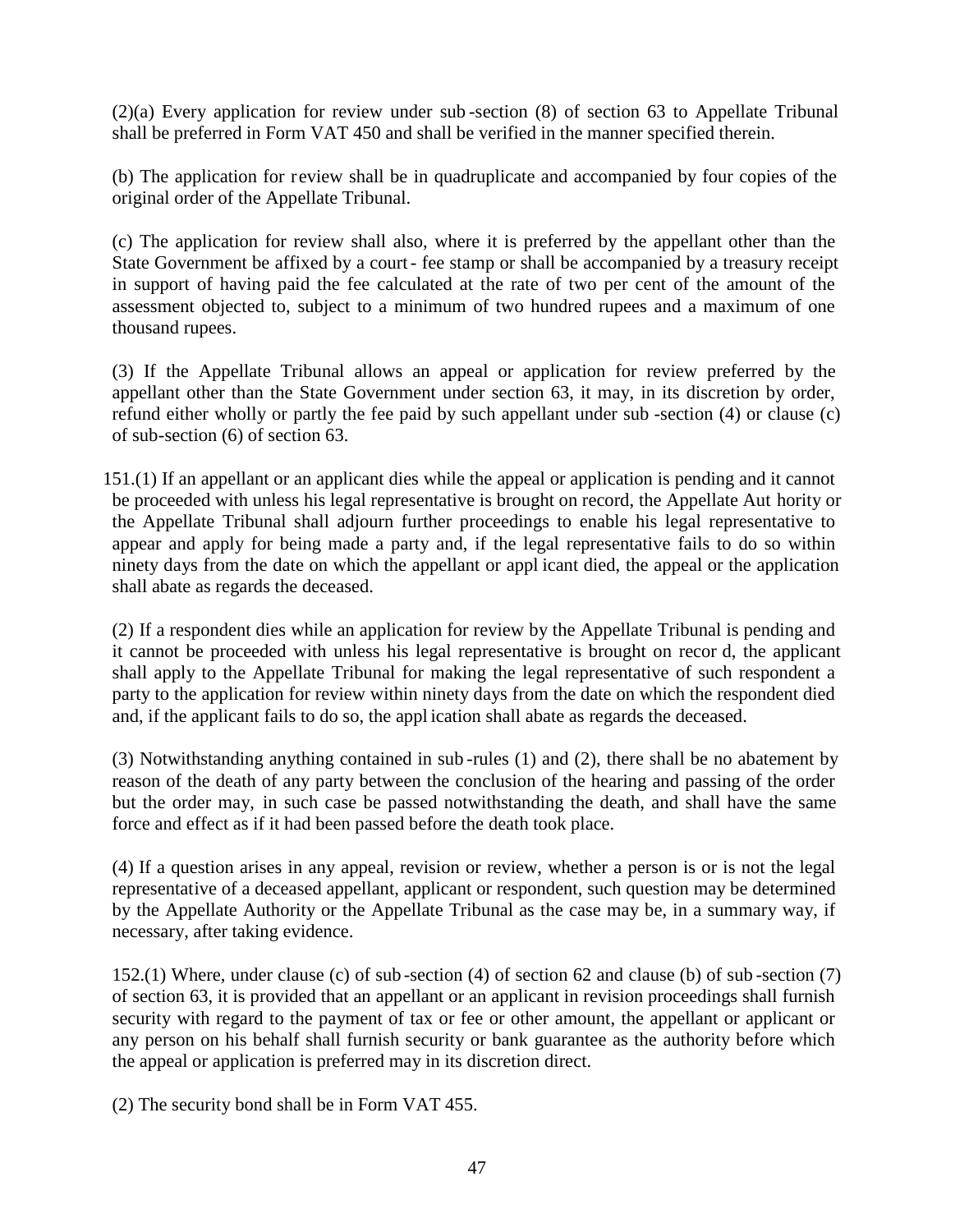153. (1)(a) Every petition under sub -section (1) of section 65 to the High Court shall be in Form VAT 460 and shall be verified in the manner specified therein.

(b) The petition shall be accompanied by a certified copy of the order of the Appellate Tribunal.

(2)(a) Every application for review und er sub-section (10) of section 65 and any application for review under section 66 to the High Court shall be in Form VAT 465 and Form VAT 470 respectively, and shall be verified in the manner specified therein.

(b) An application for review under clause (a ) above shall be preferred within ninety days from the date of communication of the order sought to be reviewed.

(3) Every appeal under section 66 to the High Court shall be in Form VAT 475 and verified in the manner specified therein and shall be accompan ied by the original order or a certified copy of the order of the Additional Commissioner or Commissioner appealed against.

(4) Every appeal under sub-section (1) of Section 24 against an order passed by the Authority under Section 4 shall be in Form 23 -A and shall be verified in the manner specified therein and shall be accompanied by the original order or a certified copy of the order of the Authority appealed against.

154. Where the tax as determined by the initial authority assessing such tax appears to the Appellate Authority under section 62 or Revisional Authority under section 64 to be less than the correct amount of the tax payable by the dealer, the Appellate or Revisional Authority shall, before passing orders, determine the correct amount of ta x payable by the dealer, after issuing a notice to the dealer in Form VAT 480 and after making such enquiry as such Appellate or Revisional Authority considers necessary.

155.(1) Every order of an Appellate or Revisional Authority under sections 62 or 63 s hall be communicated to the appellant and to every other party affected by the order, to the prescribed authority against whose order the appeal or revision was filed and to any other authority concerned.

(2) The order passed on appeal or revision shall be given effect to by the prescribed authority who shall refund without interest any excess tax found to have been collected and shall also collect any additional tax which is found to be due in the same manner as any tax assessed.

(3) For the purpose of sub-section (1) of section 51 the Commissioner shall be the prescribed authority.

156. Every order passed by the Appellate Tribunal or the High Court shall, on authorization by the Appellate Tribunal or the High Court, be given effect to by the prescribed aut hority, which shall refund without interest any excess tax found to have been collected and shall also collect any additional tax which is found to be due in the same manner as tax assessed.

## **PART IX**

#### INSPECTION OF GOODS IN TRANSIT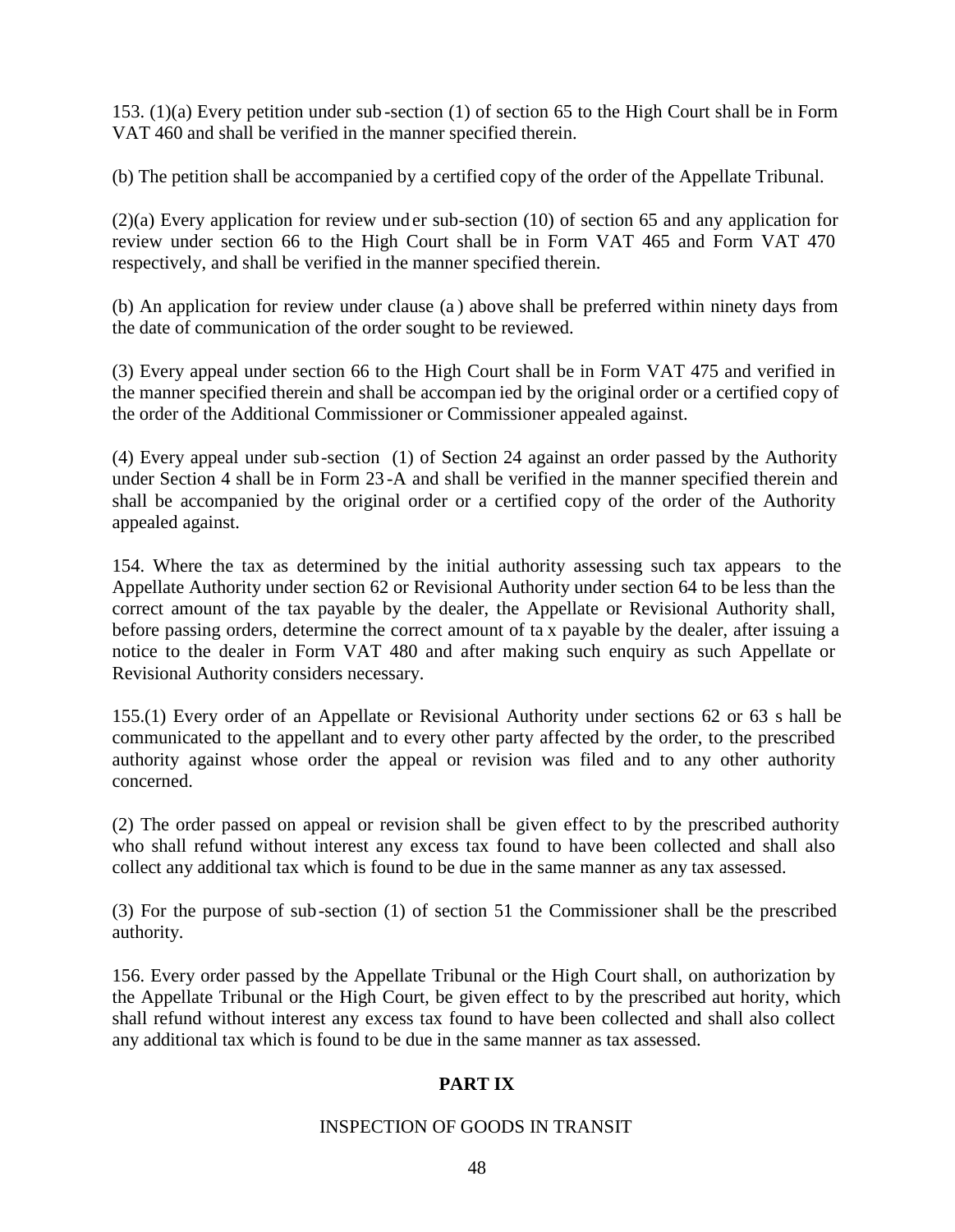157.(1) The document referred to in sub-section (2) of section 53 shall be,-

(a) a delivery note in Form VAT 505, issued by the owner or the consignor of goods, in respect of such goods as may be notified by the Commissioner and where the goods are carried as a result of sale, a tax invoice or a bill of sale;

(b) a tax invoice or a bill of sale where the goods are carried as a result of sale and are not covered by clause (a); and

(c) a delivery note in Form VAT 505, issued by the owner or the consignor of goods or Form VAT 515, issued by the owner or the consignor of goods, who is a dealer permitted to issue such delivery note in Form VAT 515 as may be notified by the Commissioner subject to such conditions as specified, where the goods carried are not covered by clause (a).

(2) (a) The delivery note in Form VAT 505 shall be obtained by a dealer from the Local VAT officer or VAT sub-officer on payment of fifty rupees per book of twenty five Forms or two rupees per Form.

(b) Every Form VAT 505 so obtained by the dealer shall be kept by him in safe custody, and the dealer shall be personally responsible for the loss, destruction or theft of any such Form or the loss of revenue to the State Government resulting directly or indirectly from such loss, destruction or theft.

(c) Every dealer shall maintain in a register in Form VAT 510 true and complete account of every such Form obtained by him and where any Form is lost, destroyed or stolen, the dealer shall report the fact to the jurisdictional Local VAT officer or VAT sub -officer within a week of such loss, destruction or theft, shall make appropriate entries in the remarks column of the said register and take such other steps to issue public notice of the loss, destruction or theft, as such officer may direct.

(d) Any unused delivery note in Form VAT 505 remaining in stock with a dealer shall be surrendered to the jurisdictional Local VAT officer or VAT sub -officer within thirty days of the discontinuance of the business by the dealer or cancellation of his certificate of registratio n.

(e) No dealer who has obtained such Form shall, either directly or through any other person, transfer the same to another person.

(f) A delivery note in respect of which a report has been received by the jurisdictional tax officer under clause (c) shall not be valid for the purpose of sub -section (2) of section 53.

(g) The Joint Commissioner shall from time to time publish in the Official Gazette, the particulars of the delivery notes in Form VAT 505 in respect of which a report has been received under clause (c).

(3)(a) Every dealer issuing a delivery note in Form VAT 515 shall notify in advance the commencement of issue of such delivery notes to the jurisdictional Local VAT officer or VAT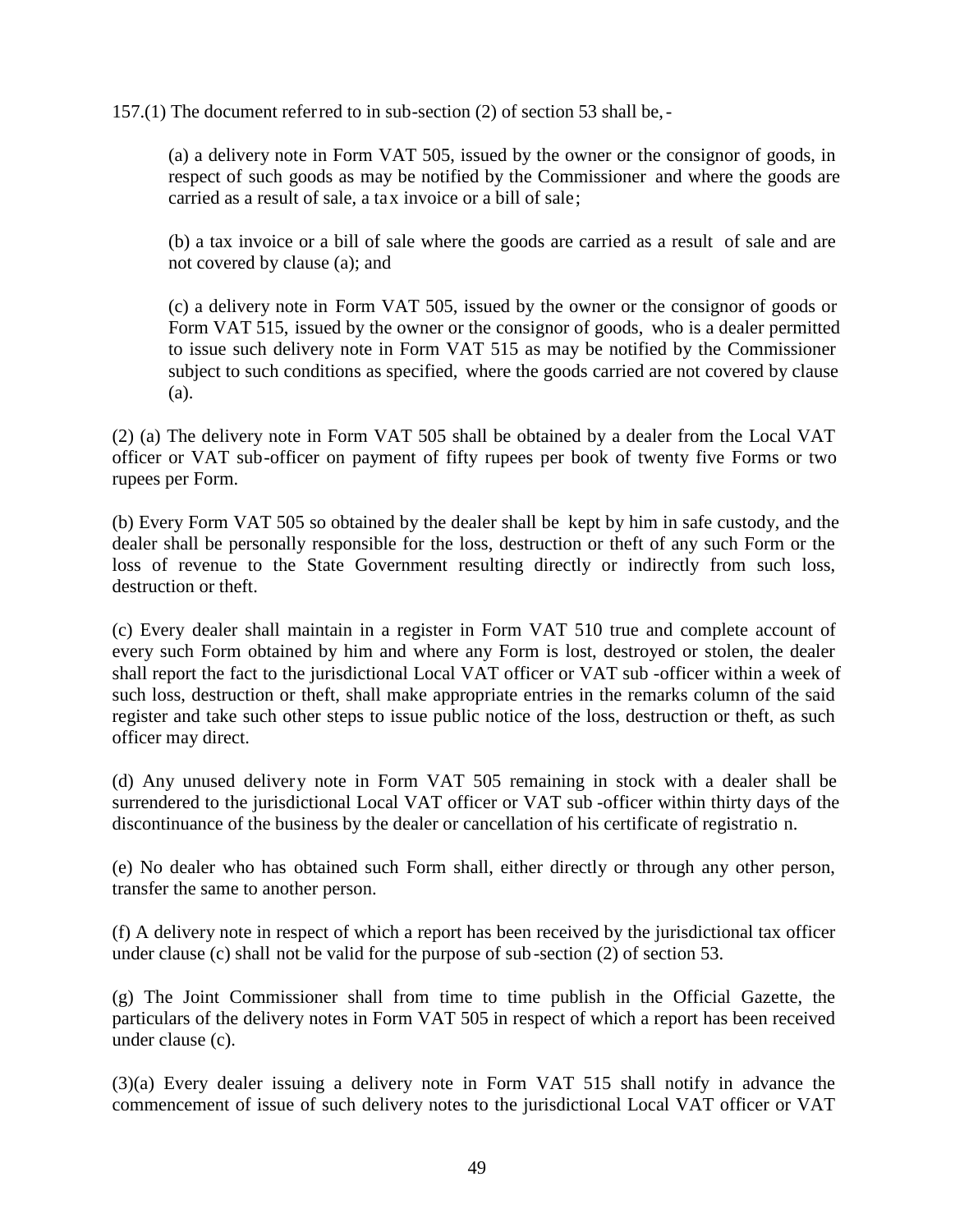sub-officer and thereafter the said dealer shall be deemed to be permitted to issue Form VAT 515.

(b) Every delivery note in Form VAT 515 issued under clause (a), shall be printed in triplicate in black ink on white paper measuring 210 by 297 m.m. and serially machine numbered, and the dealer shall maintain an account in respect of such delivery notes issued in a register in Form VAT 520.

(c) If any dealer fails to maintain a true and correct account as required under clause (b) or is found to have transported any goods in contravention of the provisions of sub -section (2) of section 53, the jurisdictional Local VAT officer or VAT sub-officer shall, after giving such dealer a reasonable opportunity of being heard pass an order dis -entitling such dealer from issuing any delivery note in Form VAT 515 and directing such de aler to obtain delivery note in Form VAT 505.

(d) The Local VAT officer or VAT sub -officer may, subject to payment of security that he may demand for proper use of delivery note in Form VAT 515, in his discretion, permit a dealer in respect of whom an order has been passed under clause (c), to issue the Form VAT 515 afresh and to make use of the same for transport of goods.

158. The declaration under clause (d) of sub -section (2) of section 53 shall be in Form VAT 525.

159. (1) The driver or any other person-in-charge of a goods vehicle or boat, shall stop the vehicle or boat at a check post or a barrier and keep it stationary for as long as it is required by the officer in-charge of the check post or barrier and allow examination of the goods in the vehicle or the boat and inspection of all the records connected with the goods in the vehicle or boat.

(2) When the officer-in-charge of the check post or barrier is not at the check post or barrier, the driver or any other person-in-charge of a goods vehicle or boat shall keep it stationary at the check post or barrier, when required by any officer assisting the officer -in-charge of the check post or barrier, for a period not exceeding ten minutes in order to enable the officer -in-charge of the check post or barrier to come and examine the goods.

(3) When such officer examines the goods, the owner or other person -in-charge of the goods vehicle shall deliver to such officer copies of the goods vehicle record, trip sheet or log book and also the tax invoice, bill of sale or delivery note which accompanies the goods vehicle.

(4) If on such inspection by any such officer it is found that in respect of goods being transported in the goods vehicle or boat.-

(a) there is any contravention of or non -compliance with the provisions of subsection (2) or subsection (3) of section 53; or

(b) the declaration made under subsection (2) of section 53 is false in respect of the materials furnished therein; or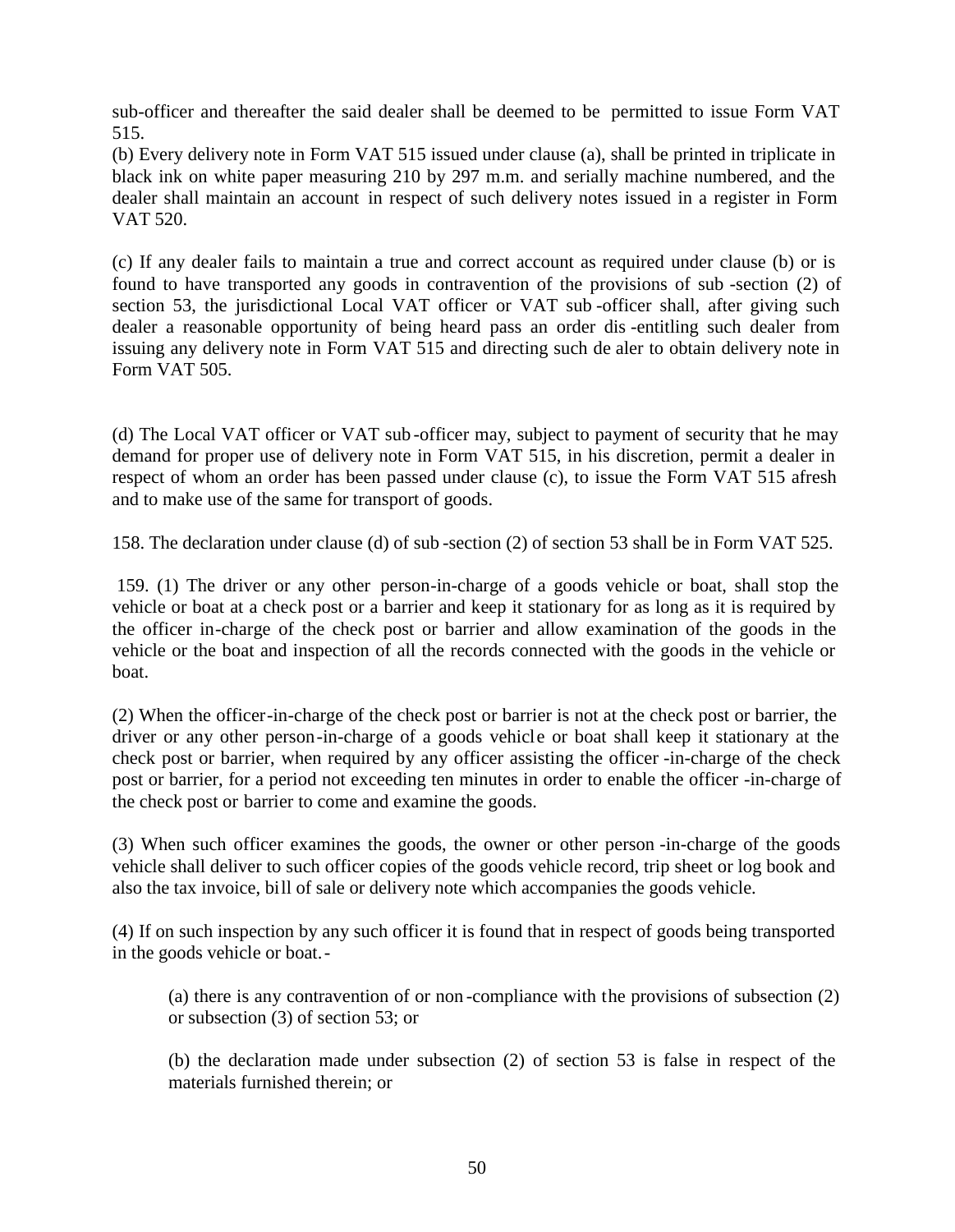(c) the particulars furnished in the records do not tally with the go ods actually being transported or do not relate to such goods,

such officer may, after giving the owner or person -in-charge of the goods vehicle or boat a reasonable opportunity of being heard, by order, levy penalty a not exceeding the limits specified in sub-section (12) of section 53.

(5) The officer disposing of goods in public auction under clause (c) of sub -section (14) of section 53, shall make remittance of the sale proceeds into the Government Treasury and, after adjusting the sale proceeds towards penalty and charges incurred by the State, shall inform and refund the balance amount, by issuing a refund payment order as specified under rule 128 to the owner or person in charge of goods vehicle or boat or to a dealer registered under the Act or carrier or bailee, who applies for a refund of the amount in person or through his authorized agent within sixty days from the date of receipt of such information.

160.(1) At any place other than a check post or barrier, the driver or any other person -in-charge of a goods vehicle or boat, shall stop on demand by an officer of the Department, authorized in this behalf, and keep it stationery as long as it is required and allow examination of the goods in the vehicle or boat and inspection of all records connected with the goods in the vehicle or boat.

(2) The provisions of sub-rules (3) and (4) of rule 159 shall apply *mutatis mutandis* to the inspection made under this rule as if such inspection had been made at a check post or barrier.

161. (1) The driver or the person-in-charge of a goods vehicle shall, in order to obtain a pass under section 54, submit an application, in triplicate, in Form VAT 530 to the officer -in-charge of the check post or barrier established near the point of entry into the State or the fir st check post or barrier after his entry into the State (hereinafter referred to as the entry check post) or to any other officer empowered in this behalf.

(2) The officer-in-charge of the entry check post or such officer empowered shall, after examining the document and after making such enquiries as he deems necessary, issue a pass on the duplicate and triplicate copies of the application, retaining the original himself.

(3) The pass shall specify the check post or the barrier (hereinafter referred to as the exit check post) of the State to be crossed by the vehicle, the route to be followed and the date and time up to which it should so cross.

(4) If for any reason, the vehicle after its entry into the State is not able to move out of the State within the stipulated time, the driver or person in charge of goods vehicle shall seek extension of time from.-

(a) the officer who issued the transit pass; or

(b) any officer empowered to issue the transit pass; or

(c) the jurisdictional Local VAT officer or VAT sub -officer where the vehicle is stationed at the time of seeking extension of time.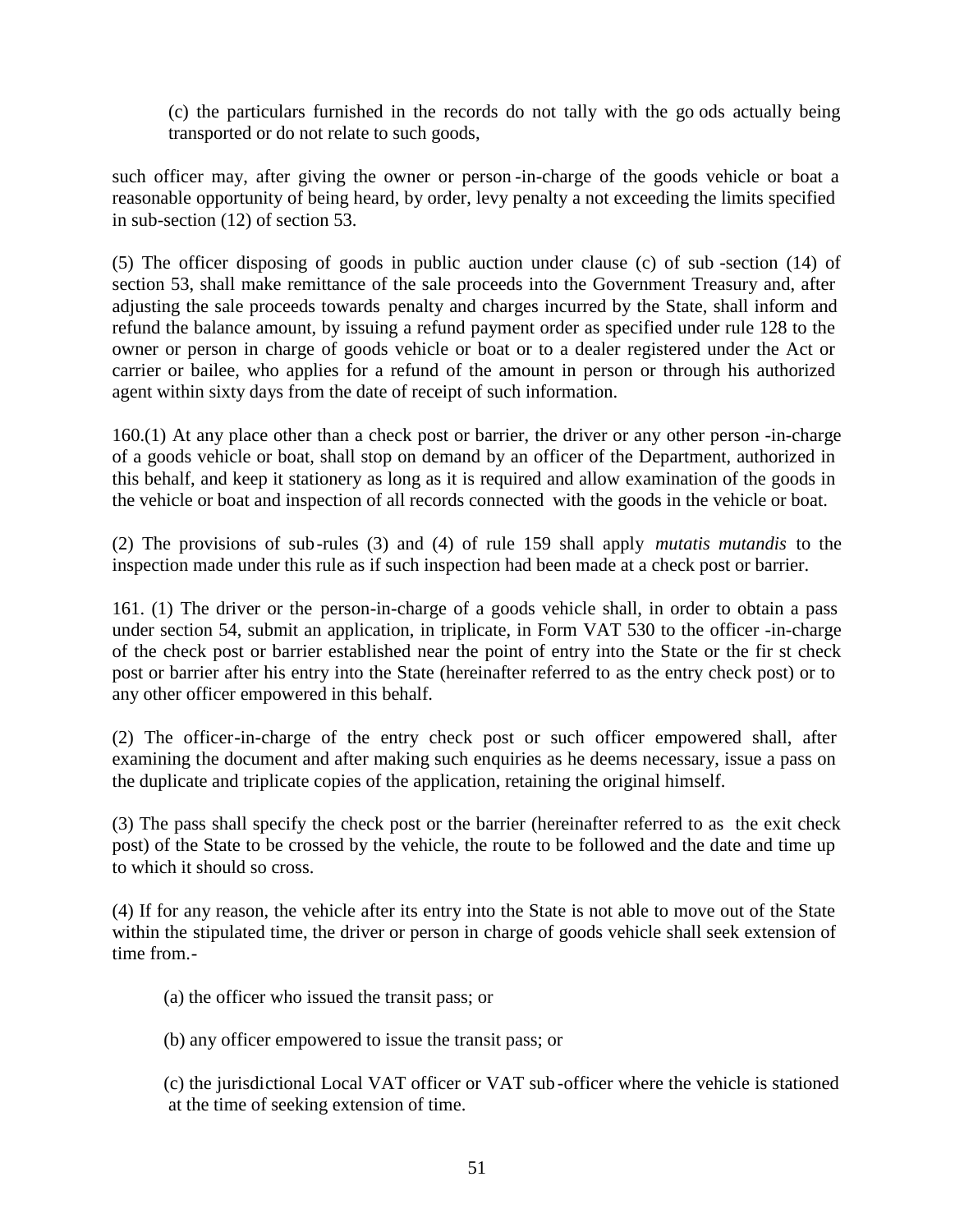(5) The officer specified in this sub -rule (4) shall, after examining the reasons for delay and after such enquiry as he deems fit, extend the time of exit by suitably amending the transit pass.

(6) The driver or the person-in-charge of the goods vehicle shall surrender the duplicate copy of the pass at the specified exit check post and allow the officer -in-charge of the check post to inspect the documents, consignments and goods in order to ensure that the goods being taken out of the State are the same for which pass had been obtained, and the officer -in-charge of such check post shall issue a receipt on the triplicate copy of the pass for the duplicate copy surrendered by the driver or the person -in-charge of the goods vehicle.

(7) The officer-in-charge of the exit check post may for the purpose mentioned in sub -rule (6) detain, unload and search the contents of the vehicle.

(8) Where for any reason the pass issued does not specify the exit check post of the State to be crossed and if for sufficient reason the driver or the person -in-charge of the goods vehicle is unable to surrender the duplicate copy of such pass before exit from the Stat e, the driver or the person-in-charge of the goods vehicle shall cause to surrender the copy to the officer -in-charge of the entry check post either in person or by Registered Post Acknowledgement Due within seven days form the date of crossing the State l imits.

(9) The officer-in-charge of the entry check-post or any other officer empowered under section 54 may also demand such amounts not exceeding the amount specified in subsection (7) of the said section as security from the owner of the vehicle in the circumstances specified in that Section.

162. The excess amount specified in sub -section (7) of section 52 and clause (c) of sub-section (4) of section 53 shall be refunded by issue of a refund payment order in Form VAT 255 by the officer within fifteen days from the date of receipt of sale proceeds.

## **PART X**

## CLARIFICATION OF RATE OF TAX AND ADVANCE RULINGS

163. **Fee for Commissioner's clarification on rate of tax:** (1) The fee payable for seeking clarification under sub-section (4) of section 59 shall be five hundred rupees.

(2) The fee specified in sub-rule (1) shall be paid by way of crossed demand draft in favour of the Commissioner of Commercial Taxes in Karnataka, Bangalore.

164. **Definitions**.- In this part, unless the context otherwise requires.-

(a) **"Advance Ruling"** means a determination by the Authority in relation to a transaction which has been undertaken or is proposed to be undertaken by a dealer registered under the Act;

(b) **"Applicant"** means any dealer who is registered under the Act;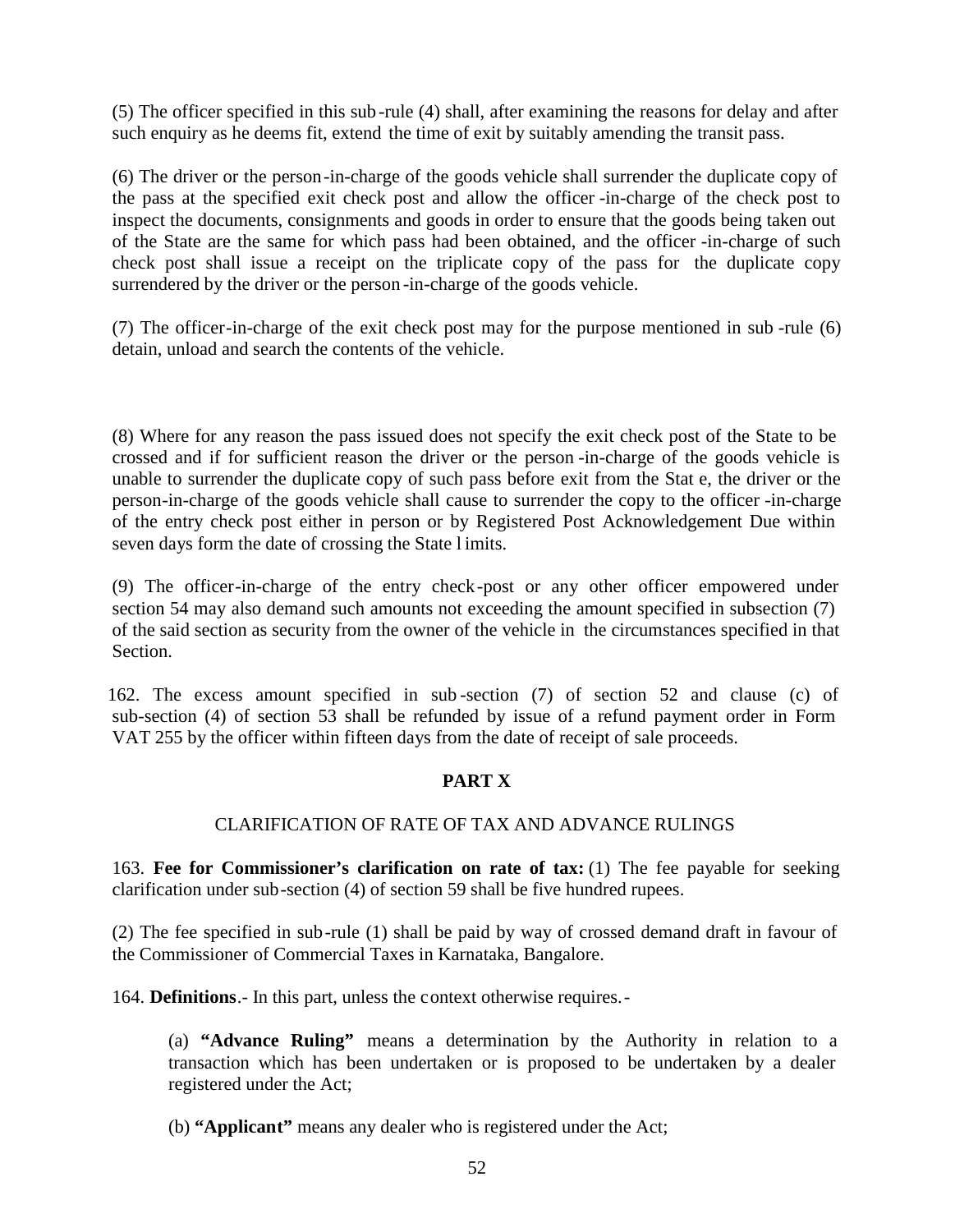(c) **"Application"** means an application made to the Authority under sub -section (2) of section 60:

#### (d) **"Authorised representative".-**

(i) in relation to an applicant shall have the meaning assigned to it under section 86;

(ii) in relation to the Commissioner, means any officer authorized by the Commissioner in writing to appear, plead and act for the Commissioner in any proceedings before the Authority;

(e) **"Authority"** means the Authority for Clarification and Advance Rulings constituted under section 60;

(f) **"Case"** means any proceedings under section 60 in respect of an applicant;

(g) **"Chairman"** means the Chairman of the Authority;

(h) **"Member"** means a member of the authority and includes the Chairman;

(i) **"Order"** includes any order, direction or ruling of the authority;

(j) **"Secretary"** means any officer designated as the Secretary of the authority;

(k) Words and expressions used and not defined herein but defined in the Act, shall have the meanings respectively assigned to them in the Act.

165.(1) An application under sub -section (2) of section 60 shall be made in Form VAT 540 and shall be verified in the manner indicat ed therein, and every such application shall be accompanied by a fee of one thousand rupees.

(2)The fees specified in sub-rule (1) above shall be paid by way of crossed demand draft in favour of the Commissioner of Commercial Taxes in Karnataka, Bangalore.

(3) An applicant may withdraw an application made under sub -section (1) of section 60 within thirty days from the date of application.

(4) On receipt of an application, the Authority shall cause a copy thereof to be forwarded to the authority concerned and call for its finding on the clarification sought or question raised and also production of any information or records.

(5) The Authority may, after examining the application and any records called for, by order, either, admit or reject the application .

(6) The Authority shall not admit the application where the question raised in the application,

(a) is already pending before any officer or authority of the Department or Appellate Tribunal or any Court in any proceeding before t hem; or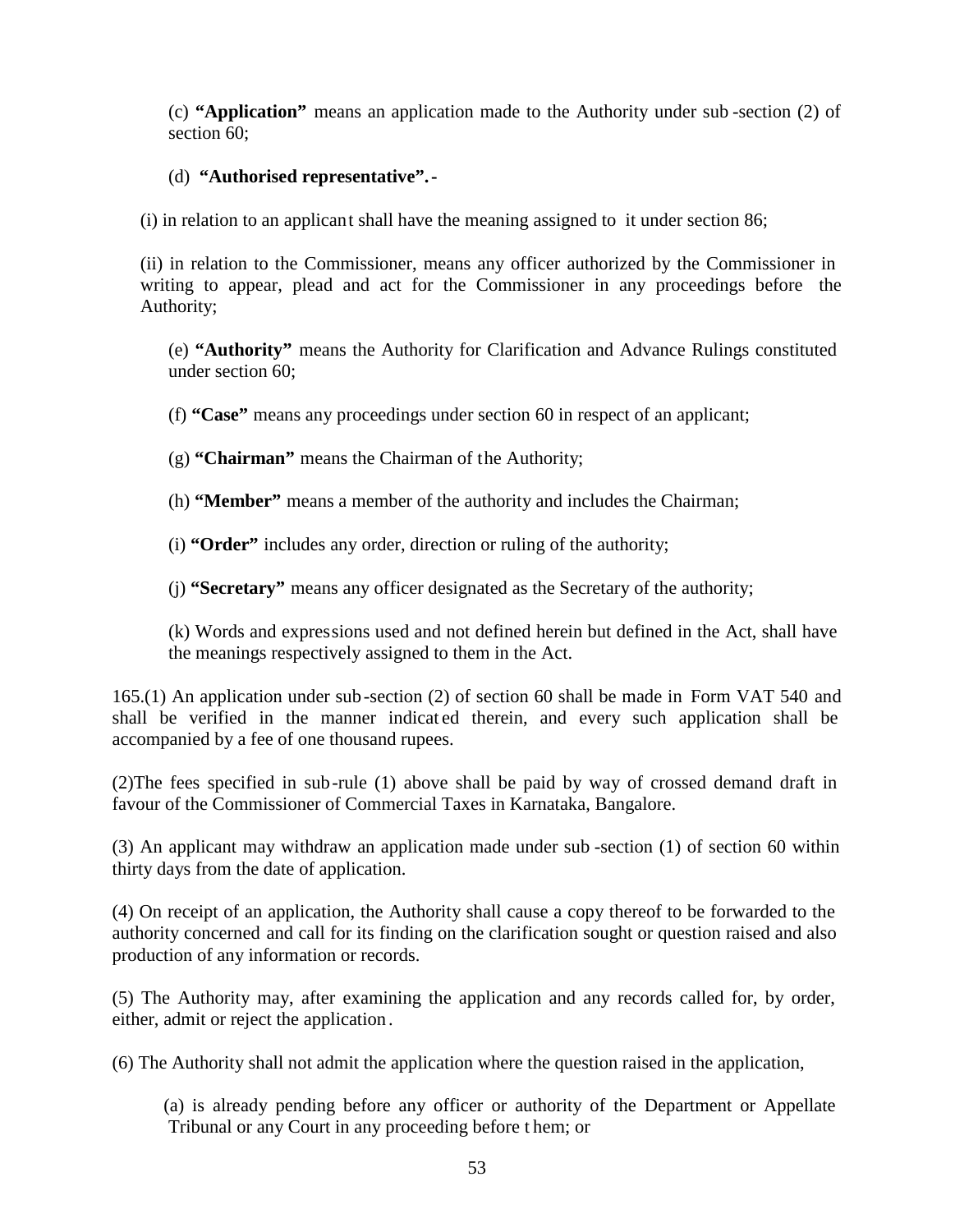(b) relates to a transaction or issue which is designed apparently for the avoidance of tax.

(7) No application shall be rejected under sub -rule (5) unless an opportunity has been given to the applicant to show cause in writing against such rejection, and where the application is rejected, reasons for such rejections shall be given in the order.

(8) The Authority shall hear and determine an application made under sub -section (2) of section 60 and such other applicat ions, petitions and representations of an interlocutory, incidental or ancillary nature as may be necessary for a complete and effective disposal of the application, as the Chairman may by general or special order direct.

(9) Where an application is admitted under sub-rule (5), the Authority shall, after examining such further material as may be placed before it by the Applicant or obtained by the Authority, pass such order as deemed fit on the questions specified in the application, after giving an oppor tunity of being heard to the applicant, if he so desires and also the Local VAT Officer or VAT sub officer or Registering Authority.

(10) The authority shall pass an order within three months of the receipt of any application, and a copy of every order made under section 60 shall be sent to the applicant and the officer concerned.

(11) The Commissioner may constitute the Authority consisting of three Additional Commissioners as members and authorize the senior most member to act as Chairman.

(12) The Commissioner may authorize any officer to act as the Secretary of the Authority.

(13) The Authority shall hold its sittings at its head quarters at Bangalore at least twice in a month, and the date and place of hearing shall be notified in such manner as the Chairman may by general or special order direct.

(14) The Secretary shall have the custody of the records of the Authority and shall exercise such other functions as are assigned to him under these rules or by the Chairman by separate order.

(15) The official seal of the Authority shall be kept in custody of the Secretary.

(16) The Secretary shall also have the following powers and duties namely. -

(a) to receive all applications filed before the Authority;

(b) to scrutinize the applications to fi nd out whether they are in conformity with the Act, the rules and the procedure;

(c) to point out defects in such application to the parties and grant time to remove the defects and where, within the time granted, the defects are not removed, to obta in necessary orders of the Authority;

(d) to fix the date of hearing for the applications in consultation with the Chairman and direct the issue of notices there for;

(e) to issue notices or other processes and to ensure that the parties are pr operly served;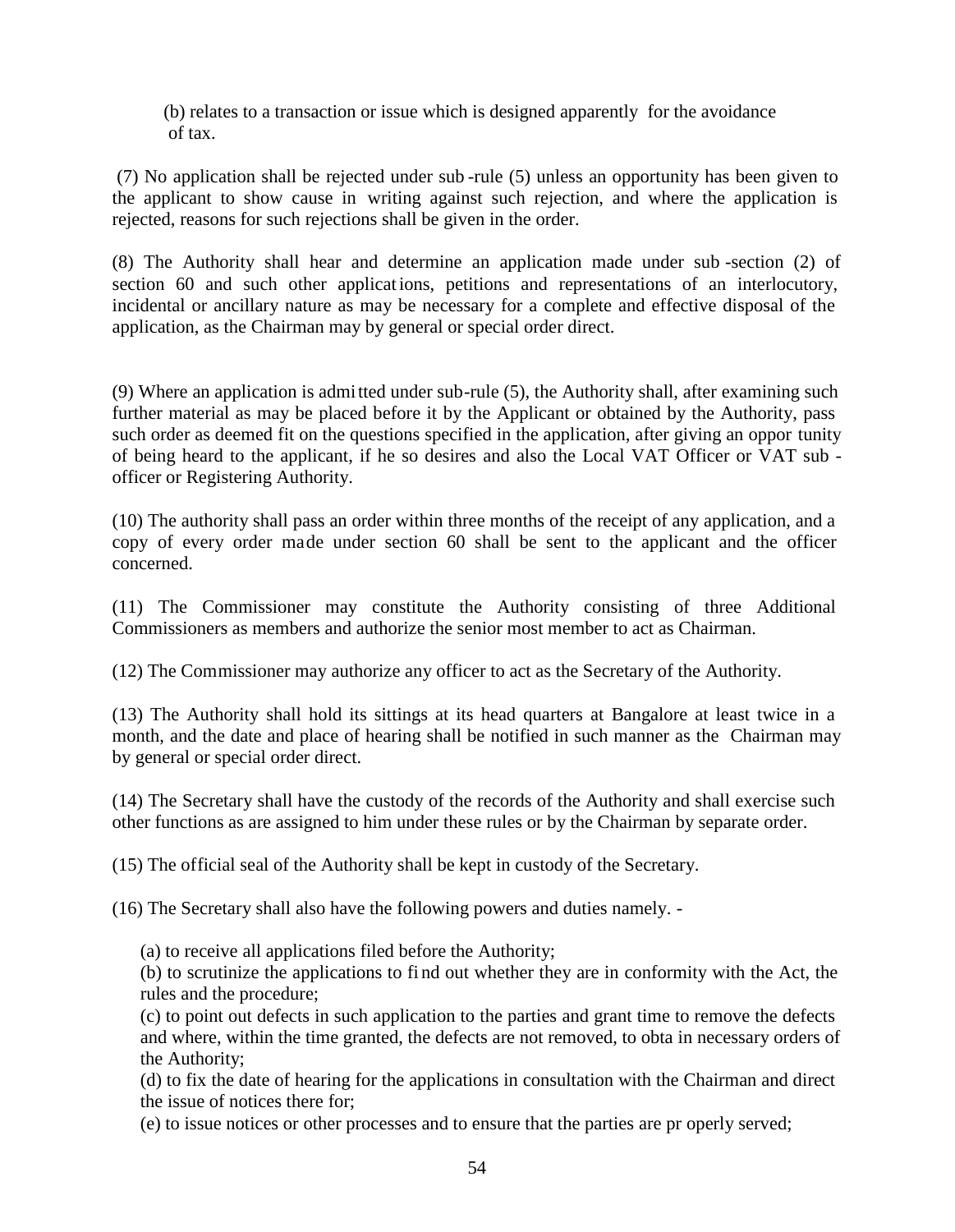(f) to requisition records from the custody of any person including any authority;

(g) to allow inspection of records of the Authority;

(h) to direct any formal amendment of the records of the Authority;

(i) to grant certified copies of the orders of the Authority to the parties; and

(j) to grant certified copies of documents filed in the proceedings to the parties in accordance with the rules.

(17) (a) Any requisition, direction, letter, authorization or writ ten notice to be issued by the Authority shall be signed by the Secretary or by an officer authorized by him.

(b) Nothing in clause (a) shall apply to any requisition or direction which the Authority may, in the course of the hearing, issue to an applican t or any authority or an authorized representative.

(18)(a) The Authority may at its discretion permit or require the applicant to submit such additional facts as may be necessary to enable it to pronounce its clarification or advance ruling.

(b)Where in the course of the proceedings before the Authority a fact is alleged which cannot be borne out by, or is contrary to, the record, it shall be stated clearly and concisely and supported by a duly sworn affidavit.

(19) The applicant shall not, except by le ave of the Authority be heard in support of any additional question not set-forth in the application, but in deciding the application, the Authority shall at its discretion consider all aspects of the questions set -forth as may be necessary to pronounce a ruling on the substance of the questions posed for its consideration.

(20) An authorized representative appearing for the applicant at the hearing shall file, before the commencement of the hearing, a document authorizing him to appear for the applicant a nd, if he is a relative of the applicant, the document shall state the nature of his relationship with the applicant or, if he is a person regularly employed by the applicant, the capacity in which he is at the time employed.

(21) Where the applicant dies or is wound up or dissolved or disrupted or amalgamated or succeeded to by any other person or otherwise comes to an end, the application shall not abate and may be permitted by the Authority, where it considers that the circumstances justify it, to be continued by the executor, administrator or other legal representative of the applicant or by the liquidator, receiver or assignee, as the case may be, on an application made in this behalf.

(22)(a) Where, on the date fixed for hearing or any other day to which the hearing may be adjourned, the applicant or the officer concerned does not appear in person or through an authorized representative when called on for hearing, the Authority may dispose of the application ex-parte on merits.

(b) Where an application has been disposed of under clause (a) above and the applicant or the officer concerned applies within fifteen days of receipt of the order and satisfies the Authority that there was sufficient cause for his non -appearance when the application was called upon for hearing, the Authority may, after allowing the opposite party a reasonable opportunity of being heard, make an order setting aside the ex -parte order and restore the application for fresh hearing.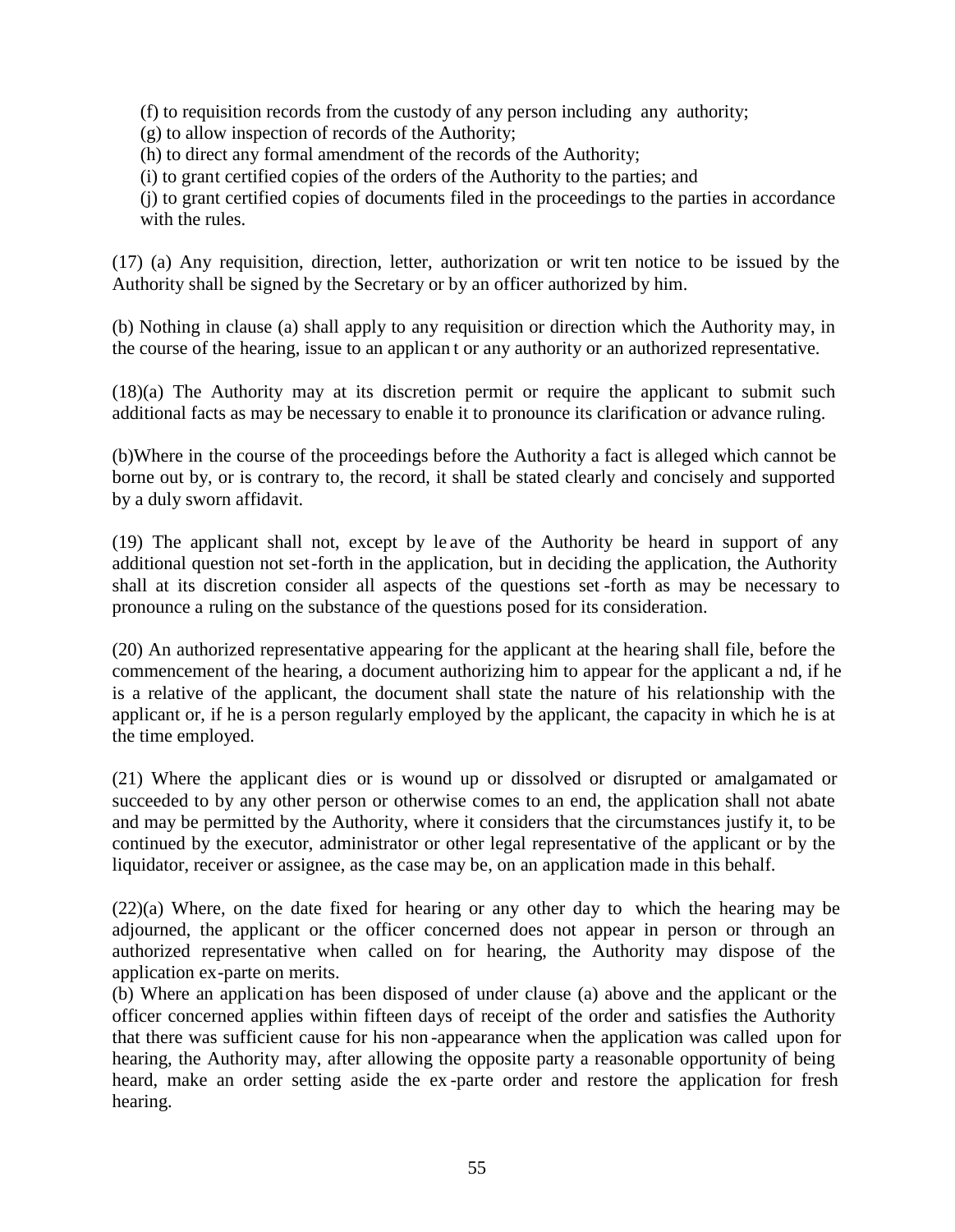(23) Where the Authority finds on its own motion or on a representation made to it by the applicant or the officer concerned, but before the clarification or ruling pronounced by the Authority has been given effect to by the officer concerned, that there is a change in law or facts on the basis of which the clarification or ruling was pronounced, it may by order modify such ruling in such respects as it considers appropriate, after allowing the applicant and the officer a reasonable opportunity of being heard.

(24)(a) The Authority may, with a view to r ectifying any mistake apparent from the record, amend any order passed by it before the clarification or ruling order pronounced by the Authority has been given effect to by the officer concerned.

(b) An amendment under clause (a) may be made on the Autho rity's own motion or when the mistake is brought to its notice by the applicant or the officer concerned, but only after allowing the applicant and the officer reasonable opportunities of being heard.

(25) If at any stage of the proceedings before the Aut hority it appears that there is any factual or material error in the records, the same shall be amended after hearing the applicant and the officer concerned.

(26)(a) The applicant or the officer concerned or an authorized representative may be allowed to inspect the records of the case on making an application in writing to the Secretary, provided that only those documents shall be allowed to be inspected which have been relied upon in the proceedings before the Authority.

(b) The inspection shall be allowed only in the presence of an officer of the Authority and the applicant may be permitted to make notes of inspection but not to take copies of any document.

- (c) Fees for inspecting records of the Authority shall be charged from the applicant as follows .-
	- (i) One hundred rupees for the first hour or part thereof, and
	- (ii) Fifty rupees or every additional hour or part thereof.

(d) Fees for inspection shall be paid in advance in cash.

(27) Proceedings before the Authority shall be open to the public.

(28) Such of the orders of the Authority, as the Chairman deems fit for publication in any authoritative report or the Press, may be released for such publication on such terms and conditions as the Chairman may specify.

(29) (a) Every order of the Authority under section 60 shall be duly signed by the members and bear the official seal of the Authority.

(b) One certified copy of such order of the Authority shall be communicated to the applicant and the officer concerned under the signature of the Secretary or any other officer of the Authority authorized by him in this behalf and bear the official seal of the Authority.

(30)(a**)** When one, or both, of the members of the Authority other than the Chairman is unable to discharge his functions owing to absence, illness or any other cause or in the event of occurrence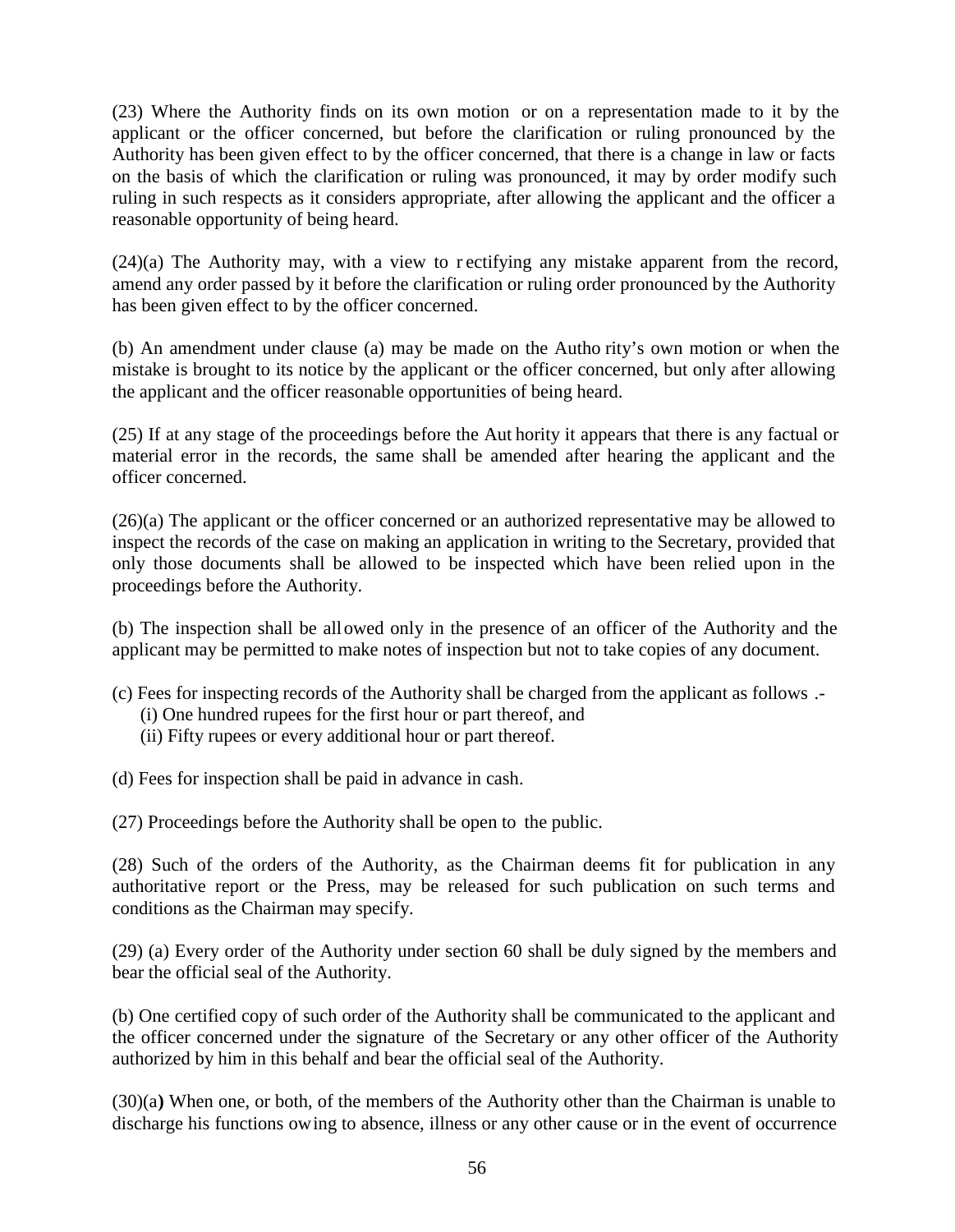of any vacancy or vacancies in the office of the members and the case cannot be adjourned for any reason, the Chairman and the remaining member may function as the Authority.

(b) Subject to the provisions of sub-rule (3), in case there is difference of opinion among the members hearing an application, the opinion of the majority of members shall prevail and orders of the Authority shall be expressed in terms of the views of the majori ty but any member dissenting from the majority view may record his reasons separately.

(c) Where the Chairman and one other member hear a case under clause (a) and are divided in their opinion, the case shall be heard by all the three members.

(31) The provisions contained in these rules for the hearing and disposal of an application under sub-section (2) of section 60 shall apply *mutatis mutandis* to the hearing and disposal of all other applications, petitions and representations before the Authority.

## **PART XI**

#### **MISCELLANEOUS**

166. **Transitional relief on stock in hand.**(1) At the date of commencement of the Act, any registered dealer shall be entitled under section 18 to relief on the goods taxable under the Act held in stock which were taxable under the Karn ataka Sales Tax Act (Karnataka Act.25 of 1957)(hereinafter referred to as the said Act) and were purchased during the preceding twelve months within the State from other dealers registered under the said Act for resale or use in manufacture as component part or raw material in whatever for they are held in stock on such date or consumable other than as fuel as defined under the said Act, at an amount equivalent to, -

- (a) the tax payable under section 5 or 5A or 6 of the said Act, or
- (b) the tax payable under section 4 of the Act,

whichever is lower.

(2) Any goods sold prior to the date of the commencement of the Act,

(a) which are returned from the purchasers within a period of six months from the date of delivery of such goods and in respect of which deduction is allowed under the said Act, or

(b) which are received by the purchasing reg istered dealer after such date,

shall be deemed to be held in stock for the purpose of sub -rule (1).

(3) The amount of tax payable for the purpose of sub -rule (1) shall be,

(a) the amount charged and collected by the selling dealer in the bill of sale issued or calculated on the value of the goods at which the selling has charged tax at the applicable rate, and

(b) in respect of tax payable under clause (b) of sub-section (3) of section 5 and section 6 of the said act, the amount paid as tax.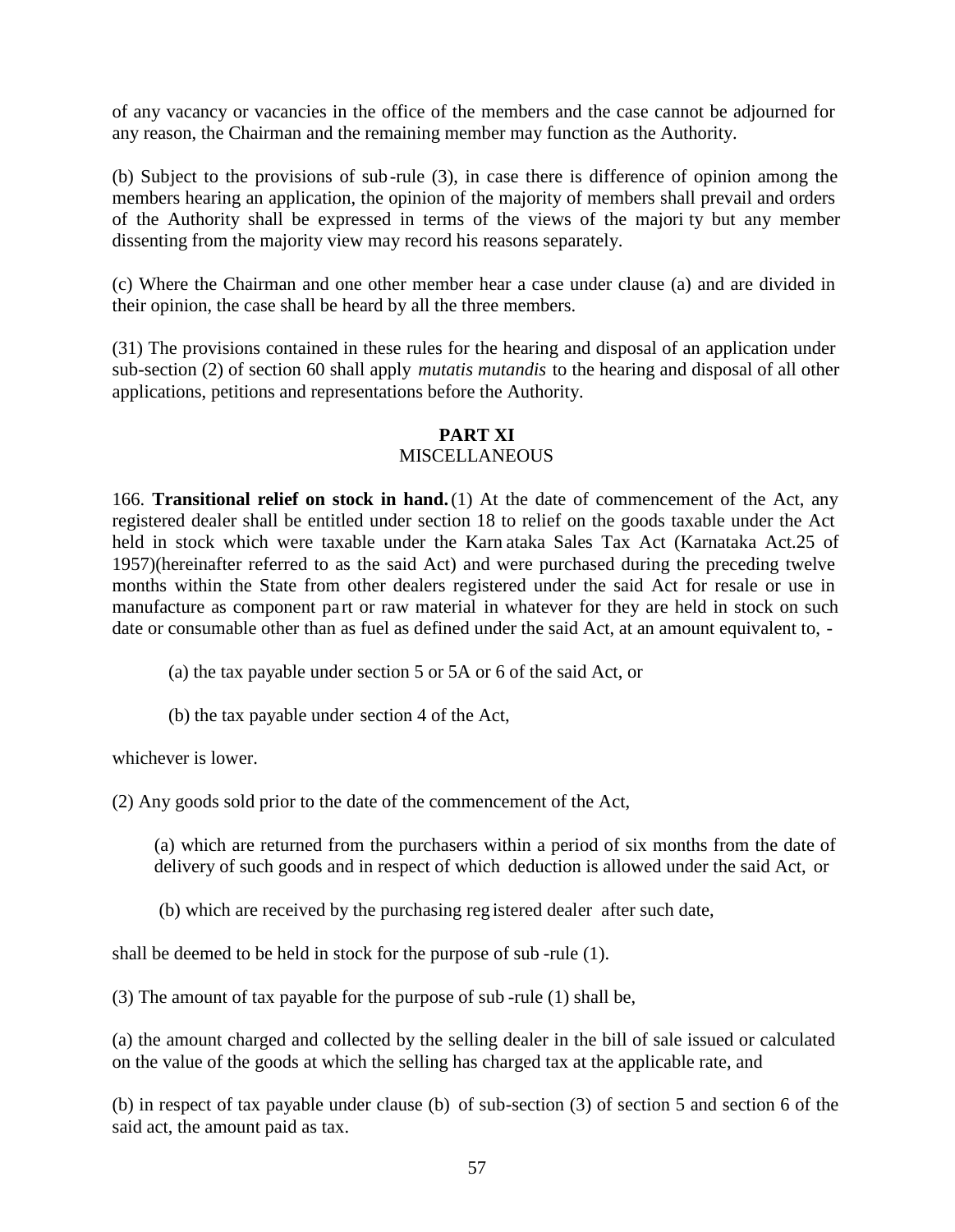(4) If the selling dealer has not charged tax in the bill of sale for the reason of him not being the first or the earliest of the successive dealers liable to tax unde r the said Act or for any other reason including for the reason that the selling dealer is a new industrial unit exempt by a notification issued under sub-section (1) of section 19-C of the said Act but excluding when goods are sold in the course of inter-State trade or commerce or in the course of import into the territory of India, the amount of tax deemed as paid or payable shall be calculated at the rate specified under Section 5 of the said Act or Section 4 of the Act, whichever is lower, on the value of goods as shown in the bill of sale less ten per cent.

(5) In respect of any goods purchased from a selling dealer who is a new industrial unit exempt by a notification issued under sub -section (1) of section 19-C of the said Act, relief would be allowed under sub rule (1) only if the goods are for re -sale in the State.

(6) Every registered dealer claiming relief under sub -rule (1) shall make an application in Form VAT 265 to the jurisdictional Local VAT officer or VAT sub -officer within thirty days of the commencement of the Act and also make a revised application in respect of any change in the application made on account of goods returned by him or by the purchase rs, within ten days of such return of goods.

(7) The jurisdictional Local VAT officer or VAT sub-VAT officer shall review such application including any revised application made and issue a certificate in Form VAT 270, indicating the amount to which the dealer is entitled as relief.

(8) The relief under sub-rule (7) may be refunded or adjusted towards arrear of any tax or out put tax payable by the dealer in the manner prescribed under sub -rules (1) of rules 127 and 128 in equal monthly installments over a period of six months from the end of three months after the commencement of the Act and any amount not adjusted during such period shall be allowed to be adjusted towards the out put tax payable for any subsequent tax period.

167. **Compounding of offences:** The Authorities as may be authorized by the Joint Commissioner shall exercise the powers specified in section 82.

168. **Provisions relating to an Accountant or Tax Practitioner:** (1) An Accountant competent to appear before any authority under clause (c) of section 86 shall be a person possessing the qualification of an auditor of a Company in t he State of Karnataka referred to in section 226 of the Companies Act, 1956 (Central Act 1 of 1956).

(2) An application in Form VAT 545 along with a treasury receipt in support of having paid an enrolment fee of one thousand rupees, may be made to the Comm issioner of Commercial Taxes for enrolment as Tax Practitioner by any person who satisfies any of the conditions specified below, namely:

(a) that, before the commencement of this Act, he had appeared before any authority under the Karnataka Sales Tax Act, 1957, (Karnataka Act. 25 of 1957) for not less than two years on behalf of any dealer, otherwise than in the capacity of an employee or relative of such dealer, in proceedings under the said Act; or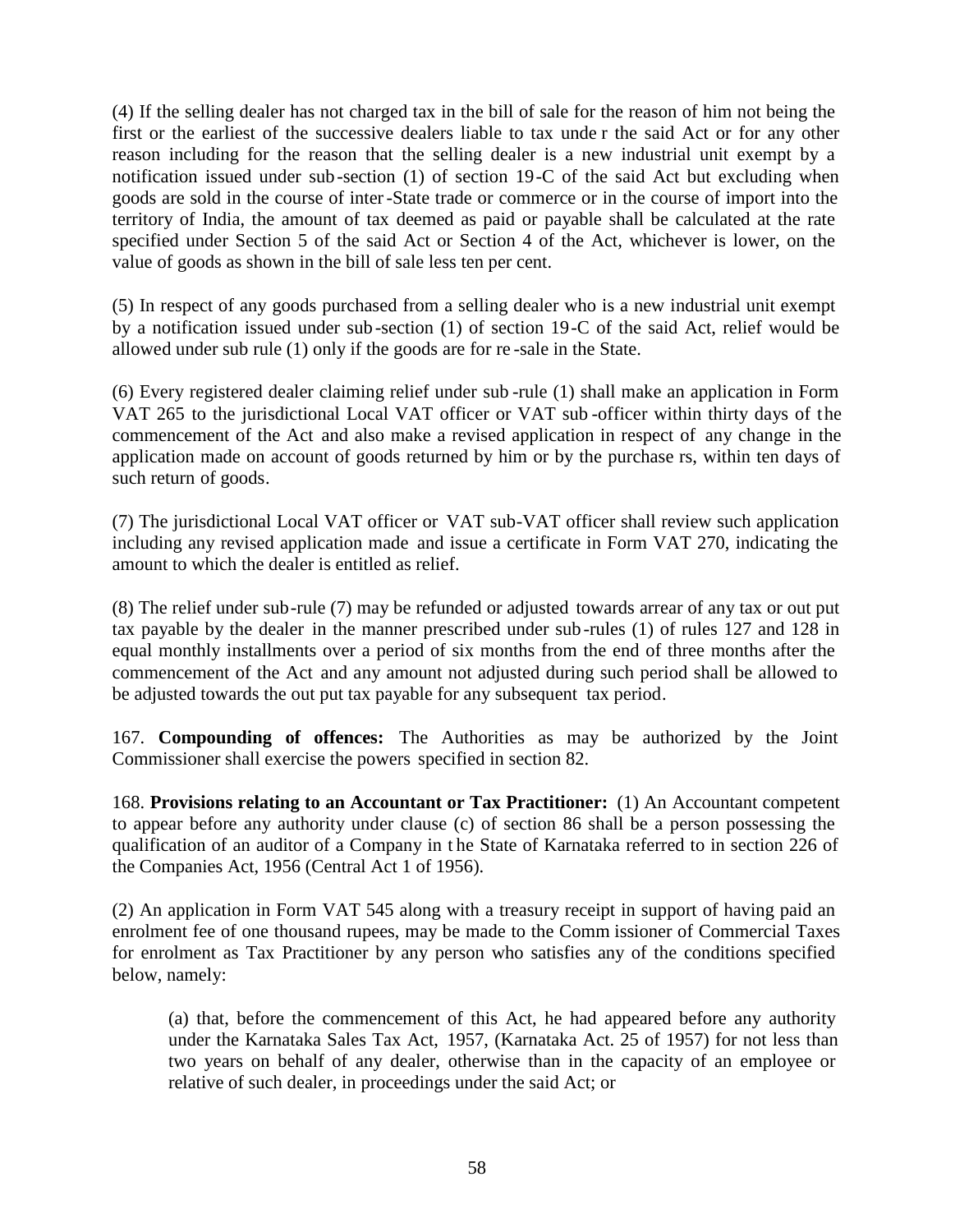(b) that he is a retired officer of the Commercial Tax D epartment of the Government of Karnataka or any other State Government who, during his service under the Government, had worked in a post not lower in rank than that of a VAT sub -officer for a period of not less than two years; or

(c) that he has passed.-

(i) a degree examination in Commerce, Law, Banking including Higher Auditing, Corporate Secretaryship or Business Administration or Business Management of any Indian University established by any law for the time being in force; or

(ii) a degree examination of any Foreign University recognized by any Indian University as equivalent of the degree examination mentioned in clause (i); or

(iii) any other examination notified by Government for this purpose; or

(iv) any degree examination of an Indian University or of any Foreign University recognized by any Indian University as equivalent of the degree examination and has also passed any of the following examinations, namely. -

(a) final examination of the Institute of Cost and Works Acc ountants of India, constituted under the Cost and Works Accountants Act, 1959 (Central Act XXIII of 1959); or

(b) final examination of the Institute of Company Secretaries of India, New Delhi; or

(c) final examination of the Institute of Chartered Accounta nts of India, constituted under the Chartered Accountants Act, 1949 (38 of 1949); or

(d) any other examination notified by the Government for this purpose.

(3) On receipt of the application referred to in sub -rule (2), the Commissioner shall, after making such enquiry as he considers necessary, enroll the applicant as a Tax Practitioner.

(4) Where the applicant is a retired officer of the Commercial Tax Department, the Commissioner may place such restrictions as he thinks fit, regarding the areas in which such applicant may practice as a Tax Practitioner till the expiry of a period of five years from the date of his retirement.

(5) The enrolment made under sub -rule (3) shall be valid until it is cancelled.

(6) If any Tax Practitioner is found guilty of mis conduct in connection with any proceeding under the Act, the Commissioner may, by order, direct that he shall henceforward be disqualified from the profession under section 86, after giving him the opportunity of showing cause in writing against such disqualification.

(7) Any person whose application for enrolment made under sub -rule (2) has been rejected and any Tax Practitioner against whom an order under sub -rule (6) is made, may, within thirty days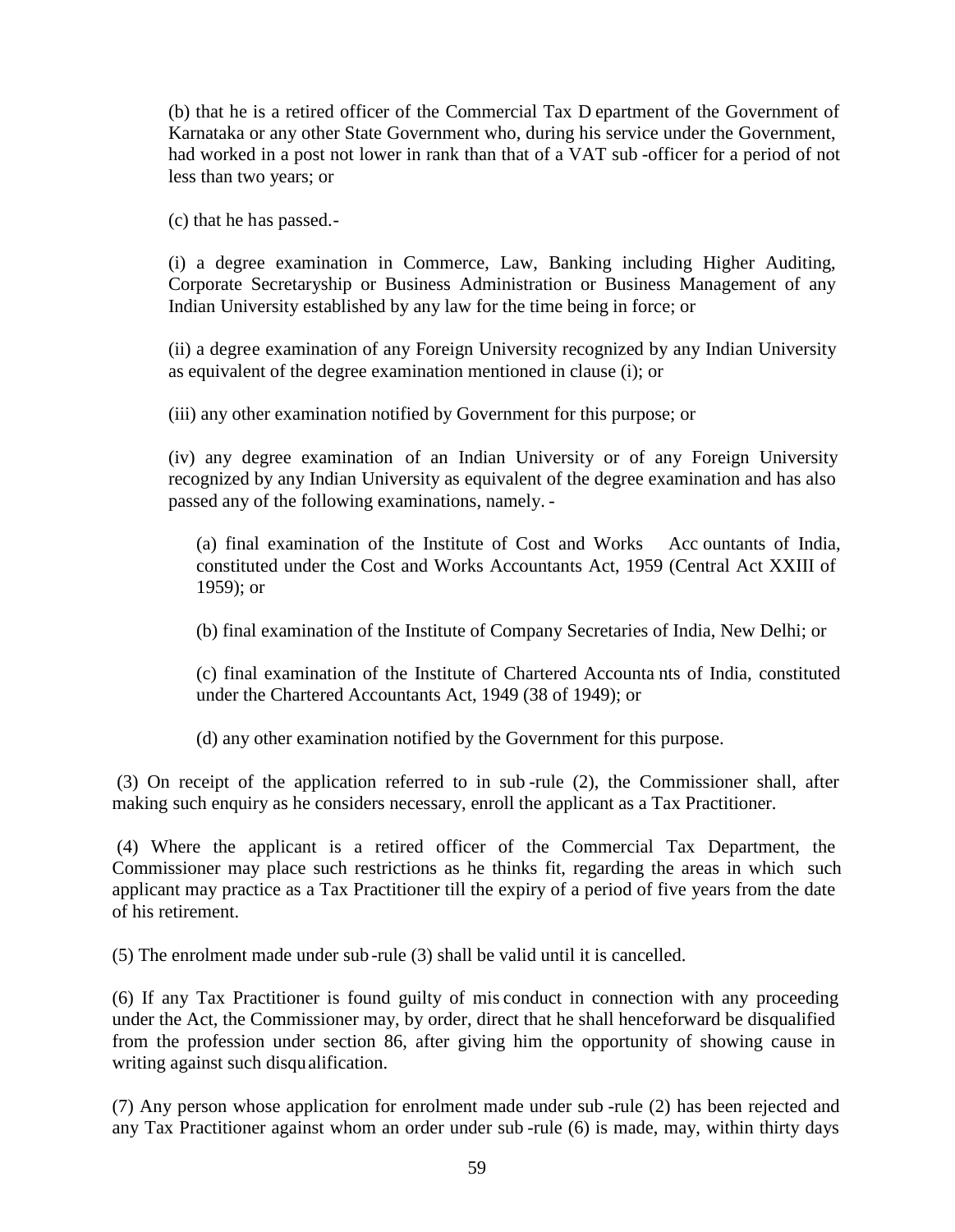from the date of receipt of the order of rejection or t he order under sub-rule (6), appeal to the State Government against such order.

(8) The Commissioner shall maintain the list of Tax Practitioners enrolled under sub -rule (2) in Form VAT 550 and make such amendments to the list as may be necessary from time to time, by reason of any change of address or death or disqualification of any practitioner.

169. **Conditions for purposes of appearance under clause (c) of section 86.** (1)No person shall be eligible as a Tax Practitioner to attend before any authority in connection with any proceeding under the Act on behalf of any dealer or person unless his name has been entered in the list maintained by the Commissioner under sub -rule (8) of rule 163.

(2) An Accountant or a Tax Practitioner attending on behalf of a dea ler or a person in any proceeding under the Act before any authority shall produce before such authority an authorization given by the dealer or person in Form VAT 555.

170. **Liabilities of a legal representative, etc.**(1)Where any dealer doing business in respect of which tax is payable under this Act is dead, the executor, administrator, successor in title or other legal representative of the deceased shall, in respect of such business, be liable to submit the returns due under section 35 or to assessment under section 38 and to pay out of the estate of the deceased dealer any tax or other amount due from the deceased dealer.

(2) The provisions under sections 62 to 66 relating to appeals and revisions shall be applicable to assessments made under sub-rule (1) as if the executor, administrator, successor in title or other legal representative were himself the dealer.

(3) The provisions of sub-rules (1) and (2) shall apply *mutatis mutandis* to a partnership firm of which any of the managing partners have died.

(4) Where any Hindu undivided or Aliyasanthana family, firm or other association of persons is partitioned, dissolved or discontinued, notice, summons or orders issued under the Act or these rules may be served on such person who was a member of the family or a partner or a member of the association immediately before such partition, dissolution or discontinuance.

(5) Where any business is carried on by or is in -charge of any guardian, trustee or agent of a minor or other incapacitated person, on behalf an d for the benefit of such minor or other incapacitated person, such guardian, trustee or agent shall in respect of the turnover of the said business be liable to submit the returns due under section 35 or to assessment under section 38, and the tax or any other amount shall be levied upon and be recoverable from such guardian, trustee or agent, as it would be leviable upon and be recoverable from any such minor or other incapacitated person, if he were of full age, of sound mind and if he were conducting th e business himself.

(6) Where the estate or any portion thereof of a registered dealer who is liable to pay tax or any other amount under this Act is under the control of the Court of Wards, the Administrator General, the Official Trustee or any Receiver or Manager or any other person who manages the business on behalf of such dealer appointed by or any order of a Court, such Court of Wards, Administrator General, Official Trustee, Receiver, Manager or any other person, shall in respect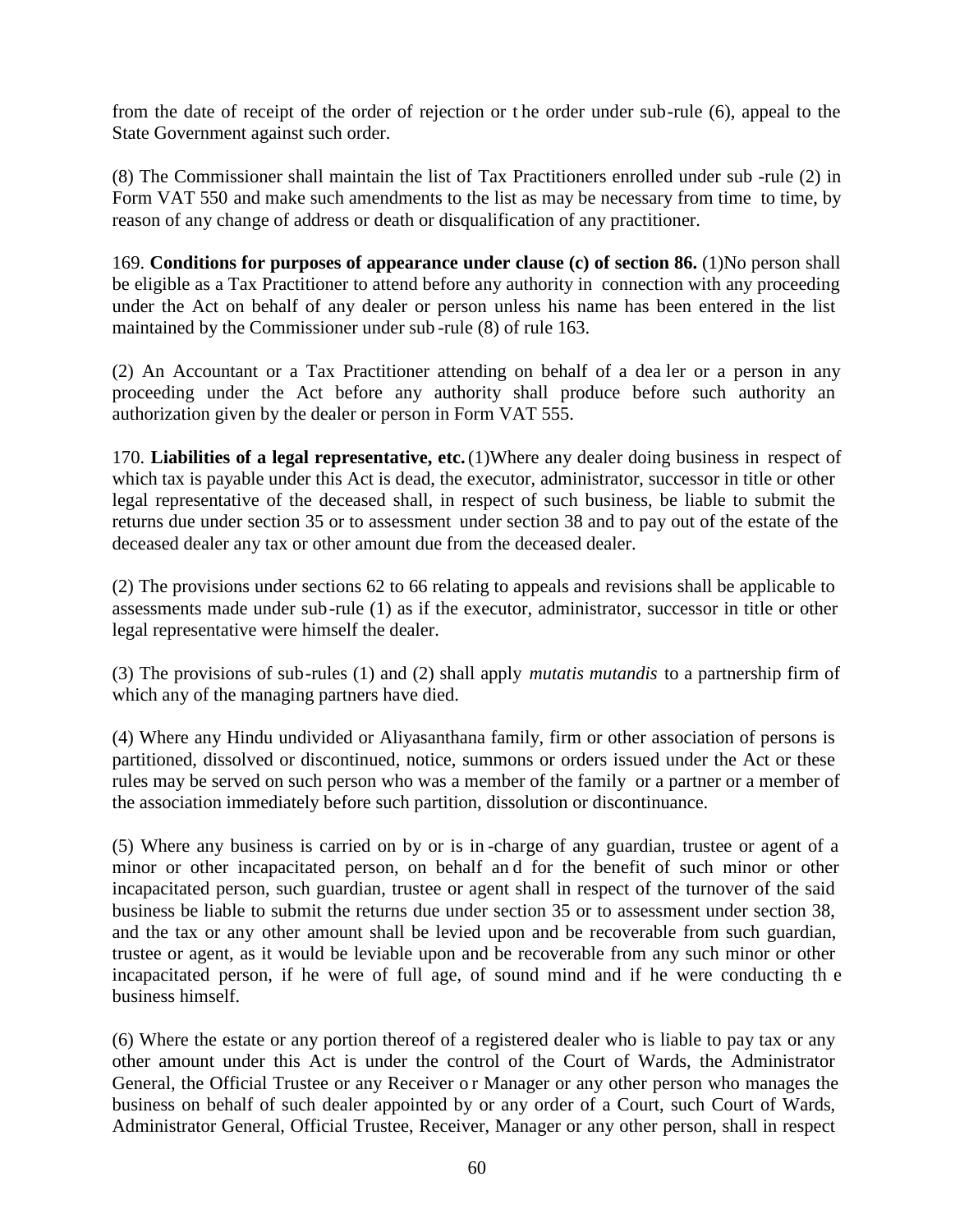of all the turnover of such business be liable to submit the returns due under section 35 or to assessment under section 38, and the tax or any other amount due shall be levied upon and be recoverable from such Court of Wards, Administrator -General, Official Trustee, Receiver or Manager or any person as it would be leviable upon and recoverable from the dealer if he were conducting the business himself.

171. **Declarations.-**Every dealer liable for registration under section 22 shall within sixty days from the date on which he becomes liable for registration submit to the prescribed authority a declaration in Form VAT 5C, stating the name or names of the person or persons who are authorized to sign returns under the Act on their behalf, or to make statements in any enquiry under the Act, and all returns signed and statements so made by such person or persons shall be binding on such dealer, and the declaration so furnished may be revised.

172. **Name boards and notices.-**(1) Every dealer liable for registration under section 22 shall exhibit at the entrance to his place of business, including branches and godowns, a name board showing the name of the dealer or the trade name with full address.

(2) The Government or the Commissioner, may by notification published in the Official Gazett e, require all dealers or any class thereof specified in such notification to display at a conspicuous place in the premises of their place of business in such a manner as to be within the view of the customers,-

(a) a notice containing a request to the cu stomers to insist upon the issue of a tax invoice or bill of sale for goods purchased by them; and

(b) a notice containing a list of goods available for sale together with the rate of tax applicable to each such good.

(3) Any dealer who fails to comply wit h the requirements of a notification issued under the sub rule (2) shall, on conviction by a Magistrate of First Class, be punishable with fine of rupees one thousand, and where non-compliance is continuous, with a further fine of one hundred rupees for every day of noncompliance.

(4) An offence under this rule may be compounded by any officer of the Department for a sum of rupees one thousand, only after the dealer has complied with the requirements of a notification issued under sub-rule (2).

173. **Powers of an Officer or Authorities to summon.-**Any officer of the Commercial Taxes Department.-

(1) may require any person whose evidence he considers necessary for the purpose of any enquiry under the Act or these rules to appear before him and give evidence an d may examine such person on oath or affirmation.

(2) shall have all the powers conferred on a Court by the Code of Civil Procedure, 1908 (Central Act V of 1908), for the purposes of securing attendance of persons or the production of the documents.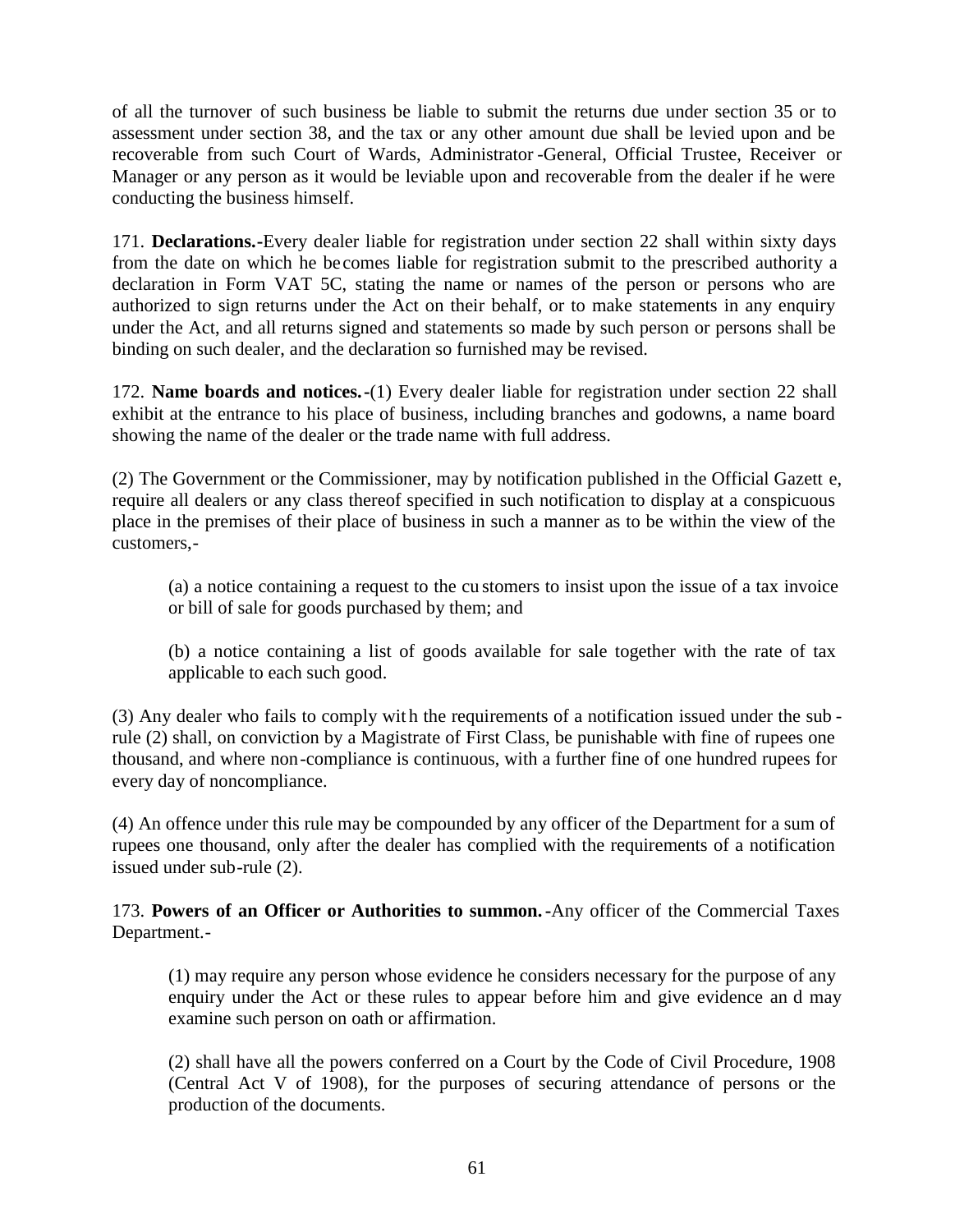(3) may issue a summons in Form VAT 485 for the production of any document or the appearance of any person.

174. **Powers of Appellate and Revisional Authority** .- The powers conferred on the Officers of the Commercial Taxes Department by rule 172 may also be exerci sed by an Appellate or Revisional Authority or by the Appellate Tribunal.

175. **Under-valuation of goods and power to levy penalty** .- Exercise of the powers under subsection (1) of section 55 shall be subject to the control and direction of the Joint Commissioner and the Commissioner.

176. **Service of Notices, etc**.-The service on a dealer of any notice, summons or order under the Act or these rules may be effected in any of the following ways, namely. -

(1) by giving or tendering it to such dealer or his manager or agent; or

(2) if such dealer or his manager or agent is not found, by leaving it at his last known place of business or residence or by giving or tendering it to some adult member of his family; or

(3) if the address of such dealer is known to the prescribed authority by sending it to him by registered post; or

(4) if none of the modes aforesaid is practicable, by affixing it in some conspicuous place at his last known place of business or residence.

177. **Fees for grant of copies**.-The fees payable for the grant of certified copies of any document under the Act or these rules shall be five rupees per page which shall be paid in cash.

178. **Particulars to be furnished by Banks, Clearing Houses and others. -**(1) Every Bank in the State shall, if so required by an officer of the Department furnish any such particulars as he may require in respect of the transactions of any dealer with such Bank, including copies of statement of profit and loss account, trading account, balance sheet and stock inventory, filed by the dealer with such Bank.

(2) Every person who during the course of his business handles, possesses or manufactures any goods liable to tax under the Act, shall, if so required by any officer of the Department, furnish any such particulars as he may require in respect of the transaction of any dealer in so far as it relates to the goods handled, possessed or manufactured by him for or on behalf of such dealer.

179. **Penalties**.-Whoever commits a breach of any of the Rules 11, 14, 15,16, 26, 27, 28,2 9, 30, 31, 32, 33, 34, 157, 159, 160,171 and 172 shall on conviction by a Judicial Magistrate of First Class be punishable with a fine of not less than two thousand rupees but not exceeding five thousand rupees, and where the breach continues, a further f ine not exceeding one hundred rupees per day.